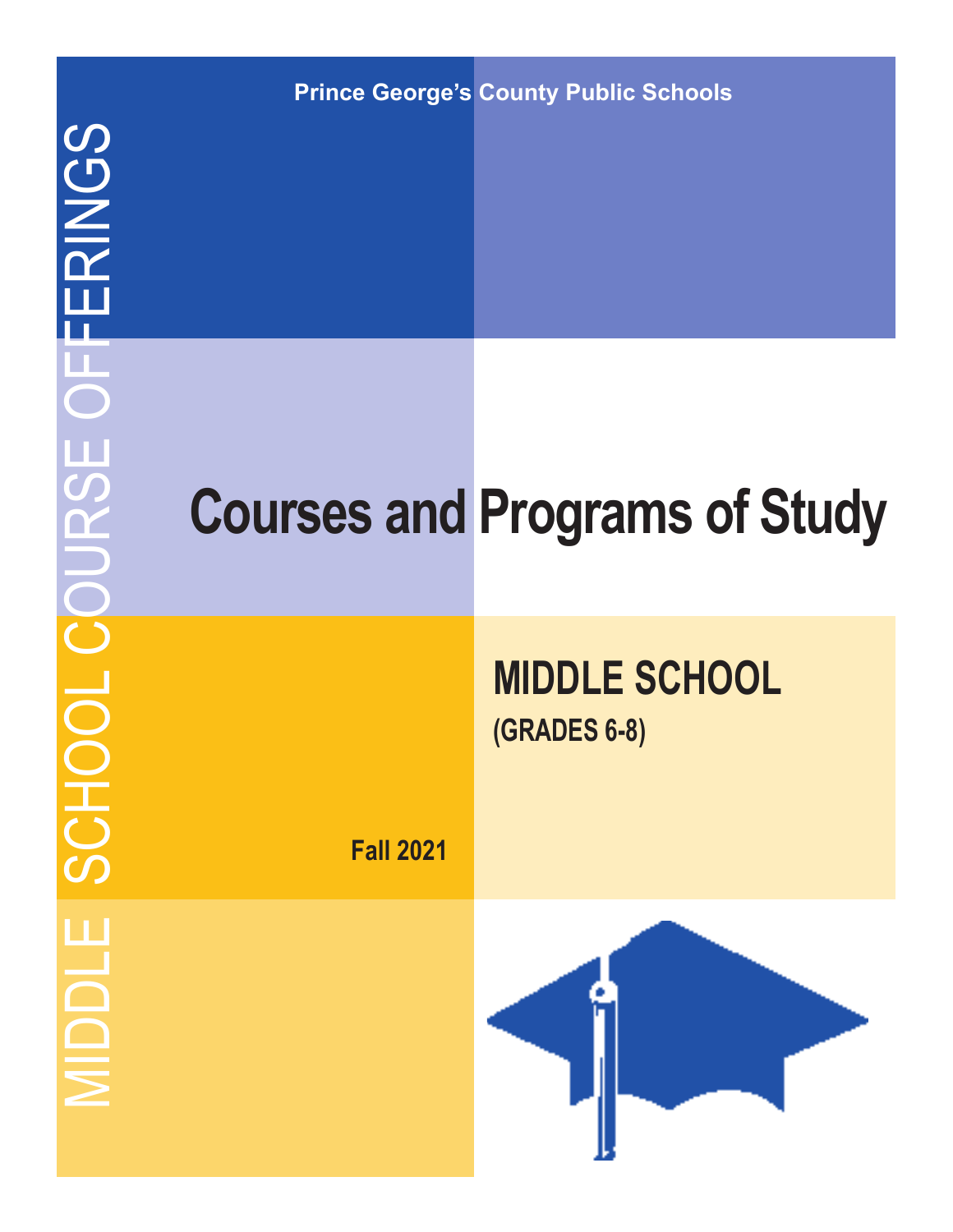# PGCPS COURSES AND PROGRAMS OF STUDY MIDDLE SCHOOL

Courses listed in this publication make up the instructional program for the school system's middle schools. Only approved core curricula are available at all sites, and courses may not be offered during this school year if enrollment does not permit. Prerequisites are conditions that must be met in order to enroll in a course. Credits are used for scheduling and grade point average calculations.

> Information in this publication may change. Contact the content area office listed in the Phone Directory for updates.

> > Published by the Division of Academics

Fall 2021

#### **BOARD OF EDUCATION**

JUANITA D. MILLER, ED.D., BOARD CHAIR SONYA WILLIAMS, VICE CHAIR, DISTRICT 9 DAVID MURRAY, DISTRICT 1 JOSHUA THOMAS, DISTRICT 2 PAMELA BOOZER-STROTHER, DISTRICT 3 SHAYLA ADAMS-STAFFORD, DISTRICT 4 RAAHEELA AHMED, DISTRICT 5 BELINDA QUEEN, DISTRICT 6 KENNETH F. HARRIS II, DISTRICT 7 EDWARD BURROUGHS, DISTRICT 8 D. PAUL MONTEIRO, JR, BOARD MEMBER JUDY MICKENS-MURRAY, BOARD MEMBER CURTIS VALENTINE, M.P.P., BOARD MEMBER ALVARO CERON-RUIZ, STUDENT BOARD MEMBER MONICA GOLDSON, ED.D., SECRETARY/TREASURER AND CHIEF EXECUTIVE OFFICER

The Prince George's County Board of Education does not discriminate on the basis of race, color, creed, sex, age, national origin, marital status, physical or mental disability, sexual orientation or genetic information. For TTD Services/Hearing & Speech Impaired, call 301-952-6068.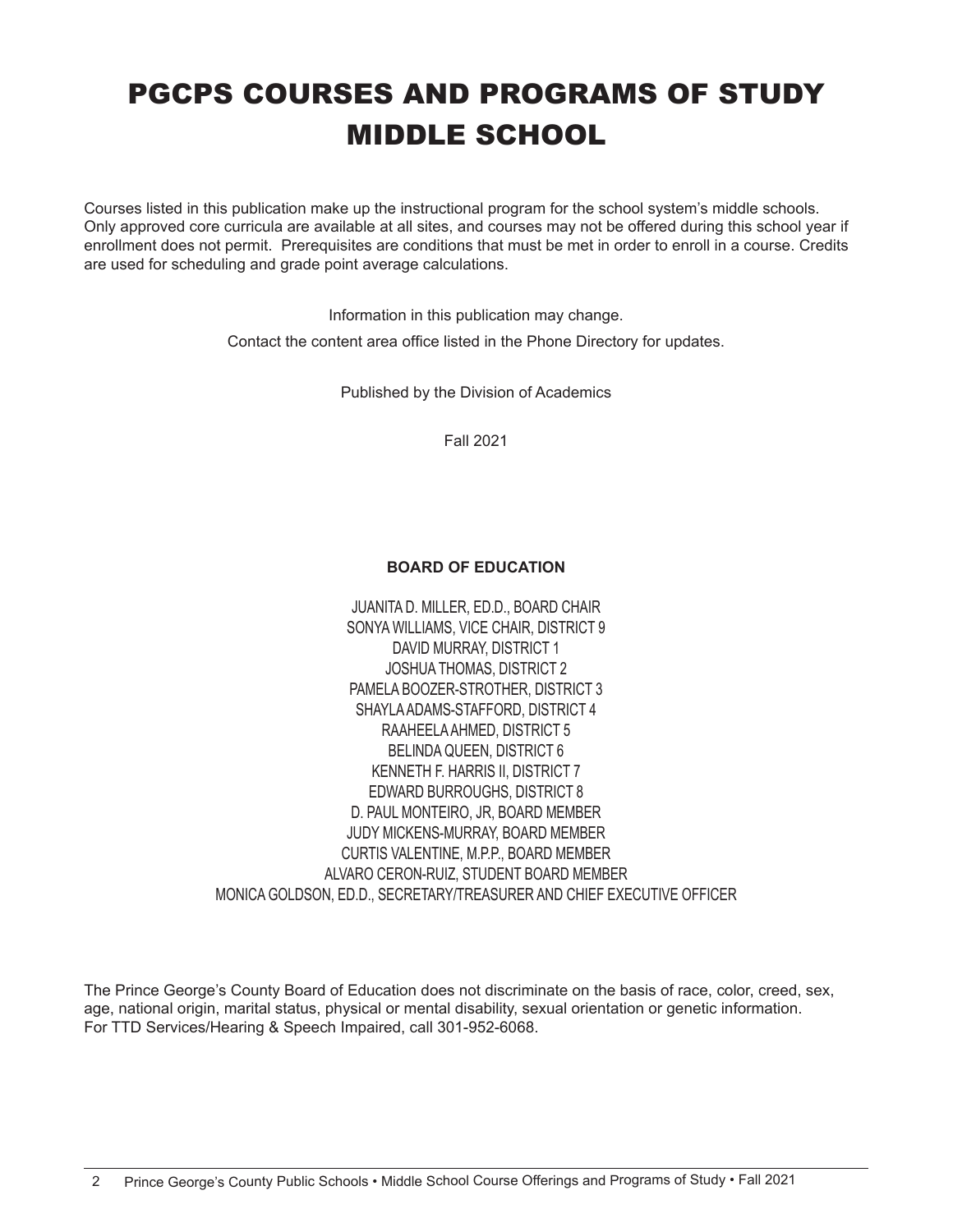# TABLE OF CONTENTS

#### GENERAL INFORMATION

#### MIDDLE SCHOOL COURSE OFFERINGS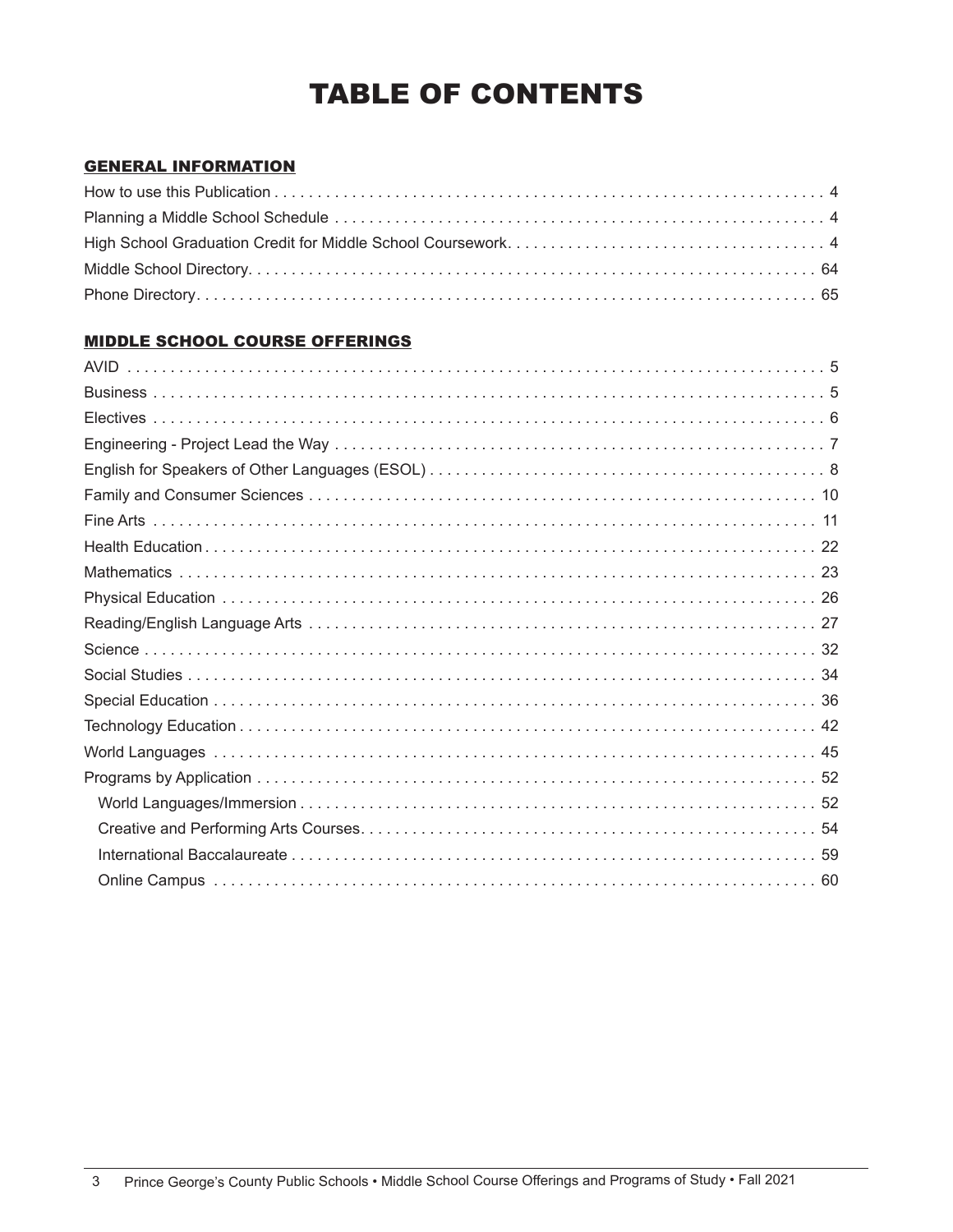### HOW TO USE THIS PUBLICATION

- 1. This publication is to be used in all middle schools and centers and for all sixth grade students in Prince George's County Public Schools (PGCPS).
- 2. The courses listed make up the instructional program for the school system's middle schools. However, only approved core curricula are available at all sites, and courses may not be offered during this school year if enrollment does not permit.
- 3. Fees are not included in the description of courses.
- 4. Course codes are used to schedule students electronically. The  $6<sup>th</sup>$  digit in the course number may be interpreted as follows:  $1 =$  first semester;  $2 =$  second semester;  $3 =$  full year;  $0 =$  quarter
- 5. Prerequisites are conditions that must be met in order to enroll in a course.
- 6. Students may need assistance from parents, counselors, administrators, and teachers in interpreting information within the publication.

### PLANNING A MIDDLE SCHOOL SCHEDULE

According to the Code of Maryland regulations (COMAR), middle school students must take the following courses each year:

- Reading/English Language Arts
- **Mathematics**
- Science
- Health
- Physical Education
- Fine Arts (Music, Dance, Theatre, Visual Arts)
- Social Studies

Additionally, COMAR requires Middle school students to take one computational thinking/learning course by the end of their 8th-grade year.

For enriched academic experience and to prepare for advanced coursework, students should consider these additional recommended courses:

• Family and Consumer Sciences • World Language\*

• Creative and Performing Arts

- 
- Technology Education

Students interested in a focused, in-depth experience should consider these programs by application or selection process:

- Advancement Via Individual Determination (AVID)
- Gateway to Technology
- **Montessori**
- Talented and Gifted
- French Immersion

\*Elementary schools housing 6<sup>th</sup> graders may offer Introduction to the Language in order to prepare students with the requisite courses for the IB and AP programs. For middle schools with  $7<sup>th</sup>/8<sup>th</sup>$  configurations only, a student without a prior introductory course will take the Introduction to the Language in  $7<sup>th</sup>$  grade.

### HIGH SCHOOL GRADUATION CREDIT FOR MIDDLE SCHOOL STUDENTS

Middle school students who meet prerequisites for a high school course may earn credit toward high school graduation. Schools are required to complete and document the steps for acceleration per Administrative Procedure 5123.2 General Procedures Pertaining To Promotion, Retention and Acceleration of Students and to register students for course numbers specified as Credit Earned Prior to High School Enrollment in the SchoolMAX student information system. See "Additional Ways for Earning Graduation Credit" for options:

- Online courses
- Summer school
- Transfer into PGCPS with prerequisites and earned high school credit (Test of Achievement and Proficiency may be required) .............................................................................................................. Grades and credits (passing or failing) will be reflected on the student's permanent record, high school transcript, and cumulative grade point average.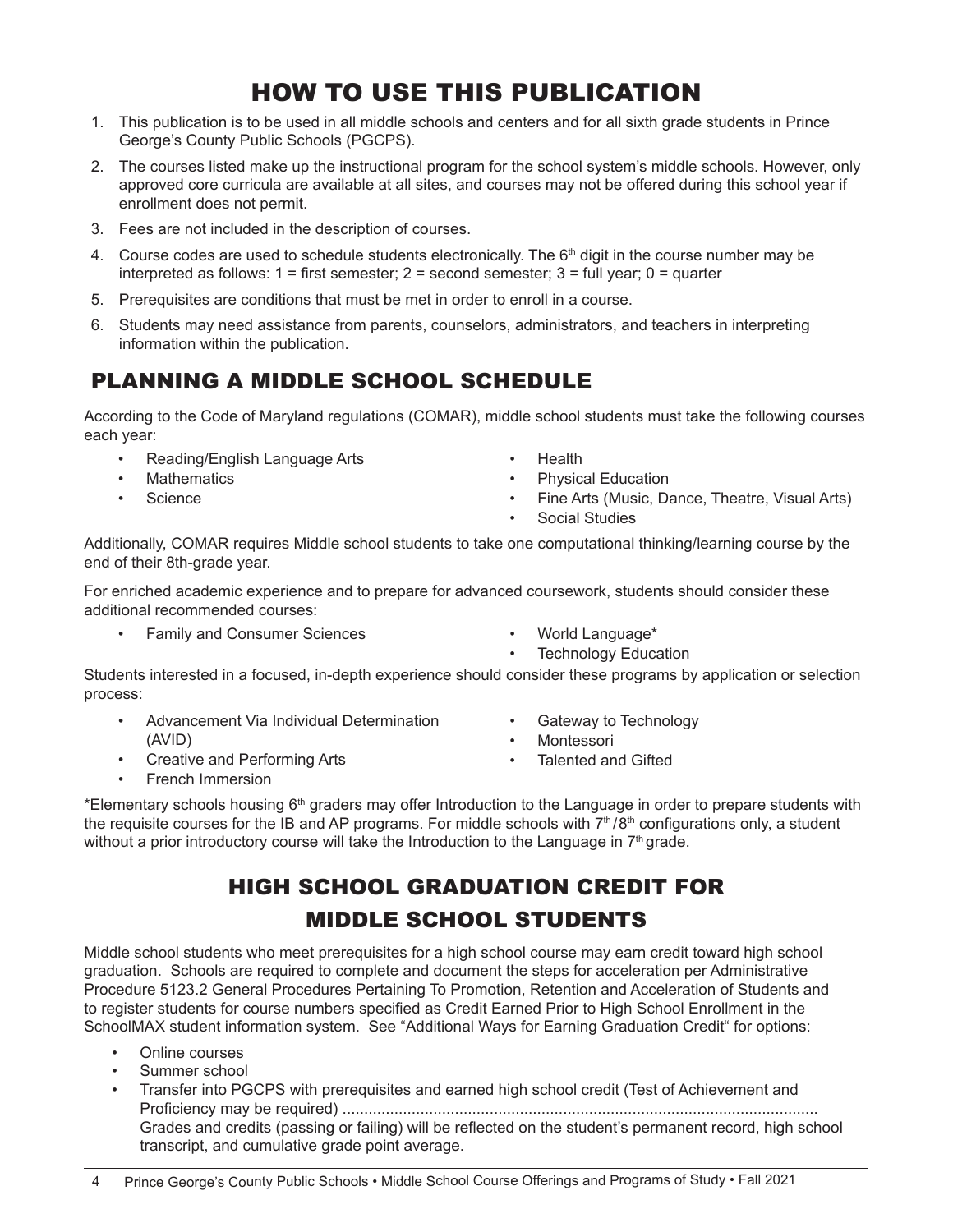### MIDDLE SCHOOL COURSE OFFERINGS

#### ADVANCEMENT VIA INDIVIDUAL DETERMINATION (AVID)

#### AVID Strategies for Success

*Course Codes: 591313 Prerequisites: None*

*Credits: 1.0 Elective*

This course is offered to identified students to reinforce organizational and study skills; critical thinking; inquiry; and collaboration. Students receive academic help from peers and college tutors; and participate in enrichment and motivational activities that make college access possible.

Textbook(s): None

### BUSINESS

#### NFTE Start Up Entrepreneurship

| Course Codes:  | 574603       |
|----------------|--------------|
| Prerequisites: | None         |
| Credits:       | 1.0 Elective |

This course provides middle school students with basic entrepreneurship skills. The course teaches business based mathematics integrated in business plan development to support innovation as well as provide mathematics instruction. Students participate in business plan competition and have the opportunity to compete in the national NFTE competition.

Textbook(s): *Entrepreneurship: Owning Your Own Future*, ISBN 9780135128442

#### NFTE Start Up Tech 1

*Course Code: 574621, 574622*

*Prerequisites: None*

*Credits: 1.0 Elective*

The course provides 6th grade students with basic MIT Application Inventor skills. They will create functional mobile apps to include location aware apps, texting apps, quizzes, games, and motion sensitivity apps. Students will develop a business plan to support the app created. At the conclusion of this course students will have created their own unique app that they will pitch to a panel of local judges. This course satisfies the MSDE Computational Thinking/Learning requirement.

Textbook(s): Online NFTE

#### NFTE Start Up Tech 2

*Course Code: 574631, 574632 Prerequisites: None*

*Credits: 1.0 Elective*

The course provides 7th grade students with the skills to conceive and create a web-based business idea. Students will build out their concept using HTML, CSS, and JavaScript. Students will develop a business plan to support the concept created. At the conclusion of this course students will present their concept or website along with their business plan for a chance to win seed capital to launch their business. This course satisfies the MSDE Computational Thinking/Learning requirement.

Textbook(s): Online NFTE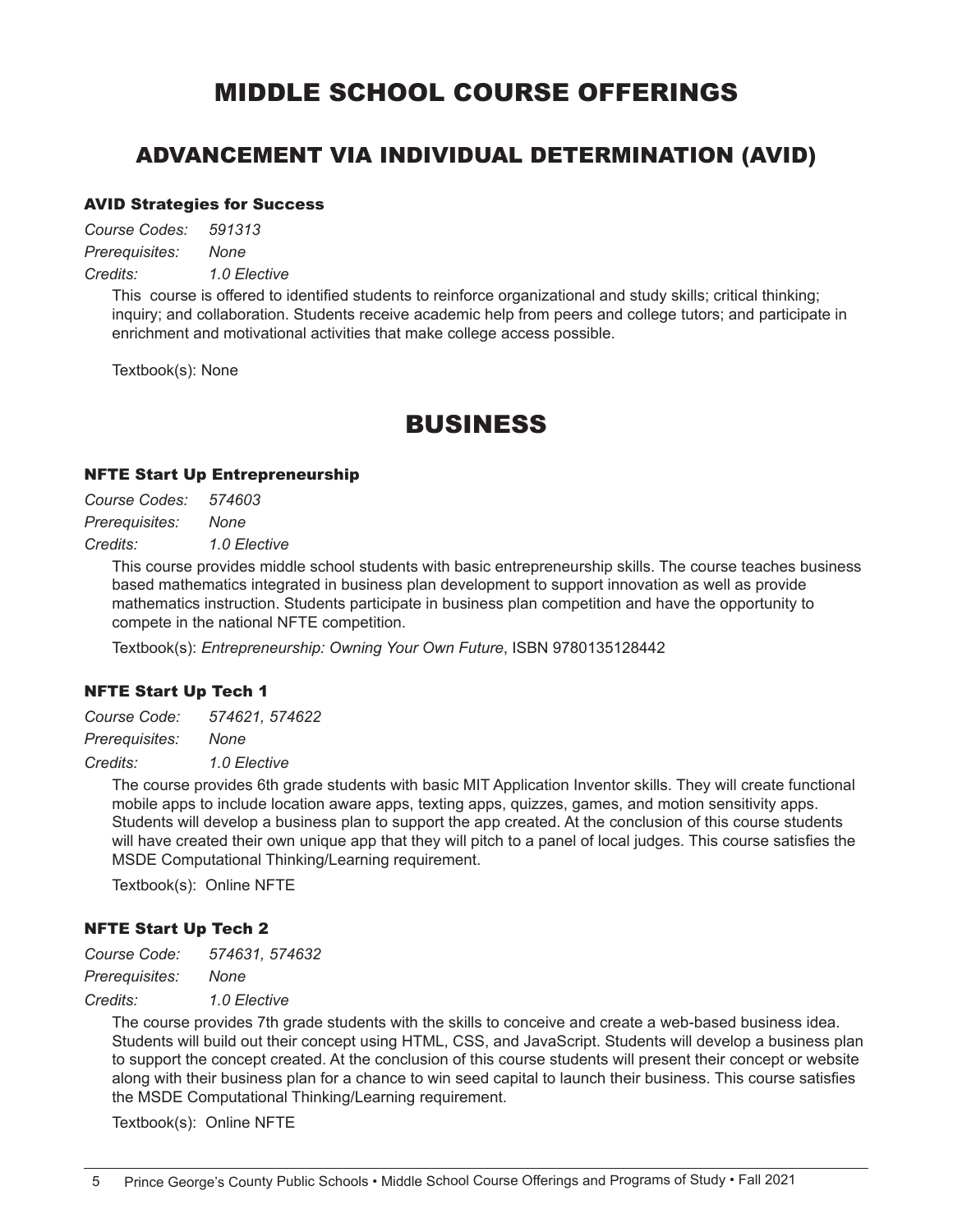### ELECTIVES

#### AVID 6, AVID 7, AVID 8

*Course Codes: 590603, 590703, 590803*

*Prerequisites: AVID student selection based on:*

- *academic potential (2.0 to 3.5 GPA as one indicator)*
- *those who would benefit from AVID support to improve their academic record and begin college preparation*
- *criteria set in individual school's recruitment plan including application, interview and/or student contract*<br>1.00

*Credits: 1.00*

This college preparatory elective course is offered to identified AVID students to reinforce organizational and study skills, critical thinking, inquiry, and collaboration. Students receive academic help from peers and college tutors, and participate in enrichment and motivational activities that make college access possible.

Textbook(s): AVID Resources: Strategies for Success, College and Careers, Tutorial

#### Enrichment

*Course Codes: 570300, 570400, 570500 Prerequisites: None Credits: 0.00*

This is a no credit period that will be used either to build the skills of those students who have knowledge gaps based on achievement data or to provide enriching opportunities that are of unique interest to students.

Select schools are to use these Enrichment Course Codes for the Positive D.A.Y. (Deputies Assisting Youth) Program:

Prince George's County Sheriff's Office partners with select middle schools throughout the county assisting with purposeful instruction on character education, while equipping and empowering middle school students with leadership skills and effective communication skills that will ensure the successful transition to high school and beyond. Upon completion of this program each cadet will increase their level of self-awareness, know how to self-regulate, have strengthened self-confidence, developed leadership skills, have effective communication skills, and conflict resolution skills. Students who volunteer to participate in the program should be representative of the entire student population.

Textbook(s): N/A

#### Intervention

*Course Codes: 570000, 570100, 570200*

*Prerequisites: None*

*Credits: 0.00*

This is a no credit period that will be used either to build the skills of those students who have knowledge gaps based on achievement data or to provide enriching opportunities that are of unique interest to students.

Textbook(s): N/A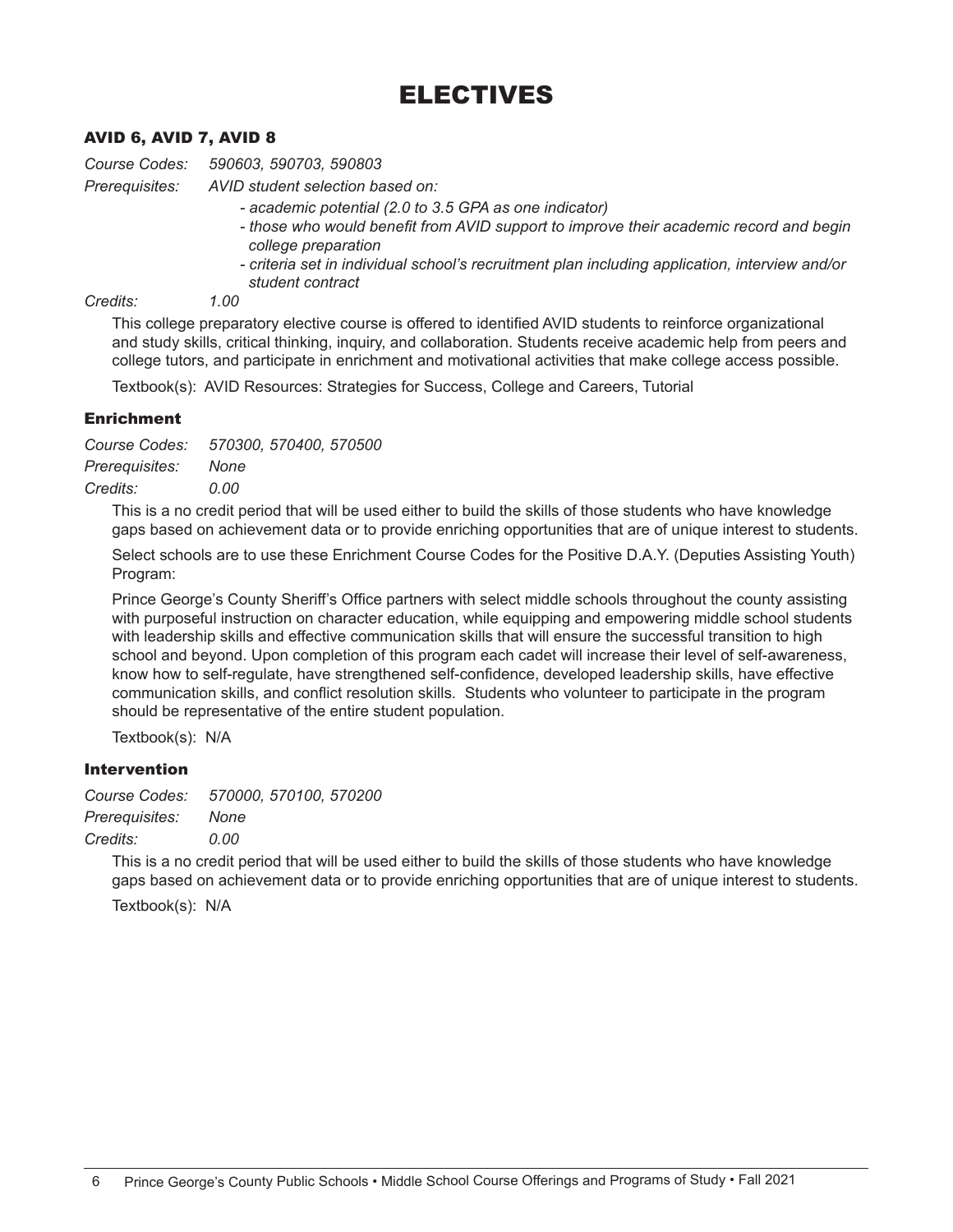### ENGINEERING - PROJECT LEAD THE WAY (PLTW)

#### Gateway to Technology Grade 6

Course Code: 762033

Prerequisites: Successful completion of Grade 5 Mathematics

Credits: 1.0

The Gateway to Technology (GTT) curriculum provides project-based learning — a hands-on approach that relates technology to students' daily lives. Design and Modeling (DM) is the first foundational course in the GTT series of courses. Students discover the design process and develop an understanding of the influence of creativity and innovation in their lives. They are then challenged and empowered to use and apply what they have learned throughout the unit to design a therapeutic toy for a child who has cerebral palsy, use measurement to construct and test a skimmer and use the entire engineering design process to design, build, and test a puzzle cube.

Textbook(s): PLTW Online Resources

#### Gateway to Technology Grade 7

Course Code: 762013

Prerequisites: Successful completion of Grade 6 Mathematics

Credits: 1.0

The Gateway to Technology (GTT) curriculum provides project-based learning — a hands-on approach. It also promotes communication and collaboration by emphasizing a teaming approach. Design and Modeling (DM) is the first foundational course in the GTT series of courses. It is recommended that any seventh grade student completing a GTT course for the first time take Design and Modeling. Automation and Robotics (AR) is the second foundational course in the GTT Series of courses. Seventh grade students in their second year of GTT are encouraged to take Automation and Robotics (AR). Students learn about the history and impact of automation and robotics as they explore mechanical systems, energy transfer, machine automation, and computer control systems. Using the VEX Robotics® platform, students apply what they know to design and program traffic lights, robotic arms, and more.

Textbook(s): PLTW Online Resources

#### Gateway to Technology Grade 8

Course Code: 762023

Prerequisites: Successful completion of Grade 7 Mathematics

Credits: 1.0

The Gateway to Technology (GTT) curriculum provides project-based learning — a hands-on approach— that relates technology to students' daily lives. It also promotes communication and collaboration by emphasizing a teaming approach in the four instructional units: Design and Modeling uses solid modeling to introduce students to the design process. Automation and Robotics traces the history, development, and influence of automation and robotics; Flight and Space introduces students to aeronautics, space and the use of design to help make aerospace engineering an important field; Science of Technology traces how science has affected technology throughout history; and The Magic of Electrons, through hands-on projects, explores the science of electricity, the movement of atoms, circuit design, and sensing devices. Students acquire and apply knowledge and skills in engineering problem solving and explore the many aspects of aerospace engineering. This course satisfies the MSDE Computational Thinking/Learning requirement.

Textbook(s): PLTW Online Resources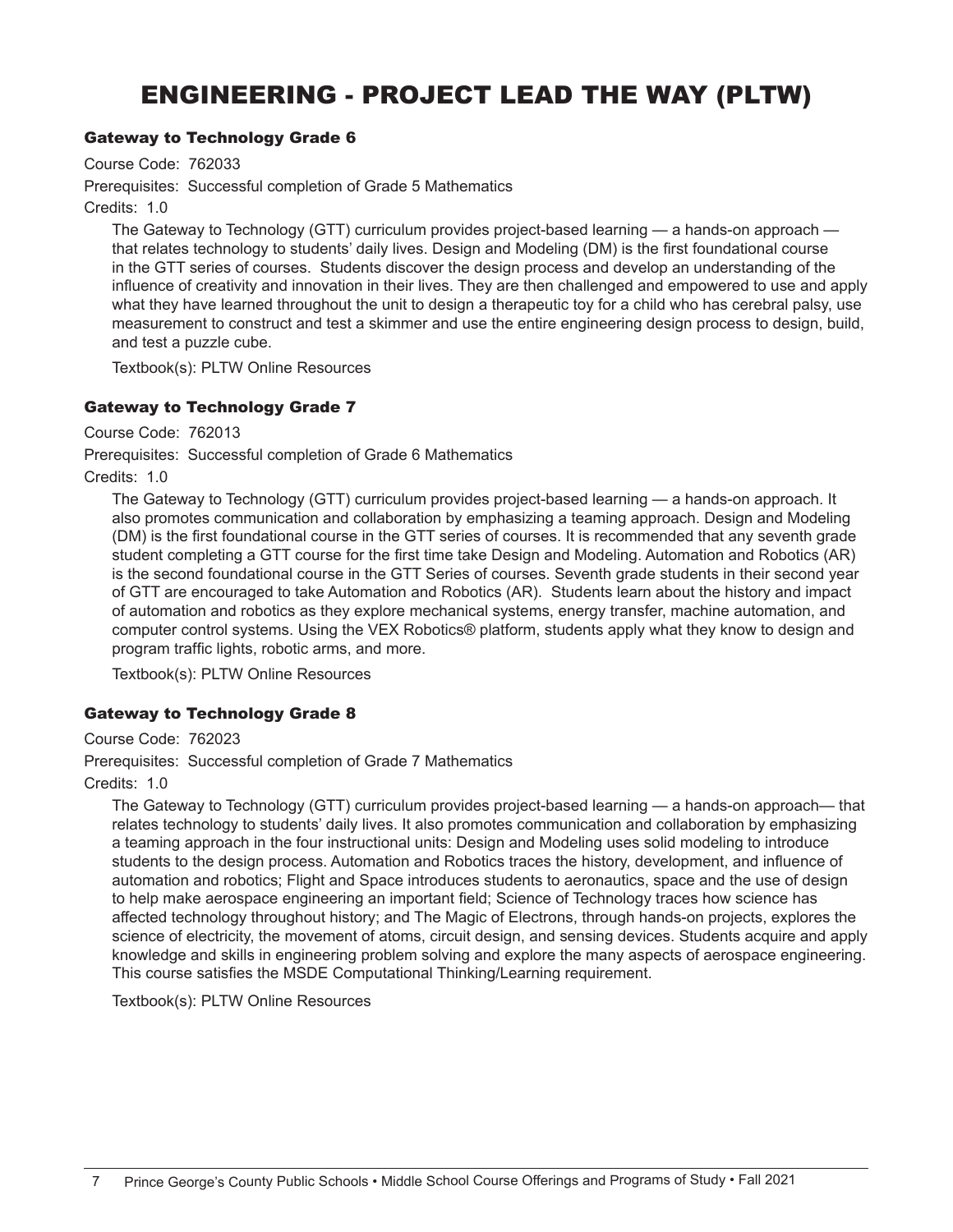### ENGLISH FOR SPEAKERS OF OTHER LANGUAGES (ESOL)

### **Middle School Academic Program Scheduling Guidelines**

| <b>ESOL Level</b>                                                        | <b>Language Arts</b>                                                                          | <b>Math</b> | <b>Social Studies</b>                                                          | <b>Science</b>                                                          | <b>Creative Arts</b> | <b>Creative Arts</b>                                                                                                           |
|--------------------------------------------------------------------------|-----------------------------------------------------------------------------------------------|-------------|--------------------------------------------------------------------------------|-------------------------------------------------------------------------|----------------------|--------------------------------------------------------------------------------------------------------------------------------|
| <b>ESOL Advanced</b><br>Levels 3.6-4.4                                   | <b>ESOL Advanced</b><br>Course Code:<br>135333 / Grade<br>Level RELA                          | Mainstream  | Mainstream                                                                     | Mainstream                                                              | Mainstream           | Mainstream                                                                                                                     |
| <b>ESOL</b><br>Intermediate<br>Levels 2.4-3.5                            | <b>ESOL</b><br>Intermediate<br>Course Code:<br>135323                                         | Mainstream  | Sheltered*                                                                     | Sheltered*                                                              | Mainstream           | Mainstream                                                                                                                     |
| <b>ESOL Beginning</b><br>Levels 1.5-2.3                                  | <b>ESOL Beginning</b><br>Course Code:<br>135313                                               | Sheltered*  | <b>ESOL CABLE</b><br>Social Studies<br>Course Code:<br>136933 or<br>Sheltered* | <b>ESOL CABLE</b><br>Science<br>Course Code:<br>136943 or<br>Sheltered* | Mainstream           | Mainstream                                                                                                                     |
| Newcomer ESOL<br>Levels 1.0-1.4                                          | Newcomer ESOL<br>Course Code:<br>134903 or<br><b>ESOL Beginning</b><br>Course Code:<br>135313 | Sheltered*  | <b>ESOL CABLE</b><br>Social Studies<br>Course Code:<br>136933 or<br>Sheltered* | <b>ESOL CABLE</b><br>Science<br>Course Code:<br>136943 or<br>Sheltered* | Mainstream           | Mainstream                                                                                                                     |
| <b>ESOL Beginning</b><br>with Interrupted<br>Education<br>Levels 1.0-2.3 | Newcomer ESOL<br>Course Code:<br>134903 or<br><b>ESOL Beginning</b><br>Course Code:<br>135313 | Sheltered*  | <b>ESOL CABLE</b><br>Social Studies<br>Course Code:<br>136933                  | <b>ESOL CABLE</b><br>Science<br>Course Code:<br>136943                  | Mainstream           | Grades 6-8<br><b>ESOLAIM</b><br>Literacy 1<br>Course Code:<br>136753<br><b>ESOLAIM</b><br>Literacy 2<br>Course Code:<br>136853 |

\* Sheltered courses refer to classes that are designed to teach both academic content and language to students. These classes may contain only English Learners or a mix of English Learners and mainstream students. Content is presented using a variety of instructional strategies that make content accessible for ELs while developing English vocabulary concepts.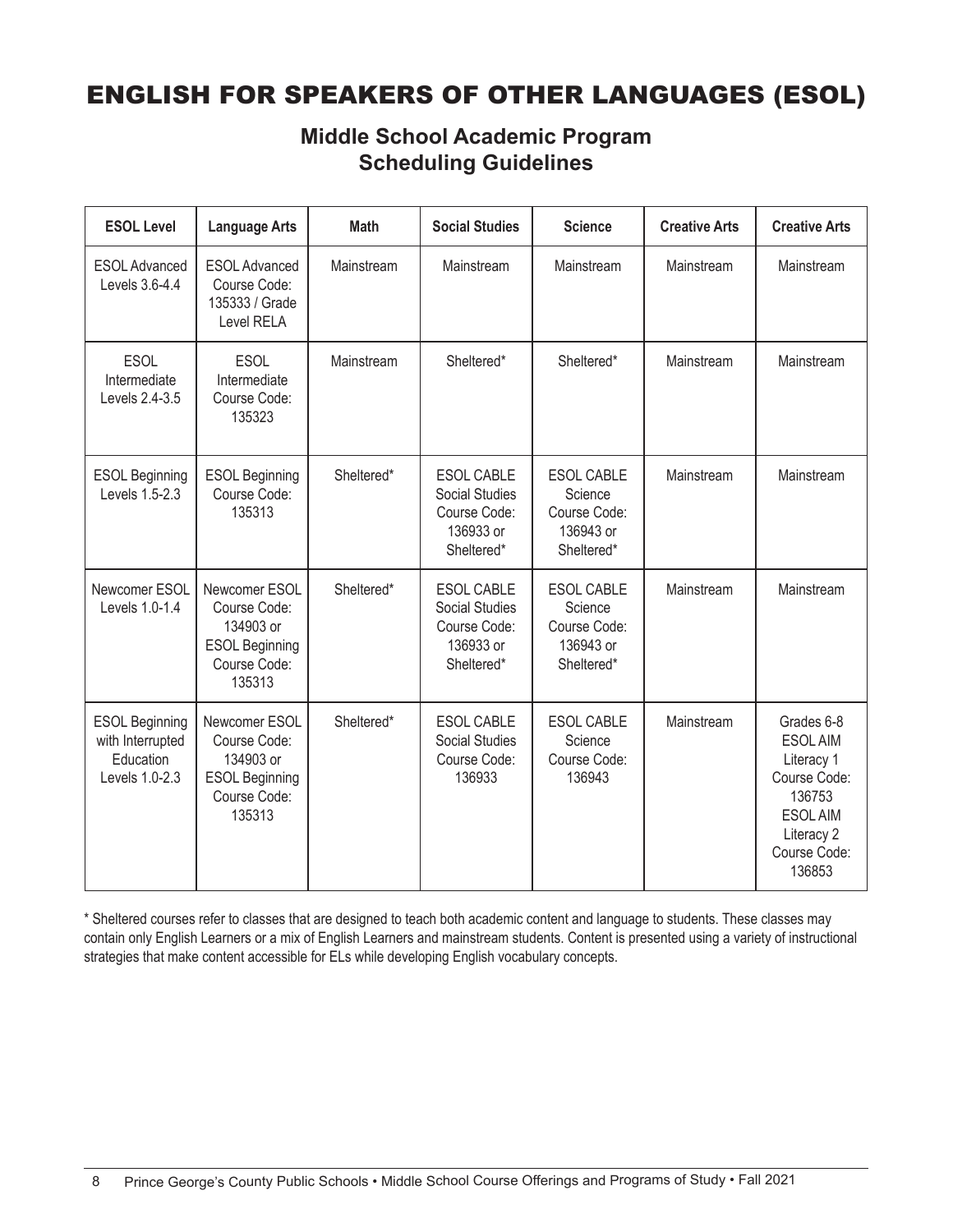#### Newcomer ESOL

| Course Code:   | 134903                               |
|----------------|--------------------------------------|
| Prerequisites: | Placement based upon ESOL assessment |
| Credits:       | 0.00                                 |

This one-year ESOL course option is designed to meet the academic and linguistic needs of non-English speakers who are newly arrived in the United States.

Textbook(s): *Inside the U.S.A, Inside Fundamentals Volume 1,* ISBN 9781285439426

#### English ESOL Beginning

*Course Code: 135313 Prerequisites: Placement based upon ESOL assessment*

*Credits: 1.0*

This course is designed to begin development of the ability to understand, speak, read and write English for English Learners. These skills require control of the sound system, grammar, vocabulary, and a beginning understanding of the social and cultural situation in which they are practiced.

Textbook(s): *Inside Fundamentals Volume 2,* ISBN 9781285439440

#### English ESOL Intermediate

*Course Code: 135323*

*Prerequisites: Placement based upon ESOL assessment*

*Credits: 1.0*

This course is designed to continue the development of the English language skills of listening, speaking, reading and writing for English Learners who complete ESOL Beginning. New students may test into this level on the ESOL placement test.

Textbook(s): selected reading materials

#### English ESOL Advanced

*Course Code: 135333 Prerequisites: Placement based upon ESOL assessment Credits: 1.0*

This course is designed to increase control of English language skills and understanding of social and cultural information. It is part of the sequence of ESOL courses in which the communication skills of listening, speaking, reading and writing are taught. New students may test into this level or students may move from ESOL Beginning to ESOL Advanced without taking ESOL Intermediate if their assessment score places them in the class.

Textbook(s): selected reading materials

#### ESOL AIM Literacy 1

*Course Code: 136753 Prerequisites: Grade 6-8 students identified by ESOL staff Credits: 1.0*

This course is designed for pre- and non-literate English Learners. It teaches basic academic literacy skills through the content areas of mathematics, science and social studies. Textbook(s): *Oxford Picture Dictionary for the Content Areas and Inside Phonics*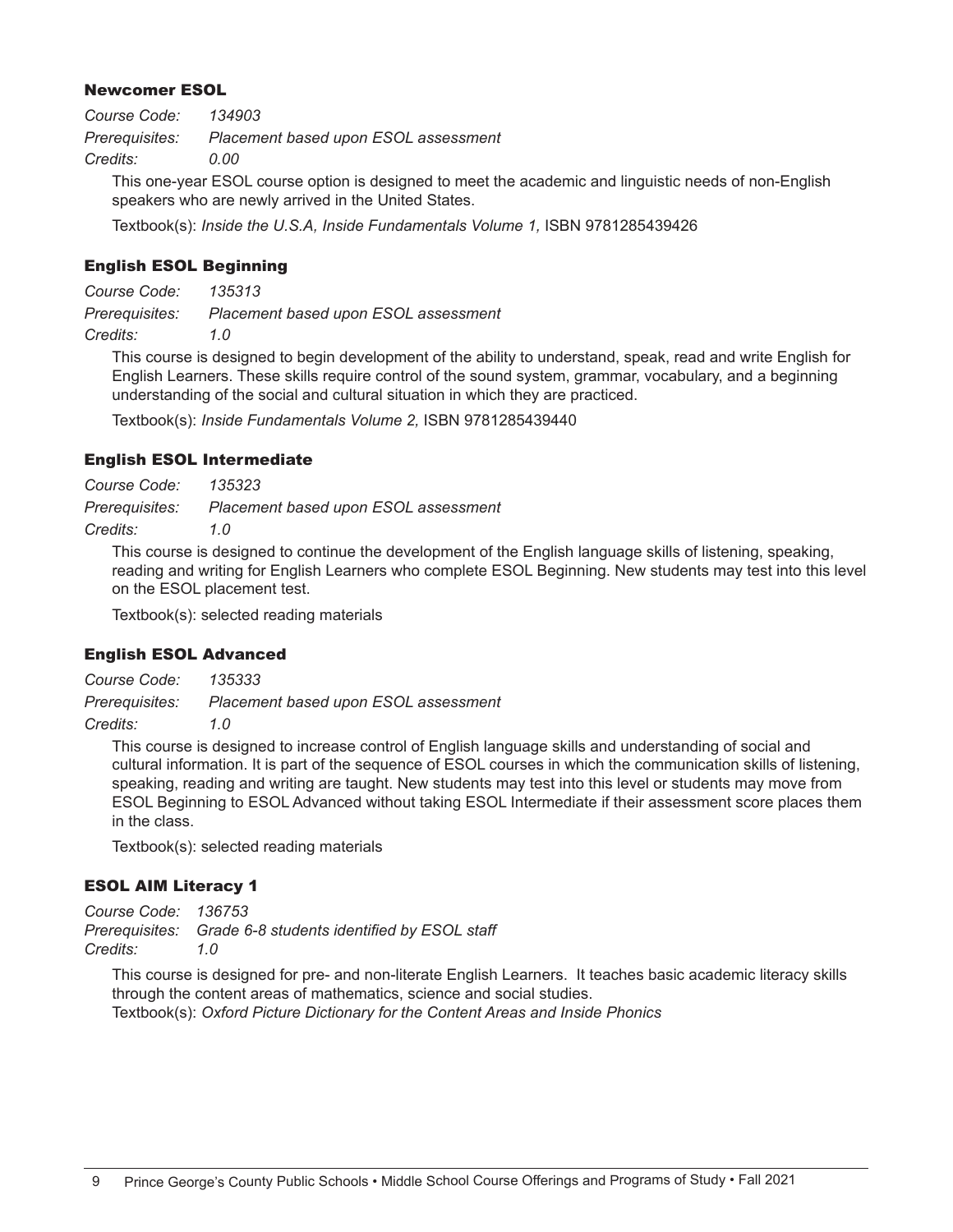#### ESOL AIM Literacy 2

*Course Code: 136853 Prerequisites: Grade 6-8 students identified by ESOL staff Credits: 1.0*

This course is designed for pre- and non-literate English Learners. It continues the development of basic academic literacy skills through the content areas of mathematics, science and social studies. Textbook(s): *Oxford Picture Dictionary for the Content Areas*, *Inside Phonics*

#### ESOL CABLE Social Studies

*Course Codes: 136933 Prerequisites: Students must be identified for this class by ESOL staff Credits: 1.0*

This course is designed for students new to the country in order to teach the academic language used in the content area of Social Studies. In addition, learning strategies, basic study skills and classroom survival skills for American classrooms are taught to the English Learners enrolled in this course. Students must be identified for this course by ESOL staff. This course can replace social studies for ESOL newcomers.

Textbook(s): *Oxford Picture Dictionary for the Content Areas, Gateway to Social Studies*

#### ESOL CABLE Science

*Course Codes: 136943*

*Prerequisites: Students must be identified for this class by ESOL staff*

*Credits: 1.0*

This course is designed for students new to the country in order to teach the academic language used in the content area of Science. In addition, learning strategies, basic study skills and classroom survival skills for American classrooms are taught to the English Learners enrolled in this course. Students must be identified for this course by ESOL staff. This course can replace science for ESOL newcomers.

Textbook(s): *Oxford Picture Dictionary for the Content Areas; Language Central Science; and English Explores* 

### FAMILY AND CONSUMER SCIENCES

#### Family and Consumer Sciences 7

| Course Code:   | 671701, 671702 |
|----------------|----------------|
| Prerequisites: | None           |
| Credits:       | .50            |

This course presents a variety of topics to assist seventh grade students in preparing for the future. Diverse instructional strategies are used to foster the development of thinking, decision-making, and communication skills. Opportunities for personal and leadership development are available throughout the course. The instructional units focus on developing a positive self-image; strengthening relationships of family and friends; financial literacy, gender harassment; exploring careers; assessing learning styles; creative expression through hands-on projects and student service.

Textbook(s): *Succeeding in Life and Career: Foundations of Human Studies*, ISBN 9781631262159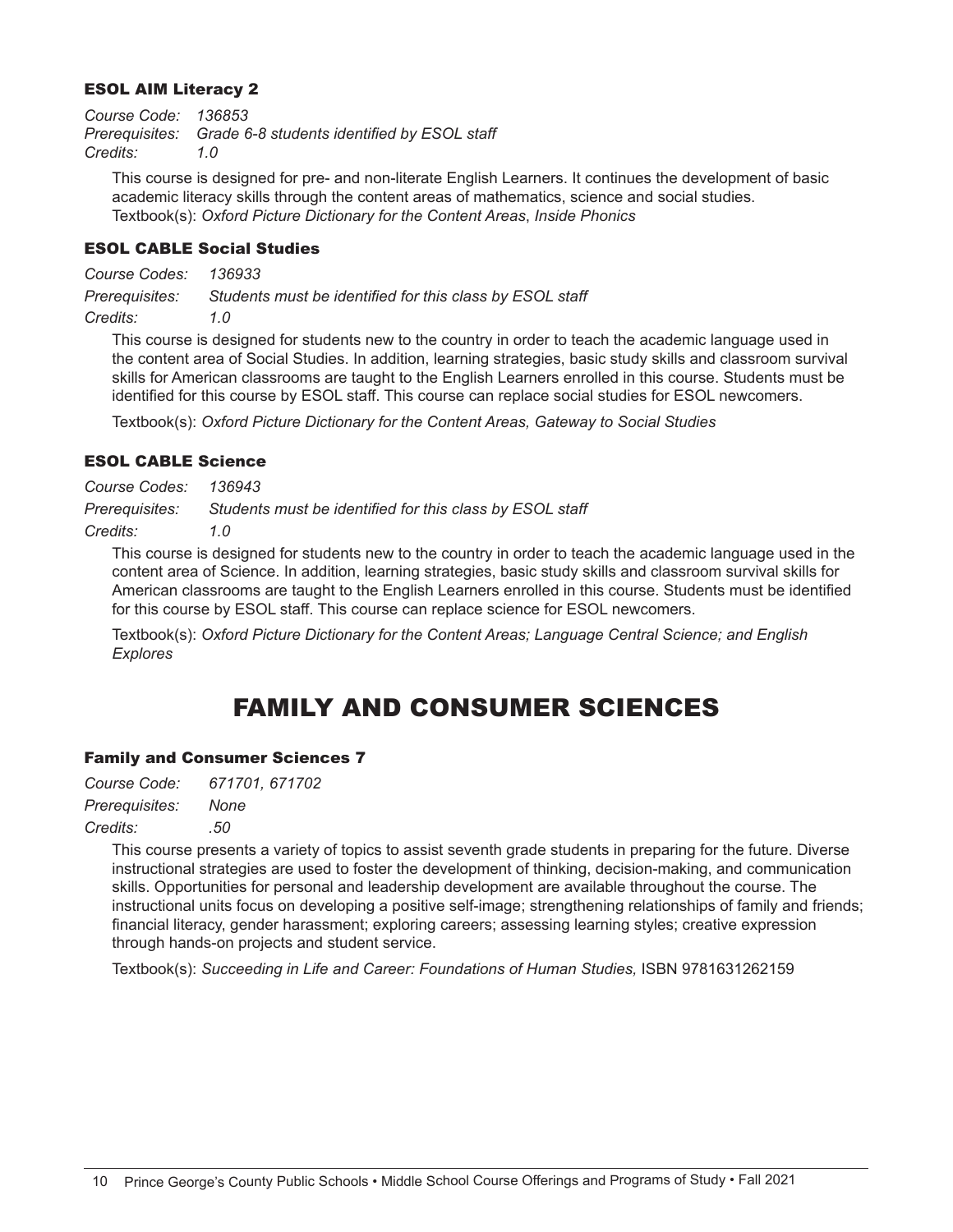#### Family and Consumer Sciences 8

| Course Code:   | 671801, 671802 |
|----------------|----------------|
| Prerequisites: | None           |
| Credits:       | .50            |

This course presents a variety of units for eighth grade students including teen issues, gender harassment, wellness, nutrition, food preparation, student service plus intergenerational and multi-cultural development. Instructional strategies focus on employability skills, financial literacy, thinking skills, and cooperative learning concepts. Opportunities are provided throughout the course for learning through auditory, visual, and handson activities.

Textbook(s): *Succeeding in Life and Career: Foundations of Human Studies, ISBN 9781631262159* 

### FINE ARTS

#### FINE ARTS - ART

#### Art 6

| Course Code:   | 674600, 674601, 674602           |
|----------------|----------------------------------|
| Prerequisites: | <b>Current 6th Grade Student</b> |
| Credits:       | .25 or .50                       |

This course explores a variety of art media with many experiences in the areas of art such as: art appreciation, constructing, drawing, painting, printmaking, sculpting, crafts, careers and related activities. All art experiences are based on the elements of art (line, shape, color, form, texture, space and value) and how these elements are incorporated in works of art. This course is enriched and reinforced with thinking skills development and multicultural education art activities. All students will be expected to maintain a journal/ sketchbook.

Textbook(s): *A Global Pursuit, ISBN 9780871928818*

#### Art 7

| Course Code:   | 674700, 674701, 674702           |
|----------------|----------------------------------|
| Prerequisites: | <b>Current 7th Grade Student</b> |
| Credits:       | .25 or .50                       |

This course explores a variety of art media with many experiences in the areas of art such as: art appreciation, constructing, drawing, lettering, painting, print-making, sculpting, crafts, careers and related activities. All art experiences are based on the concepts of line, color, shape, form, texture, space, and value and how these concepts are incorporated in works of art. This course is enriched and reinforced with thinking skills development and multicultural education art activities. Skill development in art content (knowledge) and processes are part of the 7<sup>th</sup> grade level competencies requirements of the course. All students will be expected to maintain a journal/sketchbook.

Textbook(s): *A Community Connection, ISBN 9780871928825*

#### Art 8

*Course Code: 674800, 674801,674802 Prerequisites: Current 8th Grade Student Credits: .25 or .50*

This course explores a variety of art media with experiences in the following areas: art appreciation, constructing, drawing, lettering, painting, printmaking, sculpting, crafts, careers, and related activities. Emphasis is placed on the elements and principles of design concepts as tools of visual communication. Art activities are planned to ensure that students understand art as a self-fulfilling and socialization process. Students are made aware of the aesthetic, cultural, and historical components of significant works of art. A global understanding of the world and many cultures is perpetuated through multicultural education art activities. Students learn and develop an appreciation for the contributions of diverse peoples and cultures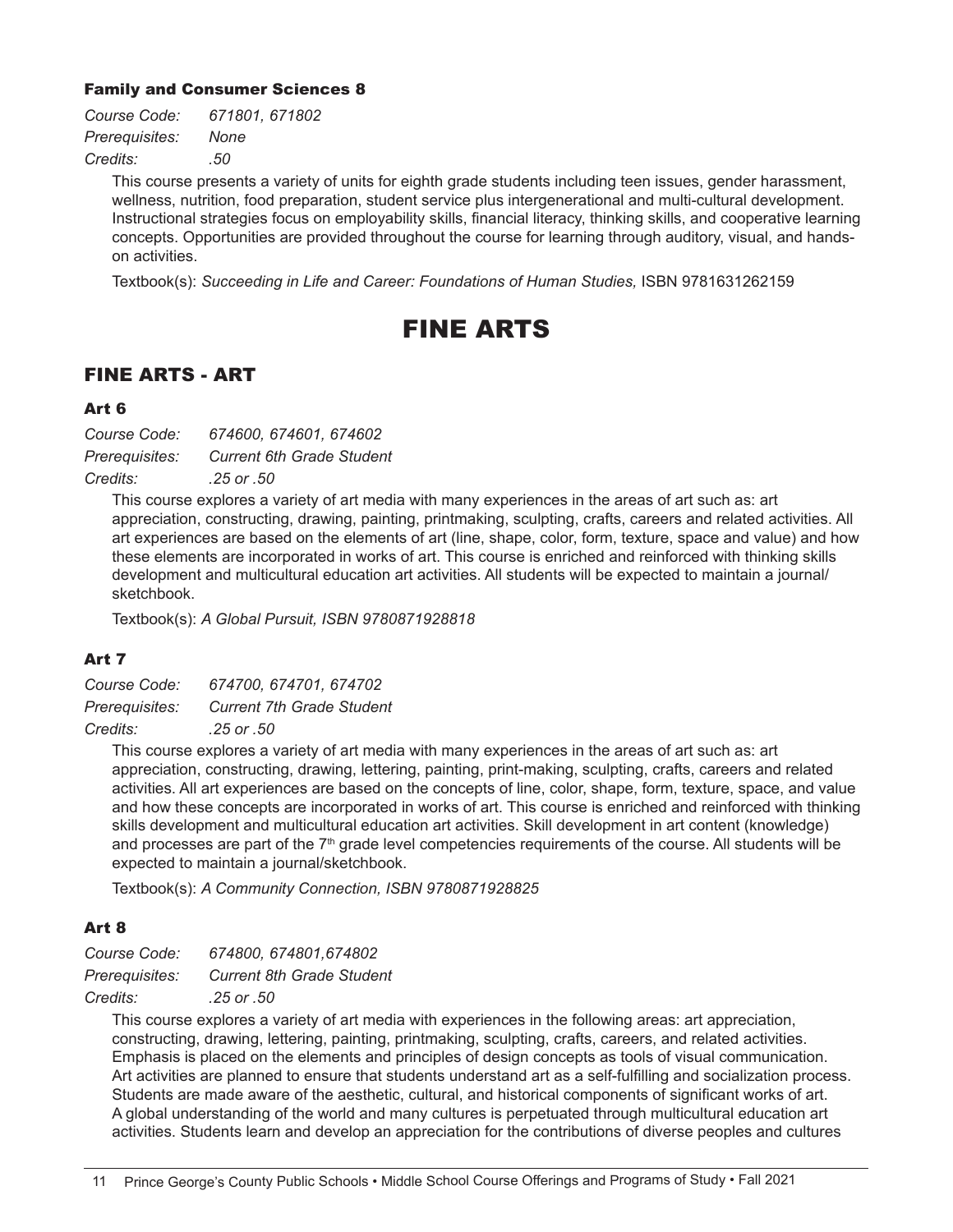to America. The incorporation of thinking skills strategies in this course will increase students' abilities to talk in depth about art as well as creatively solve problems of production. Skill development in art content (knowledge) and art processes are part of the 8<sup>th</sup> grade level competencies requirement of the course. All students will be expected to maintain a journal/sketchbook.

Textbook(s): *A Personal Journey, ISBN 9780871928832*

#### Digital Studio 8

*Course Code: 675801, 675802*

*Prerequisites: Current 8th Grade Student*

*Credits: .50*

Students will experience art fundamentals of design through studio work, digital imaging, and computer graphics programs. Focus will be to apply these principles as they create original pieces in both the traditional processes of drawing and painting as well as digital formats. Digital projects will be created using integrated software such as Photoshop, PowerPoint, and other programs. Historically significant and contemporary examples representing a variety of cultures are investigated and represented in the creative-production process. Students will learn to evaluate and critique personal artwork and the artwork of others.

Textbook(s): Communicating Through Graphic Design, ISBN 9780871929884

#### FINE ARTS - DANCE

#### Dance 6

*Course Codes: 722600, 722601, 722602 Prerequisites: None Credits: .50*

Sixth grade Dance is offered as an elective, general overview of the history and mechanics of dance and the dance elements. Students value dance as an aesthetic experience involving the mind, body, and feelings. An introduction to the foundation of basic Ballet skills with the exploration of other dance forms is introduced such as: Folk dance, Cultural dance and Social dance. Students will also learn the fundamentals of proper body alignment, muscle control, expressive execution of steps, proper audience etiquette, nutrition, dance history, and vocabulary through traditional dance forms. An in school performance concert (informal/formal) is part of the performance assessment process.

Textbook(s): *Dance Anatomy, ISBN 9780736081931; Dance Composition: An Interrelated Arts Approach, ISBN 9780736067904; Discovering Dance ISBN 9781450468862; Experiencing Dance, ISBN 9781450421904, History of Dance, ISBN 9781492536697; and Writing About Dance, ISBN 9780736076104*

#### Dance 7

*Course Codes: 722700, 722701, 722702*

*Prerequisites: None*

*Credits: .50*

Seventh grade Dance is offered as an elective, more in depth focus on the history of dance as it pertains to how dance has evolved across various cultures and how Dance impacts society. Students will explore more complex locomotor patterns, engage in floorwork, stretches and body awareness. Students will be exposed to Musical Theatre, Jazz and Modern dance skills while adding to the previously learned Social dances. Students will continue to build upon their previously learning of basic Ballet skills, proper body alignment, muscle control and performance etiquette. Students will also be exposed to basic dance compositional skills. An in school performance concert (informal/formal) is part of the performance assessment process.

Textbook(s): *Dance Anatomy, ISBN 9780736081931; Dance Composition: An Interrelated Arts Approach, ISBN 9780736067904; Discovering Dance ISBN 9781450468862; Experiencing Dance, ISBN 9781450421904, History of Dance, ISBN 9781492536697; and Writing About Dance, ISBN 9780736076104*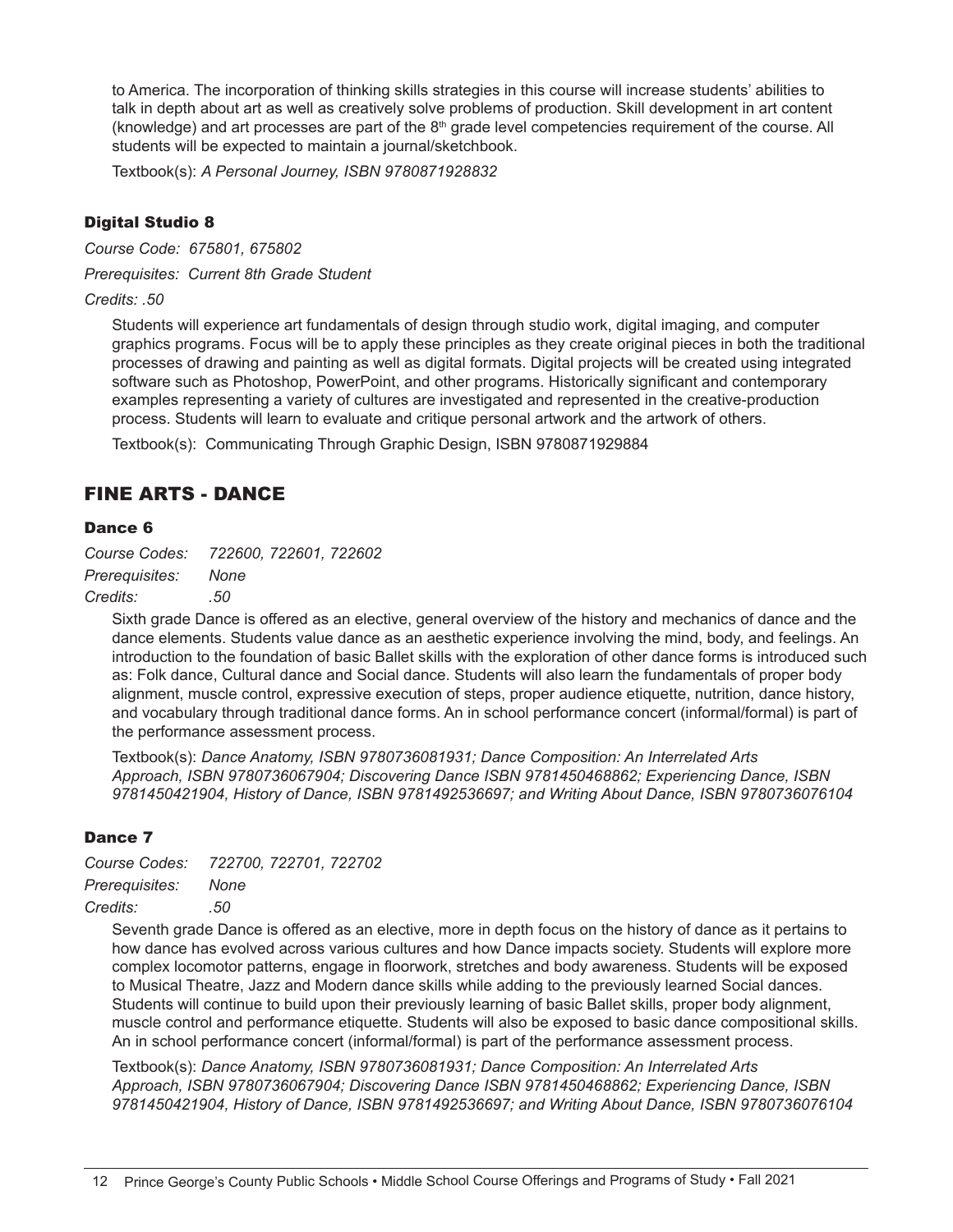#### Dance 8

*Course Codes: 722800, 722801, 722802 Prerequisites: None Credits: .50*

Eighth grade Dance is offered as an elective, students will be exposed to a timeline of US Historical Dances from the 20th century to present day. Students will study how dance has evolved and how it has impacted every decade and influenced culture as we know it. Students will learn about the pioneers of dance through a US Dance History overview. Students will continue to build upon their previously learning of basic Ballet skills, proper body alignment, muscle control, performance etiquette and dance composition/choreography. Students will also be exposed to basic dance compositional skills. An in school performance concert (informal/formal) is part of the performance assessment process.

Textbook(s): *Dance Anatomy, ISBN 9780736081931; Dance Composition: An Interrelated Arts Approach, ISBN 9780736067904; Discovering Dance ISBN 9781450468862; Experiencing Dance, ISBN 9781450421904, History of Dance, ISBN 9781492536697; and Writing About Dance, ISBN 9780736076104*

#### Dance for Athletes 7

*Course Code: 708101, 708102*

*Prerequisites: None*

*Credits: .50*

Dance for Athletes 7 focuses on enhancing and refining athletic performance through techniques, conditioning, and training in the art of dance. For those students wishing to use dance training techniques to enhance athletic performance. No audition is required.

Textbook(s): *Dance Anatomy, ISBN 9780736081931; Dance Composition: An Interrelated Arts Approach, ISBN 9780736067904; Discovering Dance ISBN 9781450468862; Experiencing Dance, ISBN 9781450421904, History of Dance, ISBN 9781492536697; and Writing About Dance, ISBN 9780736076104*

#### Dance for Athletes 8

*Course Code: 708111, 708112*

*Prerequisites: Dance for Athletes 7*

*Credits: .50*

The course emphasizes continued skill development and refinement through a variety of higher level movement patterns. Student originated performance projects occur at these levels. No audition is required for this course. Only students who have successfully completed Dance for Athletes II are eligible for this course.

Textbook(s): *Dance Anatomy, ISBN 9780736081931; Dance Composition: An Interrelated Arts Approach, ISBN 9780736067904; Discovering Dance ISBN 9781450468862; Experiencing Dance, ISBN 9781450421904, History of Dance, ISBN 9781492536697; and Writing About Dance, ISBN 9780736076104*

#### FINE ARTS - DRAMA

#### Drama 6

*Course Code: 128611, 128612 Prerequisites: None Credits: .50*

> Course content is devoted to acting, techniques of voice training, technical theatre and dramatic literature. Content is sequenced to provide students with both literary features of drama and history of theatre, opportunities to create original monologues, study of set design and construction, and hands-on experience with practices that help drama come alive on stage. Mastery of this course will lay the foundation for Drama 7 and Drama 8.

Textbook(s): *Basic Drama Projects,* ISBN 9780789189035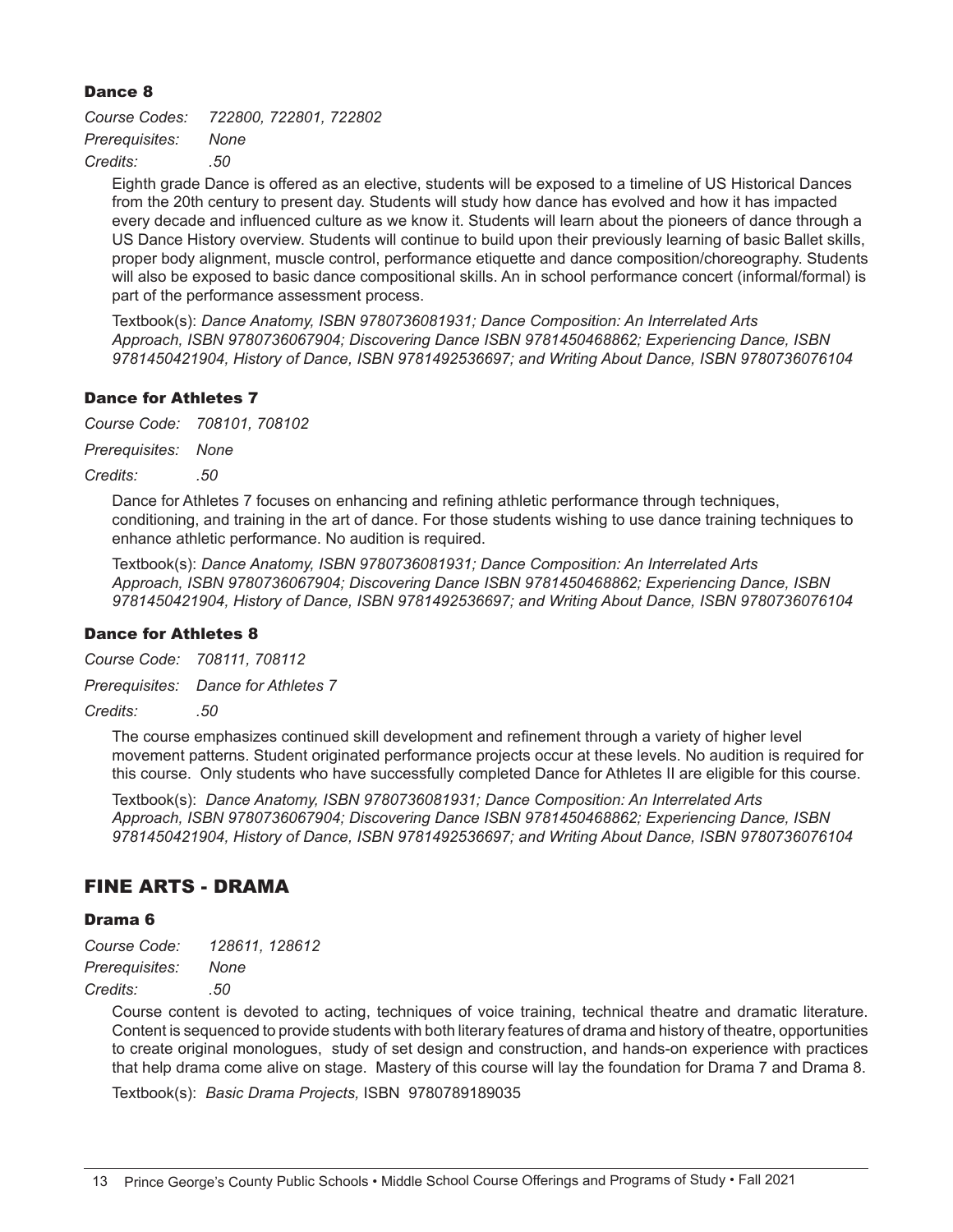#### Drama 7

*Course Code: 128701,128702 Prerequisites: None Credits: .50*

> Course content is devoted to acting, techniques of voice training, technical theatre and dramatic literature. Content is sequenced to provide students with both literary features of drama and history of theatre, opportunities to create original monologues, study of set design and construction, and hands-on experience with practices that help drama come alive on stage. Mastery of this course will lay the foundation for and Drama 8.

Textbook(s): *Basic Drama Projects,* ISBN 9780789189035

#### Drama 8

| Course Code:   | 128801,128802 |
|----------------|---------------|
| Prerequisites: | None          |
| Credits:       | .50           |

Course content is devoted to acting, techniques of voice training, technical theatre and dramatic literature. Content is sequenced to provide students with both literary features of drama and history of theatre, opportunities to create original monologues, study of set design and construction, and hands-on experience with practices that help drama come alive on stage.

Textbook(s): *Basic Drama Projects,* ISBN 9780789189035

#### FINE ARTS - INSTRUMENTAL MUSIC

#### Band 6

| Course Code:   | 634603                                                |
|----------------|-------------------------------------------------------|
| Prerequisites: | Instrumental music teacher approval                   |
|                | Open only to woodwind, brass, and percussion students |
| Credits:       | 1.0                                                   |

This course will emphasize introductory development of technique, tone, control, interpretation, and comprehension of musical symbols, terminology, and concepts. It is designed for those students who have previous instruction or are interested in beginning a band instrument. Students will perform beginning level literature, and attendance at outside of school performances and rehearsals is a requirement of the course.

Due to fundamental differences in pedagogy and curriculum, this class is not open to string students playing violin, viola, cello, or bass (see Orchestra classes).

Textbook(s): See curriculum for approved texts

#### Band 7

*Course Code: 634703 Prerequisites: Instrumental music teacher approval Open only to woodwind, brass, and percussion students Must have successfully completed at least one year of Band in elementary or middle school*

#### *Credits: 1.0*

This course will emphasize intermediate development of technique, tone, control, interpretation, and comprehension of musical symbols, terminology, and concepts. It is designed for those students who have had at least one year of band instruction at the elementary or middle school level. Students will perform intermediate level literature (grade I/II), and attendance at outside of school performances and rehearsals is a requirement of the course.

Due to fundamental differences in pedagogy and curriculum, this class is not open to string students playing violin, viola, cello, or bass (see Orchestra classes)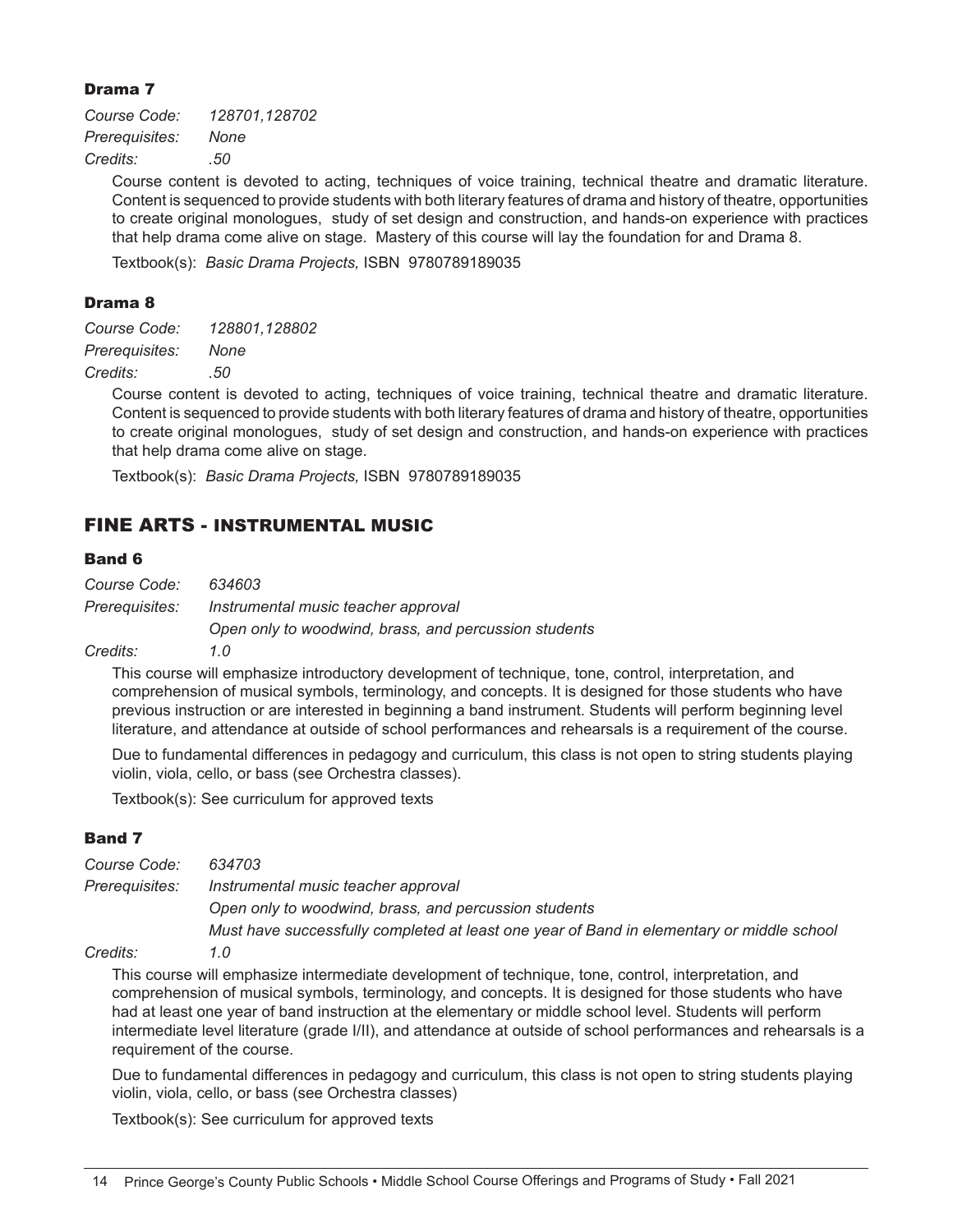#### Band 8

| Course Code:                                | 634813                                                                                     |
|---------------------------------------------|--------------------------------------------------------------------------------------------|
| Prerequisites:                              | Instrumental music teacher approval; Open only to woodwind, brass, and percussion students |
|                                             | Must have successfully completed at least one year of Band in middle school                |
| $\bigcap_{i=1}^n A_i = \bigcup_{i=1}^n A_i$ |                                                                                            |

#### *Credits: 1.0*

This course will emphasize advanced development of technique, tone, control, interpretation, and comprehension of musical symbols, terminology, and concepts. It is designed for those students who have had at least one year of band instruction at the middle school level. Students will perform advanced level literature (grade II/III), and attendance at outside of school performances and rehearsals is a requirement of the course.

Due to fundamental differences in pedagogy and curriculum, this class is not open to string students playing violin, viola, cello, or bass (see Orchestra classes).

Textbook(s): See curriculum for approved texts

#### Introductory Band

*Course Code: 635003 Prerequisites: Instrumental music teacher approval; Open only to woodwind, brass, and percussion students* 

*in grades 6-8*

*Credits: 1.0*

This course will emphasize introductory development of technique, tone, control, interpretation, and comprehension of musical symbols, terminology, and concepts. It is designed for those students who have previous instruction or are interested in beginning a band instrument. Students will perform beginning level literature, and attendance at outside of school performances and rehearsals is a requirement of the course.

Enrollment in this class is subject to the approval of the instrumental teacher in order to ensure proper placement. Due to fundamental differences in pedagogy and curriculum, this class is not open to string students playing violin, viola, cello, or bass (see Orchestra classes)

Textbook(s): See curriculum for approved texts

#### Intermediate Band

*Course Code: 635103 Prerequisites: Instrumental music teacher approval Open only to woodwind, brass, and percussion students in grades 6-8 Must have successfully completed at least one year of Band in elementary or middle school*

*Credits: . 1.0*

This course will emphasize intermediate development of technique, tone, control, interpretation, and comprehension of musical symbols, terminology, and concepts. It is designed for those students who have had at least one year of band instruction at the elementary or middle school level. Students will perform intermediate level literature (grade I/II), and attendance at outside of school performances and rehearsals is a requirement of the course.

Enrollment in this class is subject to the approval of the instrumental teacher in order to ensure proper placement. Due to fundamental differences in pedagogy and curriculum, this class is not open to string students playing violin, viola, cello, or bass (see Orchestra classes)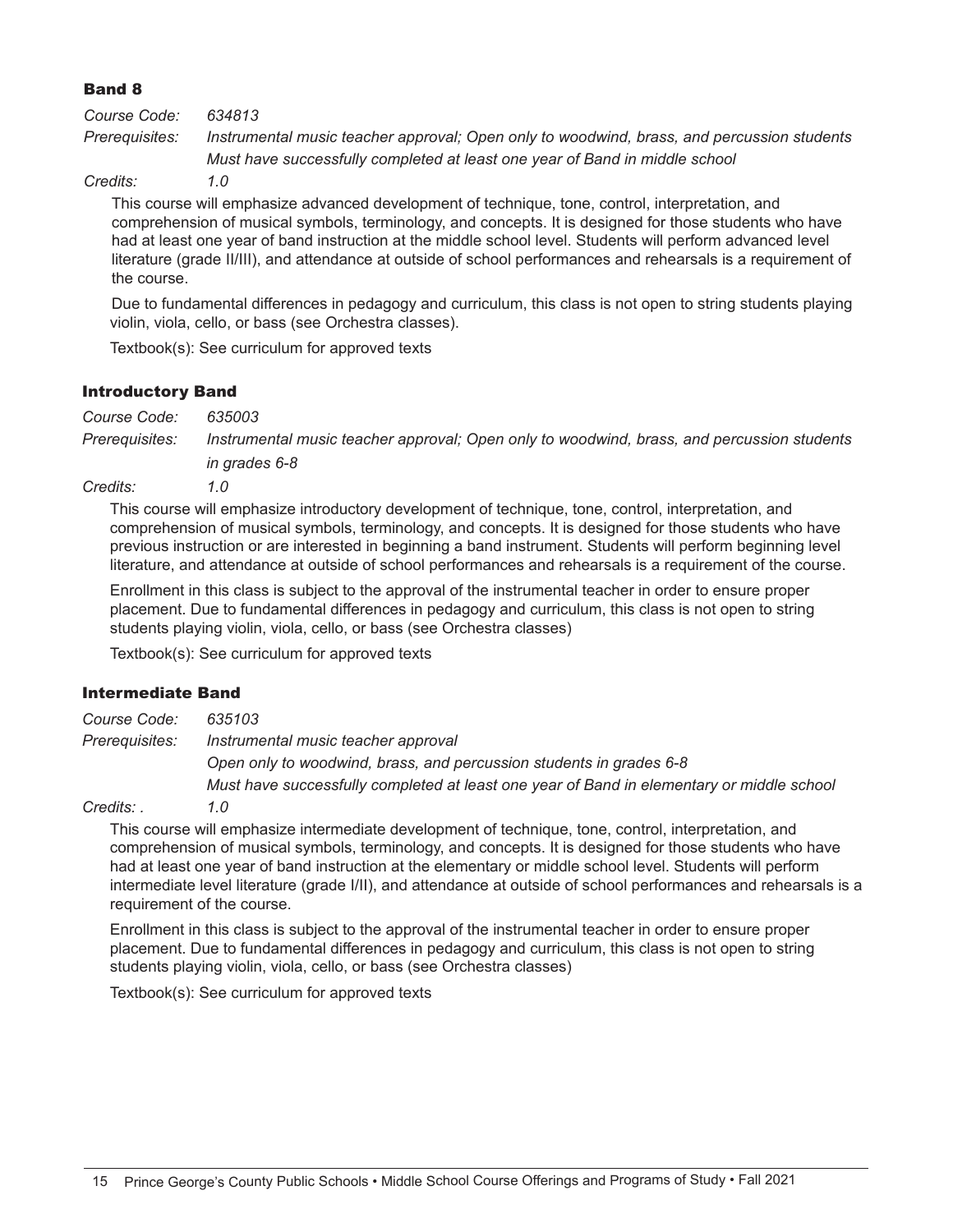#### Advanced Band

| Course Code:   | 635203                                                                      |
|----------------|-----------------------------------------------------------------------------|
| Prerequisites: | Instrumental music teacher approval                                         |
|                | Open only to woodwind, brass, and percussion students in grades 6-8         |
|                | Must have successfully completed at least one year of Band in middle school |
| Credits:       | 1.0                                                                         |

This course will emphasize advanced development of technique, tone, control, interpretation, and comprehension of musical symbols, terminology, and concepts. It is designed for those students who have

had at least one year of band instruction at the middle school level. Students will perform advanced level literature (grade II/III), and attendance at outside of school performances and rehearsals is a requirement of the course.

Enrollment in this class is subject to the approval of the instrumental teacher in order to ensure proper placement. Due to fundamental differences in pedagogy and curriculum, this class is not open to string students playing violin, viola, cello, or bass (see Orchestra classes)

Textbook(s): See curriculum for approved texts

#### Orchestra 6

*Course Code: 635603 Prerequisites: Instrumental music teacher approval Open only to string (violin, viola, cello, or bass) students*

#### *Credits: 1.0*

This course will emphasize introductory development of technique, tone, control, interpretation, and comprehension of musical symbols, terminology, and concepts. It is designed for those students who have previous instruction or are interested in beginning a string instrument. Students will perform beginning level literature, and attendance at outside of school performances and rehearsals is a requirement of the course.

Due to fundamental differences in pedagogy and curriculum, this class is not open to band students playing woodwind, brass, or percussion instruments (see Band classes)

Textbook(s): See curriculum for approved texts

#### Orchestra 7

| Course Code:   | 635703                                                                                  |  |
|----------------|-----------------------------------------------------------------------------------------|--|
| Prerequisites: | Instrumental music teacher approval                                                     |  |
|                | Open only to string (violin, viola, cello, or bass) students                            |  |
|                | Must have successfully completed at least one year of Orchestra in elementary or middle |  |
|                | school                                                                                  |  |
| Credits:       | 1.0                                                                                     |  |

This course will emphasize intermediate development of technique, tone, control, interpretation, and comprehension of musical symbols, terminology, and concepts. It is designed for those students who have had at least one year of string instruction at the elementary or middle school level. Students will perform intermediate level literature (grade I/II), and attendance at outside of school performances and rehearsals is a requirement of the course.

Due to fundamental differences in pedagogy and curriculum, this class is not open to band students playing woodwind, brass, or percussion instruments (see Band classes)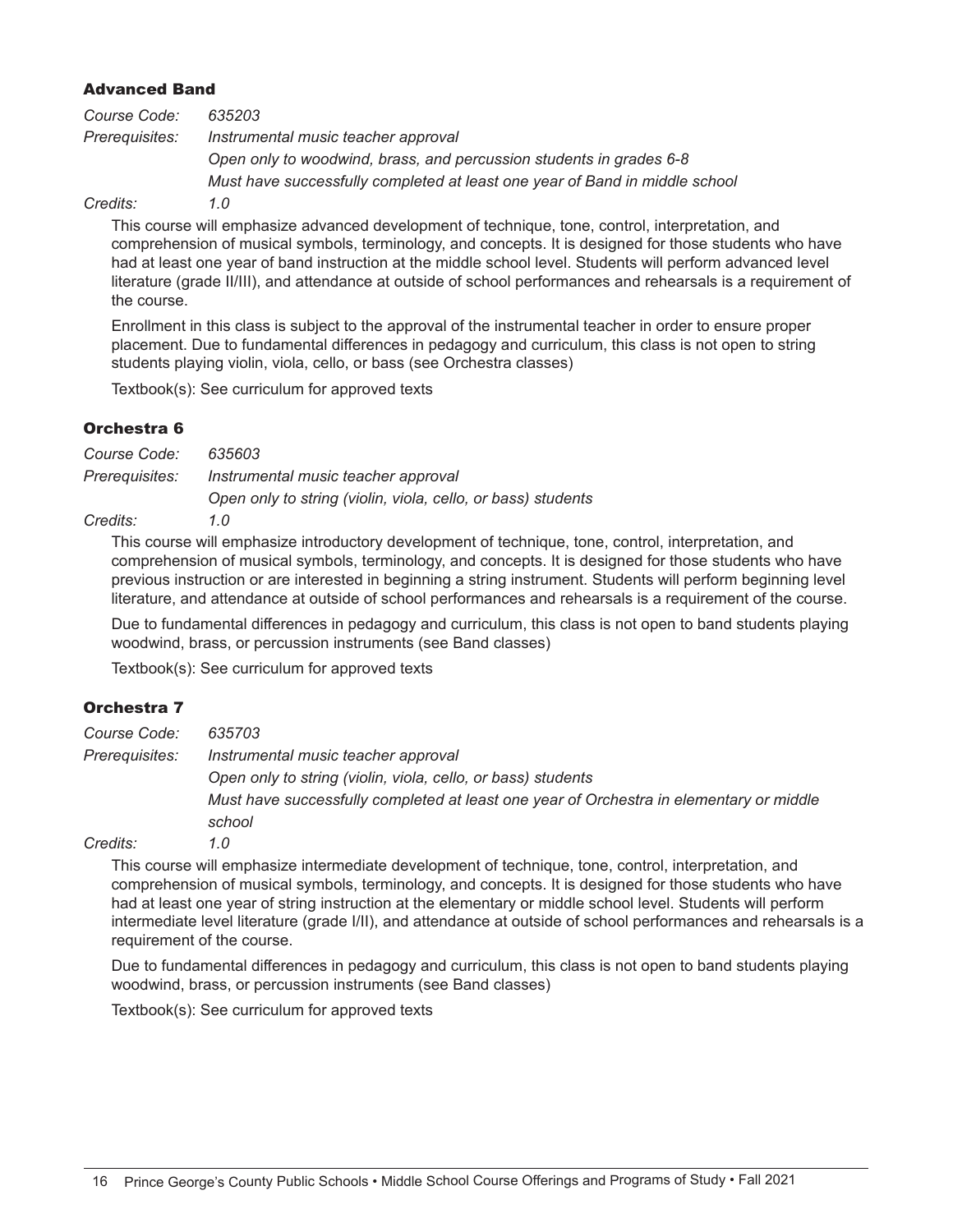#### Orchestra 8

| Course Code:   | 635803                                                                           |
|----------------|----------------------------------------------------------------------------------|
| Prerequisites: | Instrumental music teacher approval                                              |
|                | Open only to string (violin, viola, cello, or bass) students                     |
|                | Must have successfully completed at least one year of Orchestra in middle school |
| $Crad$ iter    |                                                                                  |

*Credits: 1.0*

This course will emphasize advanced development of technique, tone, control, interpretation, and comprehension of musical symbols, terminology, and concepts. It is designed for those students who have had at least one year of string instruction at the middle school level. Students will perform advanced level literature (grade II/III), and attendance at outside of school performances and rehearsals is a requirement of the course.

Due to fundamental differences in pedagogy and curriculum, this class is not open to band students playing woodwind, brass, or percussion instruments (see Band classes)

Textbook(s): See curriculum for approved texts

#### Introductory Orchestra

*Course Code: 635303 Prerequisites: Instrumental music teacher approval Open only to string (violin, viola, cello, or bass) students in grades 6-8*

*Credits: 1.0*

This course will emphasize introductory development of technique, tone, control, interpretation, and comprehension of musical symbols, terminology, and concepts. It is designed for those students who have previous instruction or are interested in beginning a string instrument. Students will perform beginning level literature, and attendance at outside of school performances and rehearsals is a requirement of the course.

Enrollment in this class is subject to the approval of the instrumental teacher in order to ensure proper placement. Due to fundamental differences in pedagogy and curriculum, this class is not open to band students playing woodwind, brass, or percussion instruments (see Band classes)

Textbook(s): See curriculum for approved texts

#### Intermediate Orchestra

| Course Code:   | 635403                                                                     |
|----------------|----------------------------------------------------------------------------|
| Prerequisites: | Instrumental music teacher approval                                        |
|                | Open only to string (violin, viola, cello, or bass) students in grades 6-8 |

*Credits: . 1.0*

This course will emphasize intermediate development of technique, tone, control, interpretation, and comprehension of musical symbols, terminology, and concepts. It is designed for those students who have had at least one year of string instruction at the elementary or middle school level. Students will perform intermediate level literature (grade I/II), and attendance at outside of school performances and rehearsals is a requirement of the course.

Enrollment in this class is subject to the approval of the instrumental teacher in order to ensure proper placement. Due to fundamental differences in pedagogy and curriculum, this class is not open to band students playing woodwind, brass, or percussion instruments (see Band classes)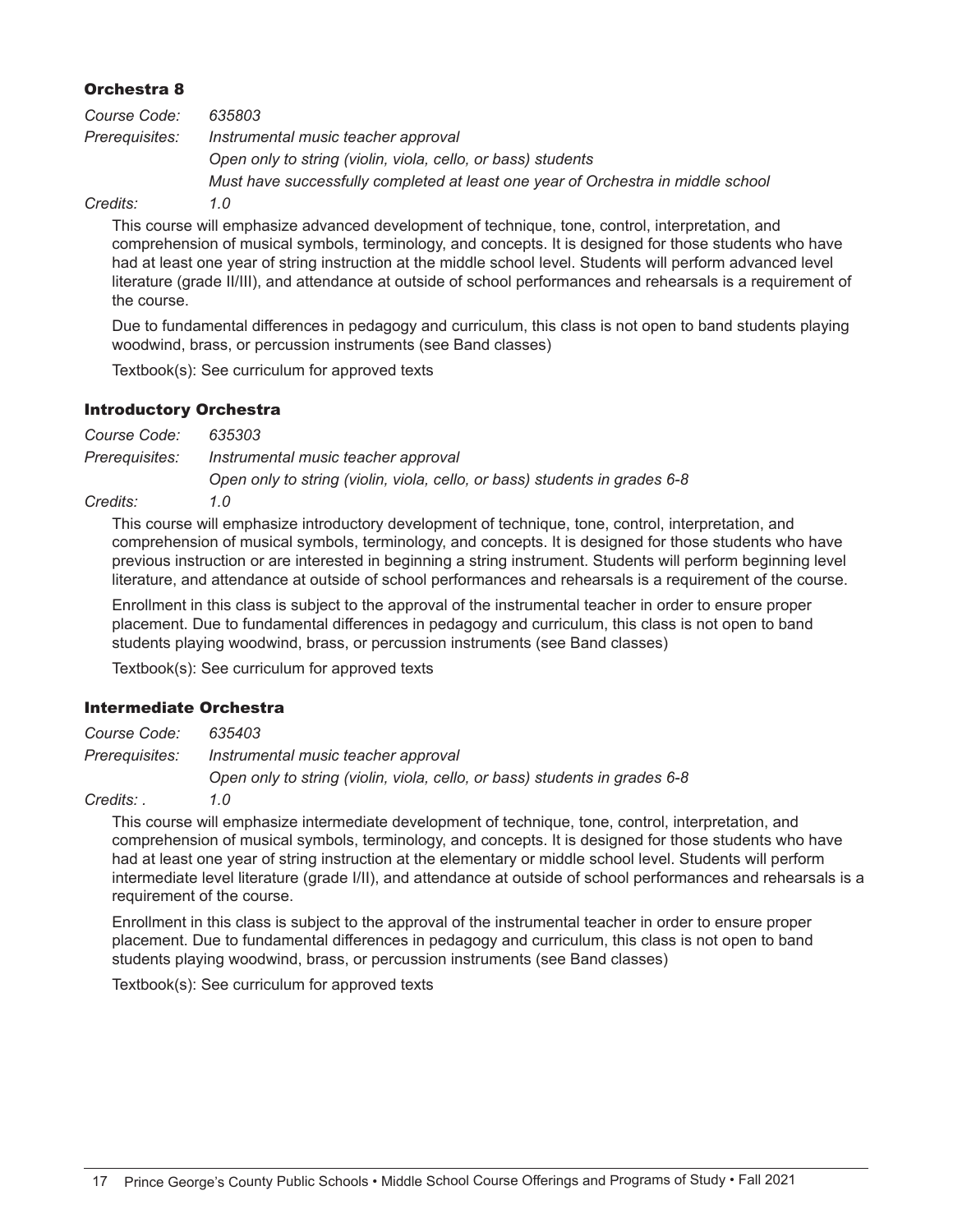#### Advanced Orchestra

| Course Code:   | 635503                                                                     |
|----------------|----------------------------------------------------------------------------|
| Prerequisites: | Instrumental music teacher approval                                        |
|                | Open only to string (violin, viola, cello, or bass) students in grades 6-8 |

#### *Credits: 1.0*

This course will emphasize advanced development of technique, tone, control, interpretation, and comprehension of musical symbols, terminology, and concepts. It is designed for those students who have had at least one year of string instruction at the middle school level. Students will perform advanced level literature (grade II/III), and attendance at outside of school performances and rehearsals is a requirement of the course.

Enrollment in this class is subject to the approval of the instrumental teacher in order to ensure proper placement. Due to fundamental differences in pedagogy and curriculum, this class is not open to band students playing woodwind, brass, or percussion instruments (see Band classes)

Textbook(s): See curriculum for approved texts

#### FINE ARTS - VOCAL AND GENERAL MUSIC

#### Chorus 6

*Course Code: 637603 Prerequisites: Teacher Recommendation Credits: 1.0*

Students will continue the development of their vocal/choral skills begun in elementary school. Literature and techniques are selected according to the developmental needs of the students. Repertoire is representative of various styles and cultures and appropriate for the emerging and changing voice. Students are introduced to singing in an ensemble with the proper criteria as outlined in the Maryland Choral Educators Association (MCEA) guidelines. Students in this course will be introduced to sight-reading in unison. Attendance at outof-school rehearsals/ performances is a requirement for this class. Participation and all follow-up activities in these rehearsals/performances will be factored into the grade. Choral groups are also required to participate in Performance Assessments.

Materials: *Spotlight on Music*, ISBN 9780022956790; *The Singing Musician* Levels I and II*;* books & CD's; *teacher selected choral music; and MusicFirst*

#### Chorus 7

*Course Code: 637703 Prerequisites: Chorus 6 or teacher placement Credits: 1.0*

Students will continue the development of their vocal/choral skills. Literature and techniques are selected according to the developmental needs of the students. Repertoire is representative of various styles and cultures, and appropriate for the emerging and changing voices. Attendance at out-of-school rehearsals/ performances is a requirement for this class. Students in this course will be introduced to sight-reading in unison and 2-parts as outlined in the Maryland Choral Educators Association (MCEA) guidelines. Students will sight-read in unison and 2-parts. Participation and all follow-up activities in these rehearsals/performances will be factored into the grade. Choral groups are also required to participate in Performance Assessments.

Materials: *Spotlight on Music,* ISBN 9780022956981*; The Singing Musician* Levels I and II*; books & CD's; selected choral music; and MusicFirst*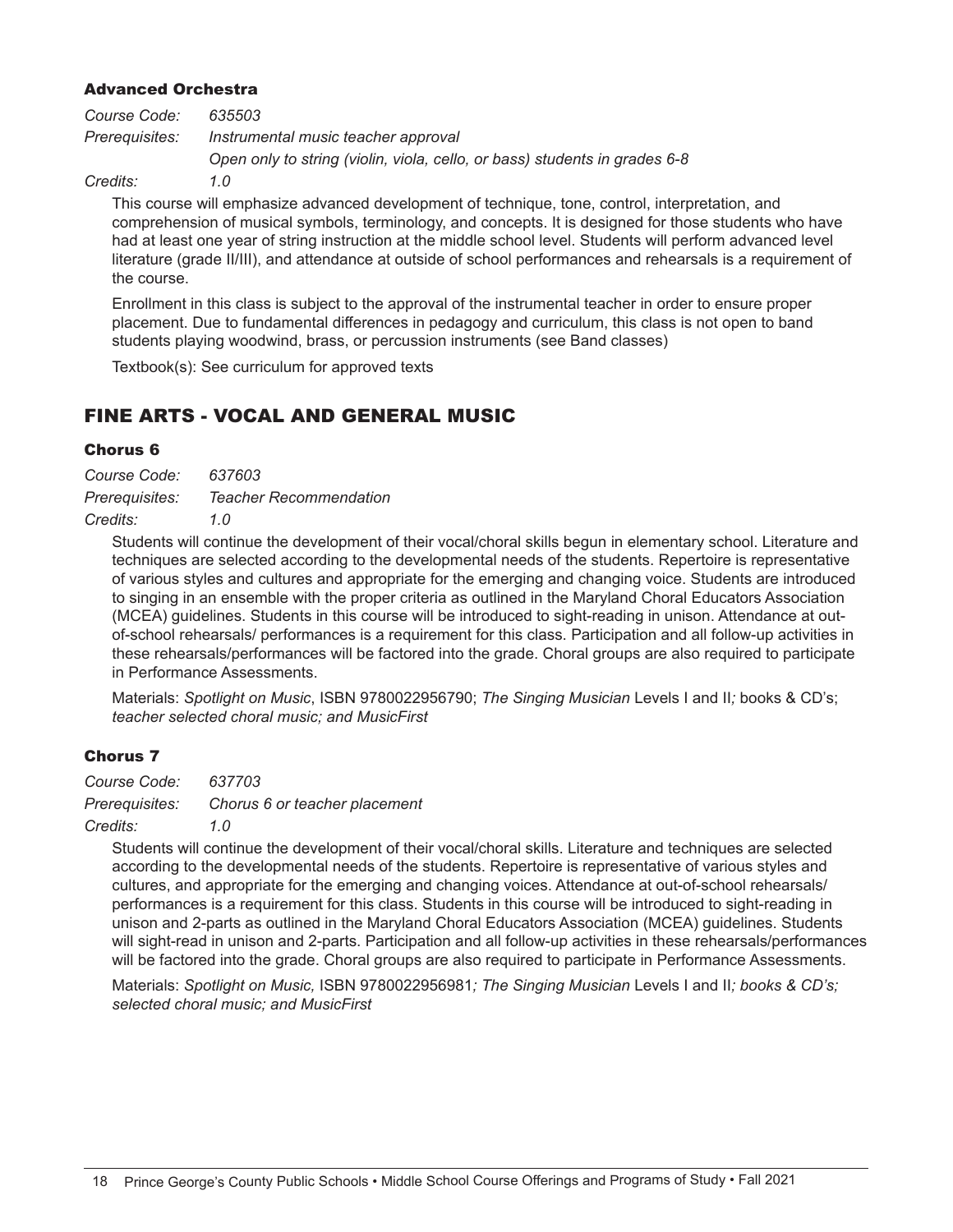#### Chorus 8

| Course Code:   | 638803                        |
|----------------|-------------------------------|
| Prerequisites: | Chorus 7 or teacher placement |
| Credits:       | 1.0                           |

Students will continue the development of their vocal/choral skills. Literature and techniques are selected according to the developmental needs of the students. Repertoire is representative of various styles and cultures, and appropriate for the emerging and changing voices. Students in this course will be introduced to sight-reading in 2-parts and 3-parts as outlined in the Maryland Choral Educators Association (MCEA) guidelines. Students will sight-read in 2 and 3 parts. Attendance at out-of-school rehearsals/ performances is a requirement for this class. Participation and all follow-up activities in these rehearsals/performances will be factored into the grade. Choral groups are also required to participate in assessment.

*Materials: Spotlight on Music,* ISBN 9780022960483, books and CD's; selected choral music; *The Singing Musician Levels I and II; and MusicFirst*

#### Chorus Beginning

*Course Code: 639003 Prerequisites: None Credits: 1.0*

> Students will continue the development of their vocal/choral skills begun in elementary school or as a new student to the choral class. Literature and techniques are selected according to the developmental need of the students. The repertoire is representative of various styles and cultures and appropriate for the emerging and changing voice. Students are introduced to singing in an ensemble with the proper criteria as outlined in the Maryland Choral Educators Association (MCEA) guidelines. Students in this course will be introduced to sight-reading in unison. Attendance at out-of-school rehearsals/ performances is a requirement for this class. Participation and all follow-up activities in these rehearsals/performances will be factored into the grade. Choral groups are also required to participate in assessment.

Materials: Spotlight on Music; The Singing Musician Level I and II; MusicFirst; and teacher selected choral music; and *MusicFirst*

#### Chorus Intermediate

*Course Code: 639013 Prerequisites: Middle School Beginning Chorus or teacher placement Credits: 1.0*

Students will continue the development of their vocal/choral skills. Literature and techniques are selected according to the developmental need of the students. The repertoire is representative of various styles and cultures and appropriate for the emerging and changing voice. Students are taught to sing in an ensemble with the proper criteria as outlined in the Maryland Choral Educators Association (MCEA) guidelines at a level 2 or 3. Attendance at out-of-school rehearsals/performances is a requirement for this class. Participation and all follow-up activities in these rehearsal/performances will be factored into the grade. Choral groups are also required to participate in Assessment festivals. Students in this course will be introduced to sight- reading in 2 parts.

Materials: *Spotlight on Music*, various selected choral repertoire; *The Singing Musician* Levels I and II; and *MusicFirst*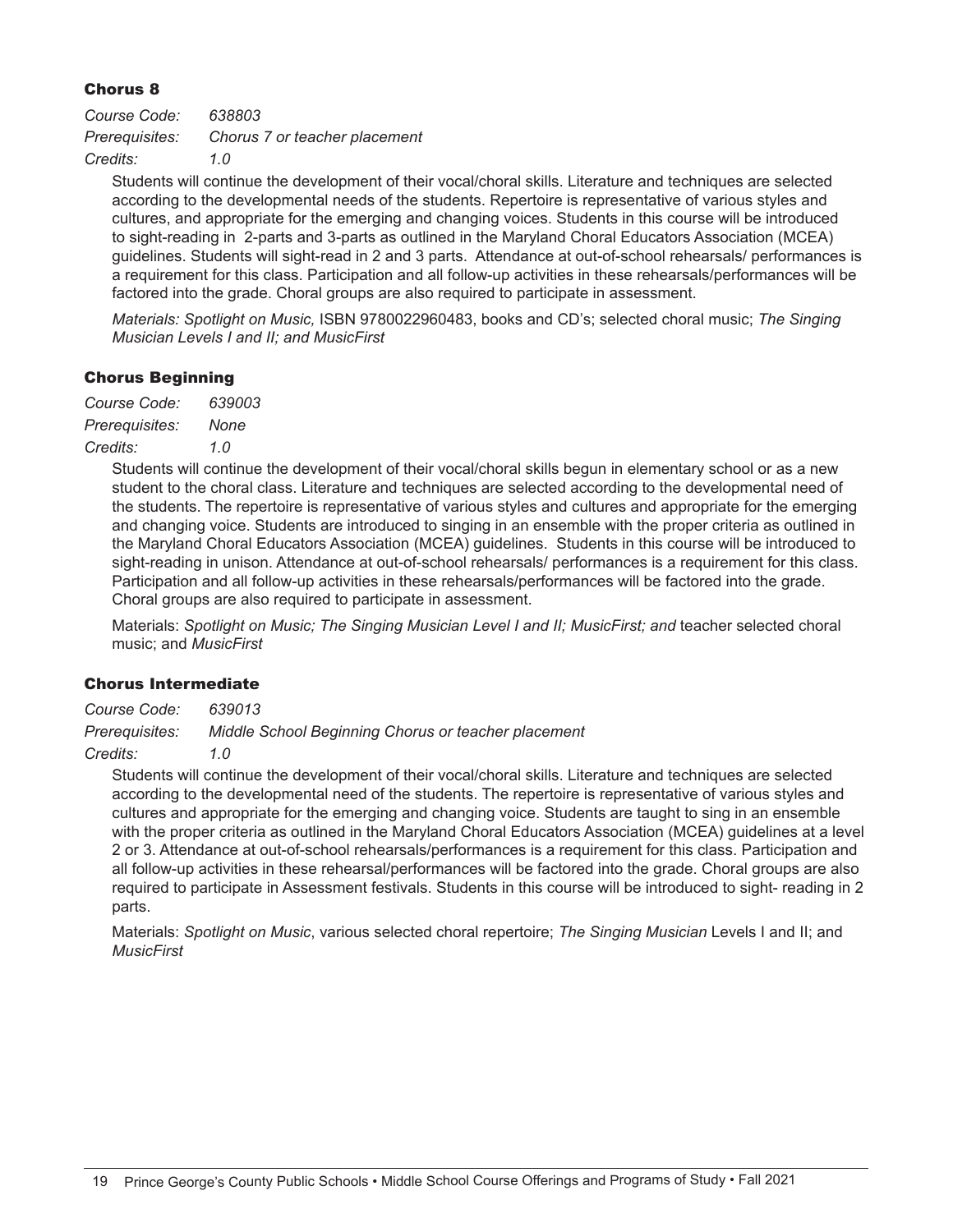#### Chorus Advanced

| Course Code:   | 639023                                   |
|----------------|------------------------------------------|
| Prerequisites: | Intermediate Chorus or teacher placement |
| Credits:       | 1 O                                      |

Students will continue the development of their vocal/choral skills. Literature and techniques are selected according to the developmental need of the students. The repertoire is representative of various styles and cultures and appropriate for the emerging and changing voice. Students are taught to sing in an ensemble with the proper criteria as outlined in the Maryland Choral Educators Association (MCEA) guidelines at a level of 2-4. Attendance at out-of-school rehearsals/performances is a requirement for this class. Participation and all follow-up activities in these rehearsal/performances will be factored into the grade. Choral groups are also required to participate in Assessment festivals. Students in this course will be introduced to sight-reading in three parts.

Materials: Spotlight on Music, teacher selected choral repertoire; The Singing Musician Levels I and II, MusicFirst

#### Guitar

*Course Code: 637300 Prerequisites: None Credits: .25*

> Students taking this introductory class will learn the skills necessary for playing the guitar. Students will explore units in basic notation, parts of a guitar, how to read a chord chart, and strumming techniques. Students may use classroom melody instruments, including guitars and guitar picks; computer software for music theory drill and practice.

> Textbook(s): Teacher selected individual introductory guitar book as identified in the Curriculum Framework **Overview**

#### Introduction to Keyboard

*Course Code: 637000*

*Prerequisites: None*

*Credits: .25*

Students taking this introductory class will begin to learn the skills necessary for playing keyboard instruments. Students will explore units in basic notation, pitch and its notation, manuscript writing and music symbols specific to reading and playing keyboard music. Students may use classroom melody instruments, including keyboards; computer software for music theory drill and practice. Students in this course should be performing at levels 1-6 as outlined in the new Piano Curriculum.

Textbook(s): Teacher selected individual introductory keyboard book as identified in the Curriculum Framework Overview.

#### **Keyboard**

*Course Code: 637001, 637002, 637003*

*Prerequisites: Introduction to Keyboard or teacher placement*

*Credits: .50 or 1.0*

Students taking this course will receive instruction on piano methods, theory, performance, technique, and artistry concepts. An integrated approach builds basic elements of piano technique, always directed toward an artistic goal. This facilitates the ability of the teacher to differentiate the instruction for multi-level piano students within the same class period. Students in this course should be performing at levels 1-6 as outlined in the new Piano Curriculum.

Textbook(s): Teacher selected individual introductory keyboard book as identified in the Curriculum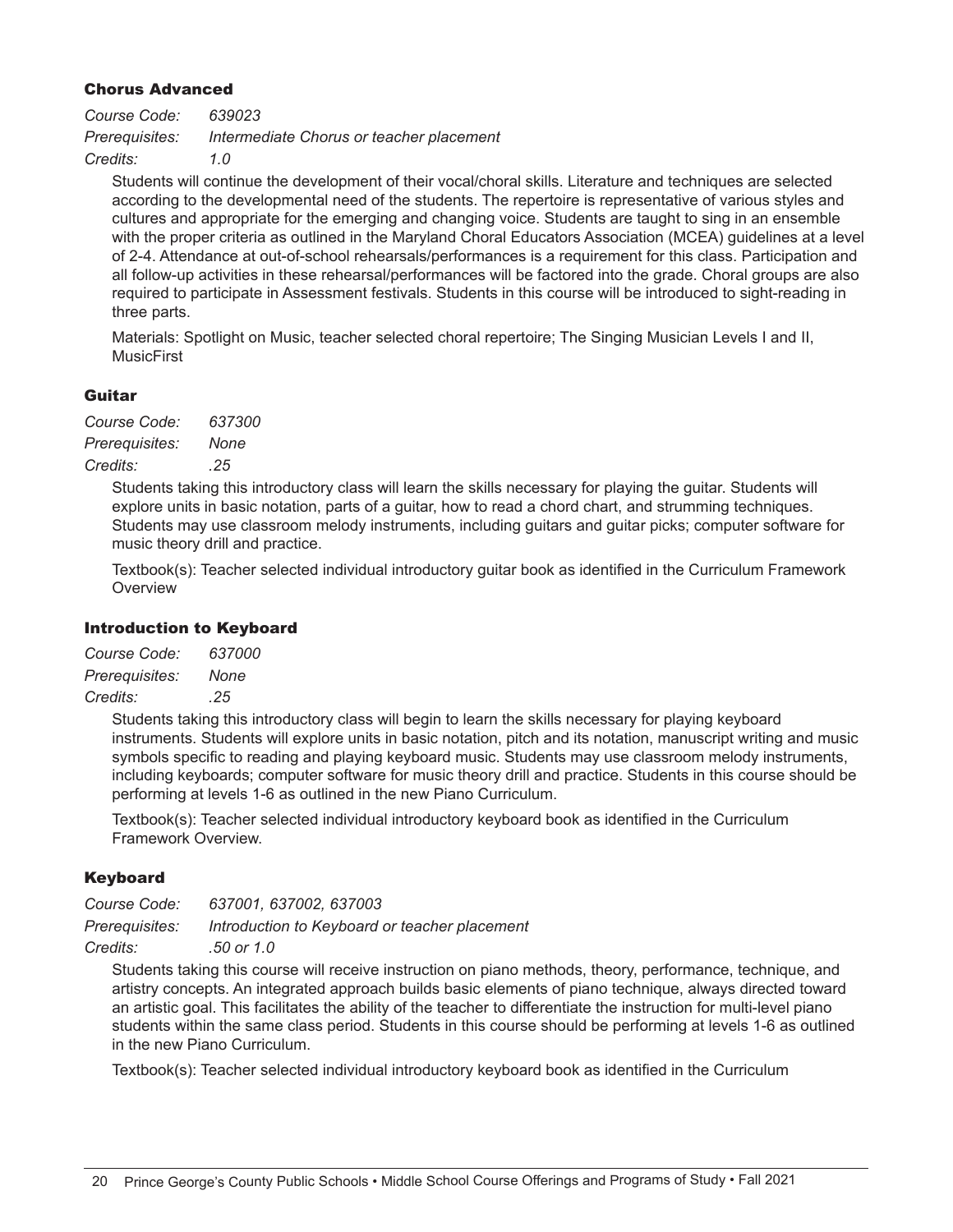#### Intermediate Keyboard

*Course Code: 637100 Prerequisites: Introduction to Keyboard or teacher placement Credits: .25*

Students taking this course will further develop the skills necessary for playing keyboard instruments. Students will explore units reading bass clef, playing the melody line with bass chords, understanding scales, various rhythms and playing easy pieces in various styles. Students may use classroom melody instruments, including keyboards; computer software for music theory drill and practice. Students in this course should be performing at levels 1-6 as outlined in the new Piano Curriculum.

Materials: Teachers selected individual intermediate keyboard book as identified in the Curriculum Framework **Overview** 

#### Advanced Keyboard

*Course Code: 637200*

*Prerequisites: Intermediate Keyboard or teacher placement*

*Credits: .25*

Students will further develop the skills necessary for playing keyboard instruments. Students will play pieces in various styles with increasing levels of difficulty. Students will explore units playing music with complex rhythms, duets, expression, and music compositions. Students will participate in performance assessments. Students in this course should be performing at levels 1-6 as outlined in the new Piano Curriculum.

Materials: Classroom melody instruments, including keyboards; computer software for music theory drill and practice; teacher selected individual advanced keyboard book as identified in the Curriculum Framework **Overview** 

Textbook(s): Teacher selected materials and repertoire as outlined in the Curriculum Framework Overview.

#### Music 6

*Course Code: 600600, 600601, 600602 Prerequisites: Music 5*

*Credits: .25 or .50*

Students taking this course will demonstrate their ability to perceive, perform and respond to music. The Students will demonstrate their development through singing, playing classroom instruments, identifying and analyzing the elements of music, writing and performing music, identifying and classifying styles and music genres. Students may begin to explore music technology and careers in music. Resources will include guitars, keyboards and recorders, CD's for listening and exploring music of other cultures, and classroom instruments.

Textbook(s): *Spotlight on Music*, ISBN 9780022956790; *Quaver World of Music;* books and CDs; teacher selected piano, guitar and/or recorder method books as identified in the Curriculum Framework Overview.

#### Music 7

| Course Code:   | 600700, 600701, 600702 |
|----------------|------------------------|
| Prerequisites: | <i>Music</i> 6         |
| Credits:       | .25 or .50             |

Students taking this course will further develop their ability to perceive, perform, and respond to music. Students will play classroom instruments and further enhance their vocal development. Students will explore units that may include characteristics of sound, music of various cultures, world instruments, group piano, guitar, and/or recorder ensembles, careers in music, and the influence of technology on electronic music.

Textbook(s): *Spotlight on Music*, ISBNs 9780022960476 and 9780022964450; *Quaver World of Music;*  teacher selected piano, guitar and/or recorder method books as identified in the Curriculum Framework Overview.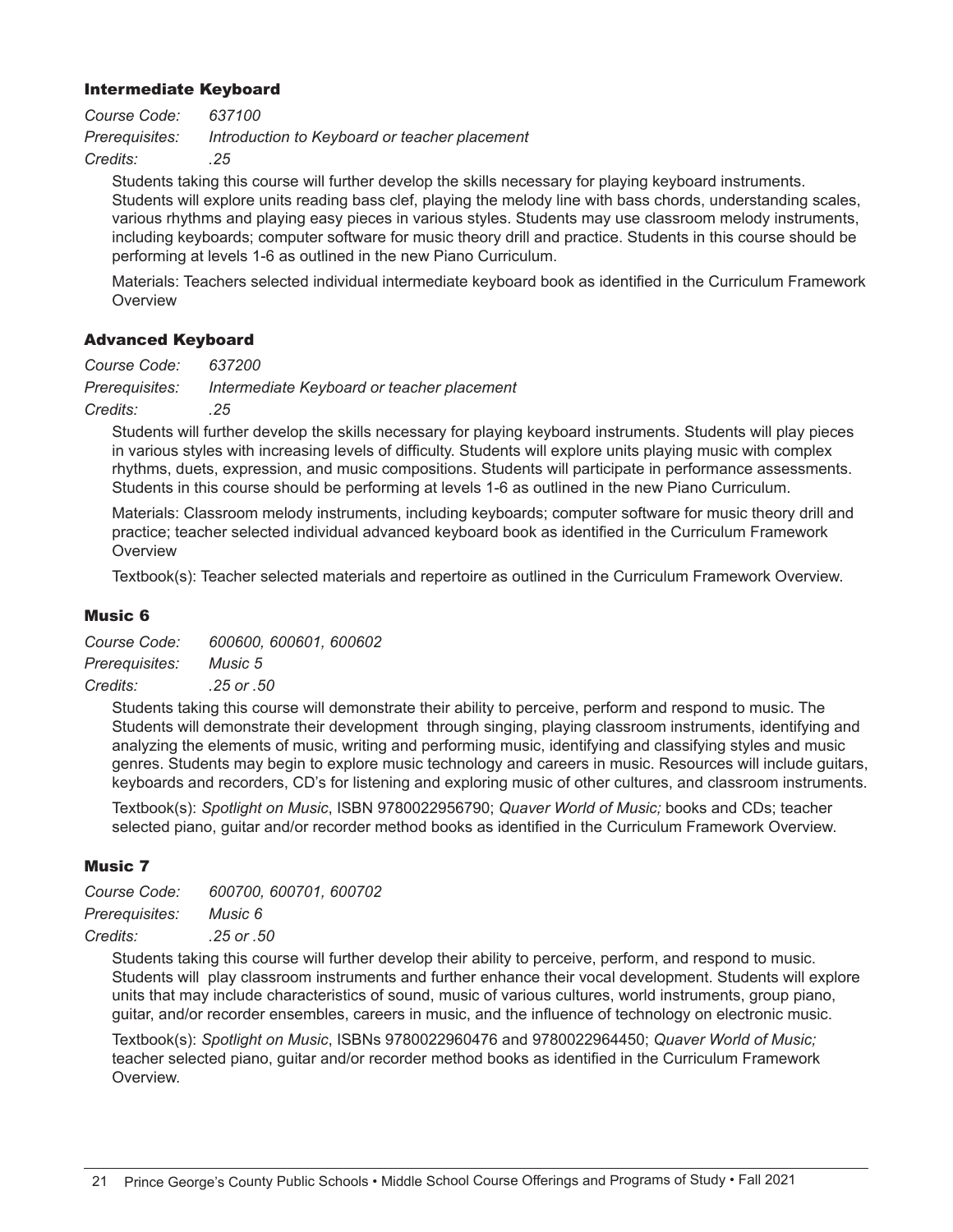#### Music 8

*Course Code: 600800, 600801, 600802 Prerequisites: Music 7 Credits: .25 or .50*

Students taking this course will further develop their ability to perceive, perform and respond to music. Students will develop skills on one or more of the instruments explored in Music 7 (guitar, piano,

recorder, and/or voice). Students may explore units including music and technology, the evolution of popular music, music of different cultures, writing and performing music, and career development.

Textbook(s): Spotlight on Music, ISBNs 9780022964443 and 9780022964467; *Quaver World of Music;* The Singing Musician Level I and II; teacher selected piano, guitar and/or recorder method books as identified in the Curriculum Framework Overview.

#### Piano Lab

*Course Code: 639000 Prerequisites: None Credits: . .25*

> Students taking this course will receive instruction on piano methods, theory, performance, technique, and artistry concepts. An integrated approach builds basic elements of piano technique, always directed toward an artistic goal. This facilitates the ability of the teacher to differentiate the instruction for multi-level piano students in the same class period.

Textbook(s): Teacher selected piano method books as identified in the Curriculum Framework Overview

#### World Percussion

*Course Code: 637201, 637202*

*Prerequisites: None*

#### *Credits: .50*

World Percussion is a performance based class that emphasizes the study of a variety of cultures and percussion instruments from around the world as well as classical percussion instruments. Students will also learn music notation, rhythmic and melodic sight reading, and the basics of music theory from a percussion framework. As a performance based class students will participate in public performances ranging from solo & ensemble festivals, private competitions, and concerts.

Textbook(s): *Spotlight on Music,* ISBNs 9780022964443 and 9780022964467; *Quaver World of Music;* World Drumming repertoire as defined in the Curriculum Framework Overview

### HEALTH EDUCATION

#### Health Education 6

*Course Code: 712600 ,712601, 712602*

*Prerequisites: None*

*Credits: .25 or .50*

This required course, designed for sixth grade students, combines content and skills of the National Health Education Standards and Maryland Comprehensive Health Education Standards. Students acquire knowledge and skills through the topics of mental and emotional health, drug abuse prevention, and safety and injury prevention, healthy eating, and disease prevention and control.

Textbook(s): *Teen Health, Grade 6*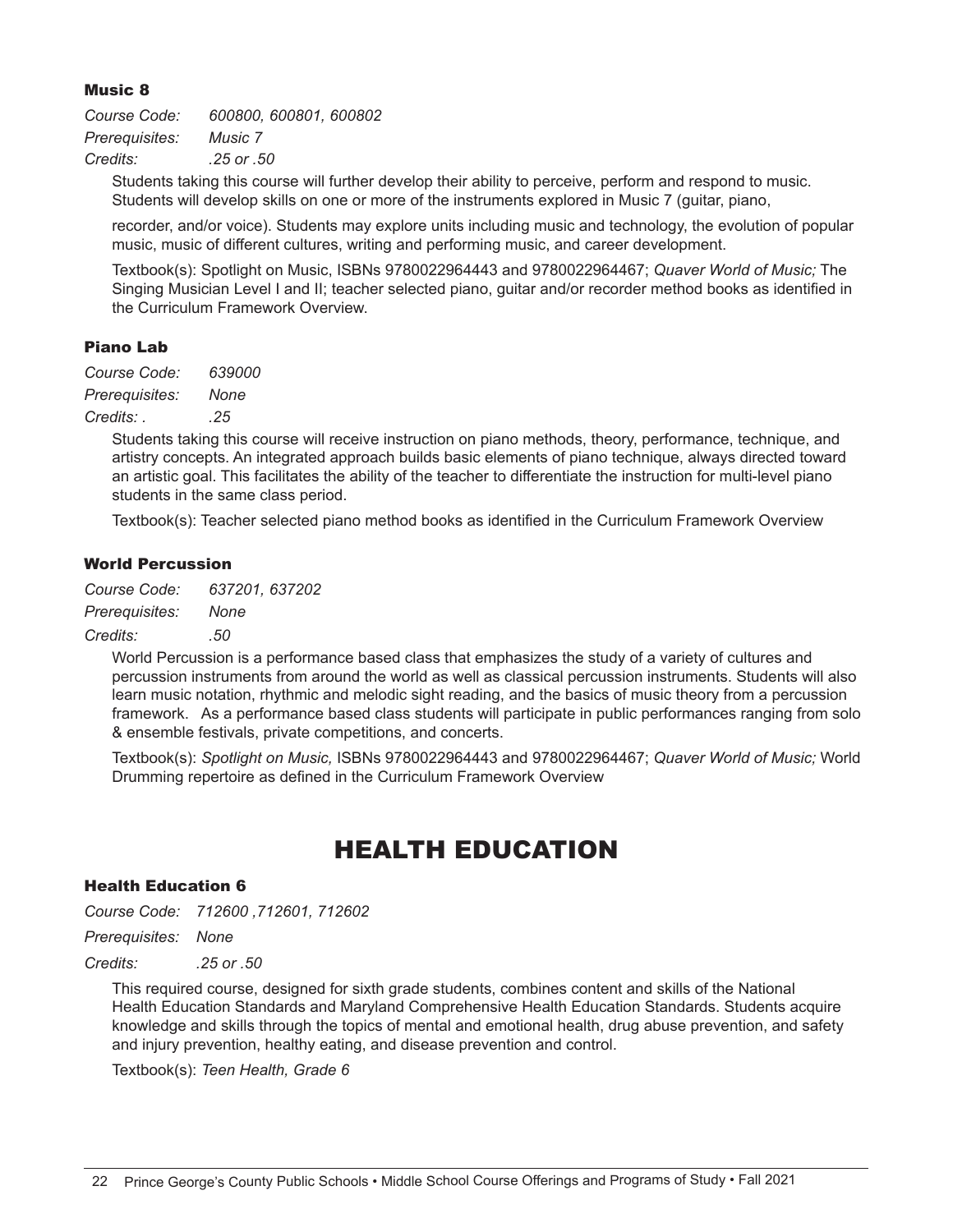#### Health Education 7

*Course Code: 712700 , 712701, 712702 Prerequisites: Grade 7 student Credits: .25 or .50*

In this seventh grade course, students acquire knowledge and skills needed to make healthy choices for life. Instruction will focus on building skills through the topics of mental and emotional health; drug abuse prevention; disease prevention and control; personal and consumer health; and, safety and injury prevention. This course, designed for seventh grade students, combines content and skills of the National Health Education Standards and Maryland Comprehensive Health Education Standards.

Textbook(s): *Teen Health 2, Grade 7*

#### Health Education 8

*Course Code: 712800 , 712801, 712802 Prerequisites: Grade 8 student Credits: .25 or .50*

In this eighth grade course, students acquire knowledge and skills about healthy decision-making, communication, stress management, violence prevention, and substance abuse. This course, designed for eighth grade students, combines content and skills of the National Health Education Standards and Maryland Comprehensive Health Education Standards.

Textbook(s): *Teen Health 3, Grade 8*

### MATHEMATICS

#### Math 6

*Course Code: 307603 Prerequisites: Completion of Grade 5 Mathematics Credits: 1.0*

This course covers the 6th Grade Maryland College and Career Mathematics Standards. The 6th grade standards focus on developing a solid foundation in ratios and proportional relationships; the number system; expressions and equations; geometry; and statistical variability and distributions. The Standards for Mathematical Practice are woven throughout the course.

307633 Supported Inclusion - This course is designed for general education and special education students in a small class environment that will incorporate instructional practices and strategies based on student learning styles and individual needs;

307673 Co-Teach - This course is designed to have a general education teacher work in collaboration with a special educator in order to ensure that both general education and special education students have access to the general education curriculum while incorporating instructional practices and strategies to meet the needs of all students;

307683 Intensive - This course is designed to be a small class environment for special education students enrolled in a designated special education program.

Textbook(s): *Big Ideas Math* (Green), ISBN 9781608402267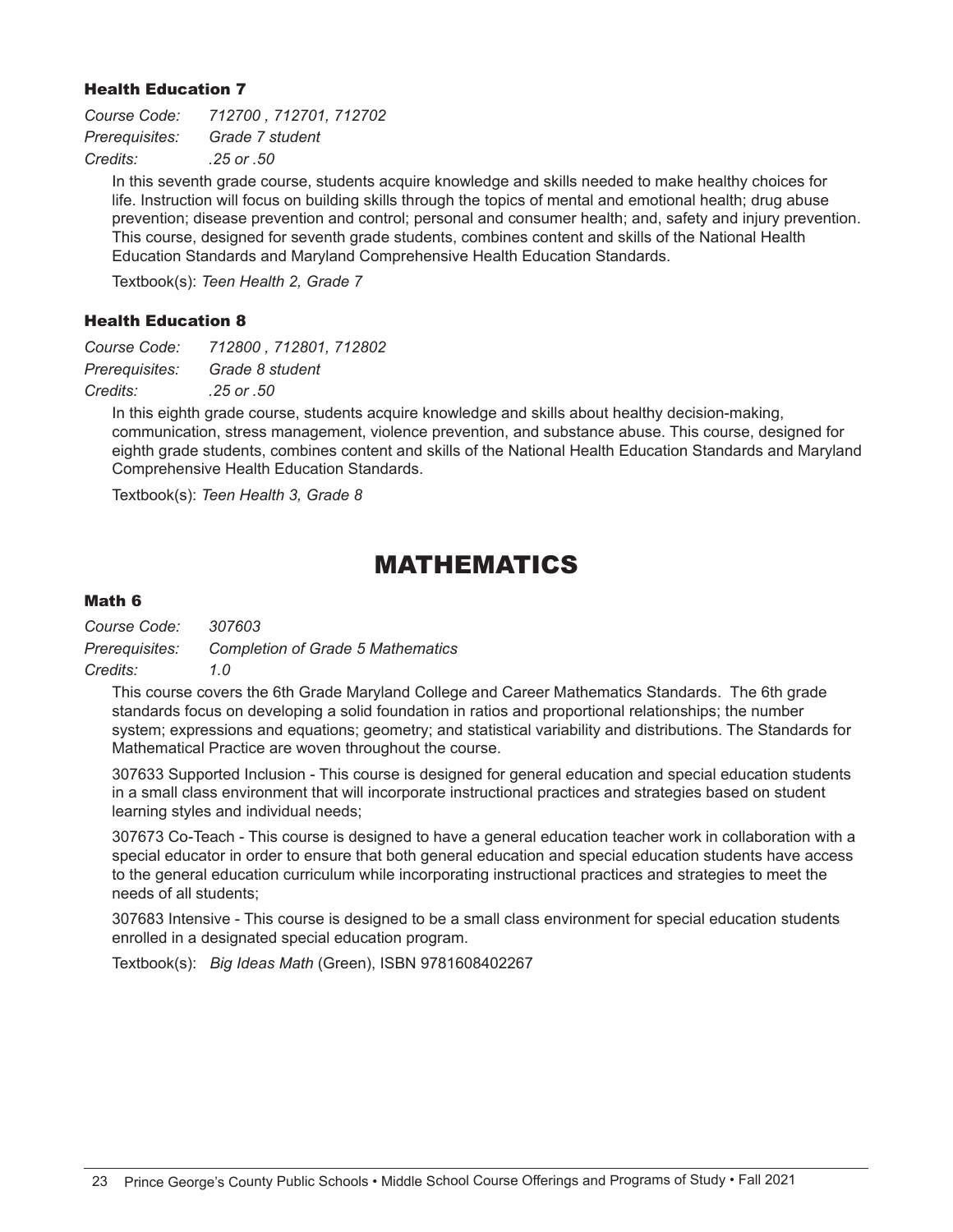#### Accelerated Math 1

| Course Code: | 308693 |
|--------------|--------|
|--------------|--------|

*Prerequisites: Placement of Math 5 students into this course is made using the following criteria:*

- *1. Score of 760 or above on most current Math MCAP;*
- *2. Grades of A or B with respect to current and previous performance in mathematics; and*
- *3. Teacher recommendation with respect to the Standards for Mathematical Practices; s/he is highly motivated and driven to succeed*

*Additional achievement data may be considered as further evidence to support placement decision.*

*Credits: 1.0 Weighted*

Accelerated 1 compacts all 6th grade Maryland College and Career Mathematics Standards and half of the 7th grade Maryland College and Career Mathematics Standard into a one-year course. Students will build foundational skills of ratios and proportional relationships; the number system including all rational numbers; algebraic expressions and equations; geometry; and statistical variability and distributions. The Standards for Mathematical Practice are woven throughout the course.

Newly enrolled students to PGCPS must take a TAP Placement test to be considered for mathematics acceleration.

Textbook(s): *Big Ideas Math Advanced 1*

#### Math 7

*Course Code: 307703 Prerequisites: Math 6*

*Credits: 1.0*

This course covers the 7th Grade Maryland College and Career Mathematics Standards. The 7th grade standards focus on developing an understanding of and applying proportional relationships; working with expressions and linear equations; applying geometry; and drawing inferences about populations based on samples. The Standards for Mathematical Practice are woven throughout the course.

307733 - Supported Inclusion -This course is designed for general education and special education students in a small class environment that will incorporate instructional practices and strategies based on student learning styles and individual needs;

307773 - Co Teach -This course is designed to have a general education teacher work in collaboration with a special educator in order to ensure that both general education and special education students have access to the general education curriculum while incorporating instructional practices and strategies to meet the needs of all students;

307783 - Intensive - This course is designed to be a small class environment for special education students enrolled in a designated special education program.

Textbook(s): *Big Ideas Math* (Red), ISBN 9781608402274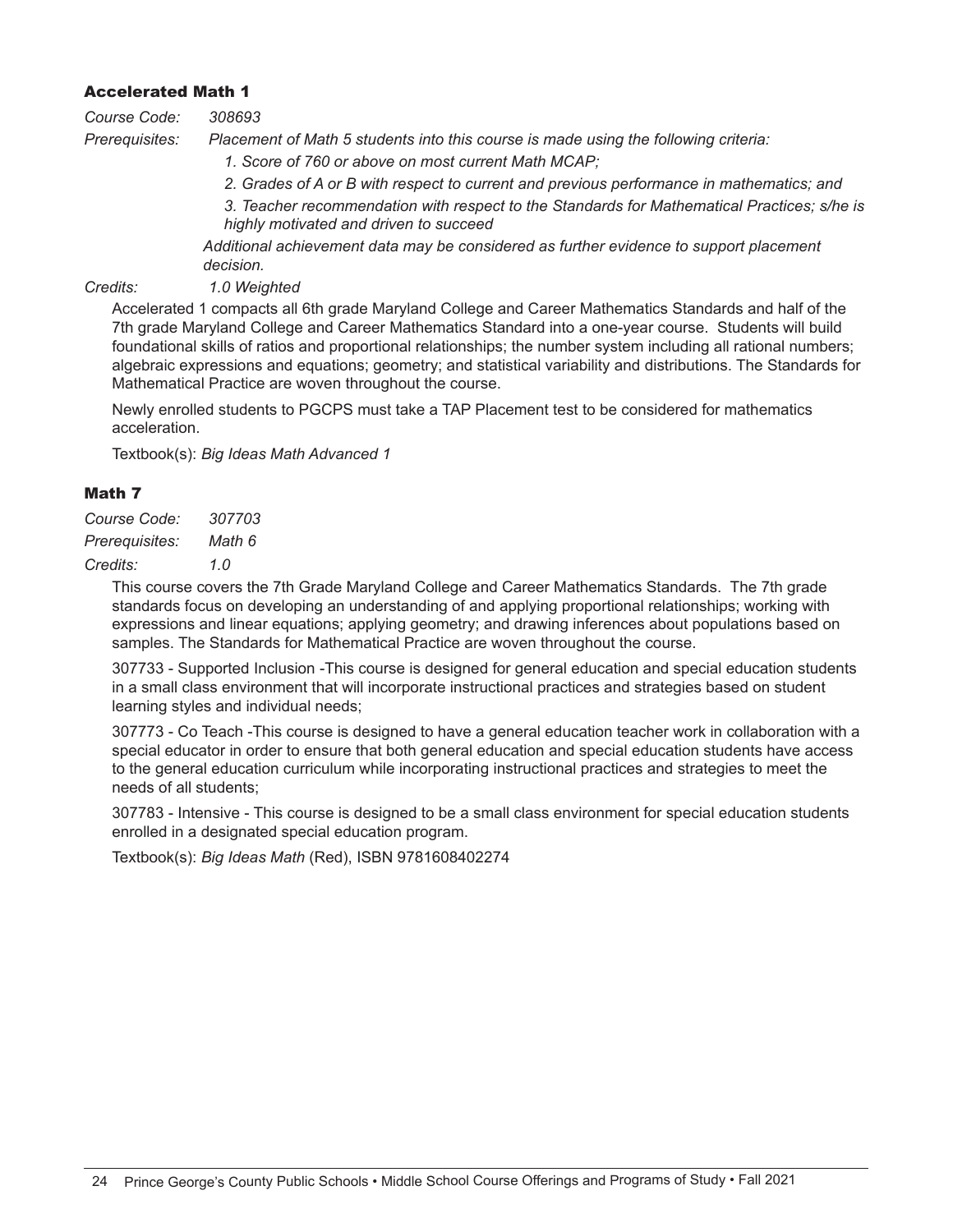#### Accelerated Math 2

| Course Code:   | 308793                                                                              |  |
|----------------|-------------------------------------------------------------------------------------|--|
| Prerequisites: | Accelerated Math 1 or Math 6;                                                       |  |
|                | Placement of Math 6 students into this course is made using the following criteria: |  |
|                | 1. Score of 740 or above on most current Math MCAP;                                 |  |
|                | 2. Grades of A or B with respect to current performance in mathematics; and         |  |
|                | 3. Teacher recommendation with respect to the Standards for Mathematical Practices. |  |

*Additional achievement data may be considered as further evidence to support placement decision.*

*Credits: 1.0 Weighted*

Accelerated 2 compacts all 8th grade Maryland College and Career Mathematics Standards and half of the 7th grade Maryland College and Career Mathematics Standard into a one-year course. Students will develop an understanding of irrational numbers; formulate and reasoning about expressions and solving linear equations and systems of linear equations; understand the concept of function and using functions to describe quantitative relationships; analyze geometrical figures; apply the Pythagorean Theorem; apply statistical variability and investigate chance processes and probability models. The Standards for Mathematical Practice are woven throughout the course.

Newly enrolled students to PGCPS must take a TAP Placement test to be considered for mathematics acceleration.

Textbook(s): *Big Ideas Math Advanced 2,* ISBN 9781608405275

#### Math 8

*Course Code: 307803 Prerequisites: Math 7*

*Credits: 1.0 Math*

This course covers the 8th Grade Maryland College and Career Mathematics Standards. The 8th grade standards focus on developing an understanding of irrational numbers; reasoning and solving linear equations and systems of linear equations; using functions to describe quantitative relationships; analyzing geometrical figures; understanding and applying the Pythagorean Theorem; and investigating patterns of association in bivariate data. The Standards for Mathematical Practice are woven throughout the course.

307833 - Supported Inclusion - This course is designed for general education and special education students in a small class environment that will incorporate instructional practices and strategies based on student learning styles and individual needs;

307873 - Co-Teach - This course is designed to have a general education teacher work in collaboration with a special educator in order to ensure that both general education and special education students have access to the general education curriculum while incorporating instructional practices and strategies to meet the needs of all students;

307883 - Intensive *-* This course is designed to be a small class environment for special education students enrolled in a designated special education program.

Textbook(s): *Big Ideas Math* (Blue), ISBN 9781608400157

#### Foundations for Algebra

*Course Code: 308893*

*Prerequisites: Completion of Math 7 or Accelerated Math 2*

*Credits: 1.0*

This course covers the 8th Grade Maryland College and Career Mathematics Standards with extensions to High School conceptual categories that fully cover linear functions and equations. The standards focus on developing an understanding irrational numbers; reasoning and solving linear equations and systems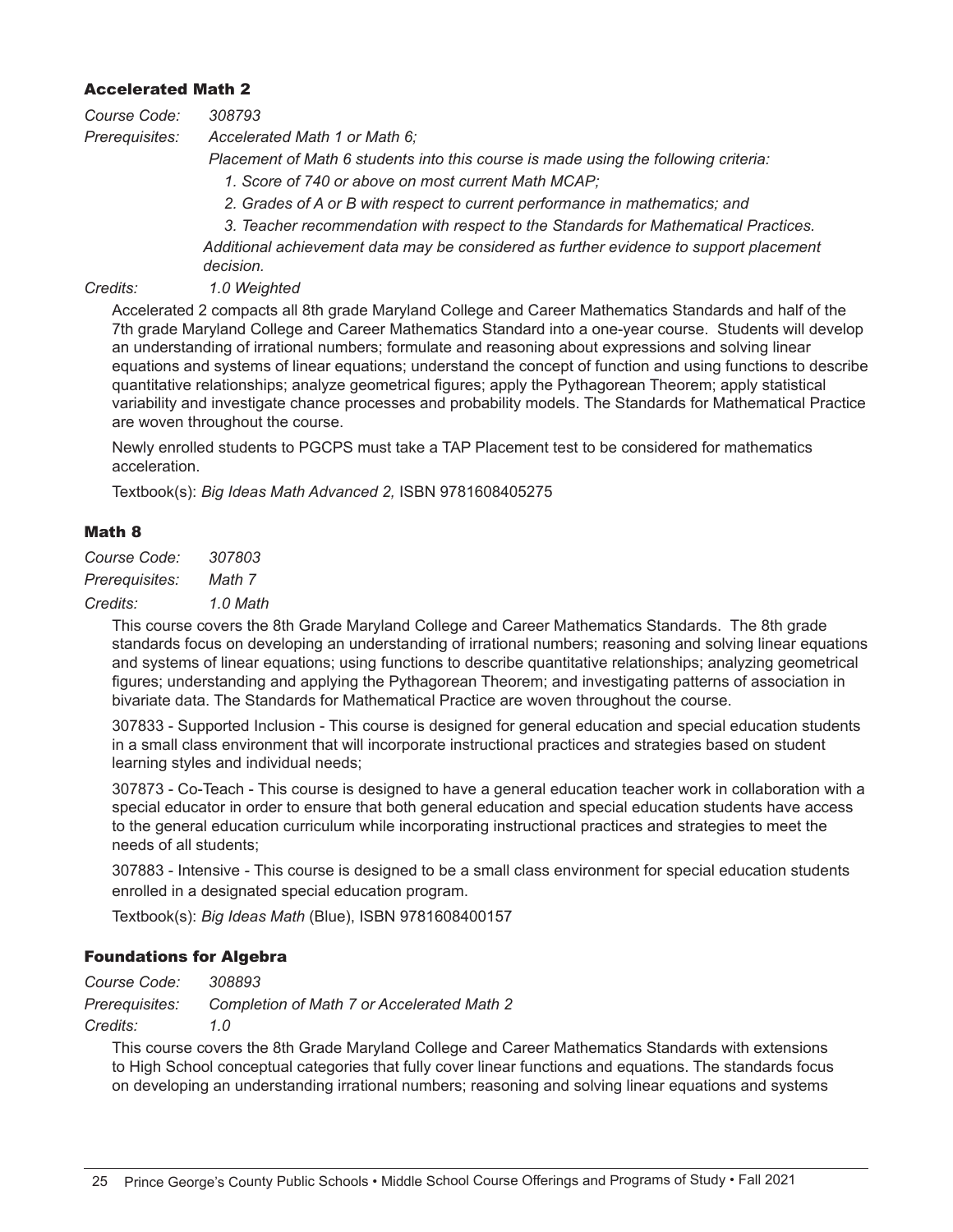of linear equations, connect ratio and proportional reasoning to lines and linear functions; define, evaluate, compare, and model with functions; analyzing geometrical figures, and extend understanding of statistics and probability. The Standards for Mathematical Practice are woven throughout the course.

Newly enrolled students to PGCPS must take a TAP Placement test to be considered for mathematics acceleration.

Textbook(s): *Big Math Advanced 3,* ISBN 9781680334807

#### Algebra 1

*Course Code: 323503 Prerequisites: Accelerated 2, Foundations for Algebra or Math 8 Credits: 1.0 HS Math Credit (satisfies the graduation requirement for Algebra 1)*

Algebra I formalizes and extends the mathematics students learned in the middle grades. Five critical areas comprise Algebra I: Relationships Between Quantities and Reasoning with Equations, Linear and Exponential Relationships, Descriptive Statistics, Expressions and Equations and Quadratic Functions and Modeling. The critical areas deepen and extend understanding of linear and exponential relationships by contrasting them with each other and by applying linear models to data that exhibit a linear trend, and students engage in methods for analyzing, solving, and using quadratic functions. The Mathematical Practice Standards apply throughout each course and, together with the content standards, prescribe that students experience mathematics as a coherent, useful, and logical subject that makes use of their ability to make sense of problem situations.

Newly enrolled students to PGCPS must take a TAP Placement test to be considered for mathematics acceleration.

Textbook(s): enVision *Algebra 1,* ISBN 9780328931545

#### **Geometry**

*Course Code: 344003*

*Prerequisites: Algebra 1* 

*Credits: 1.0 HS Math Credit (satisfies the graduation requirement for Geometry)*

Geometry formalizes and extends students' geometric experiences from the middle grades. Students explore more complex geometric situations and deepen their explanations of geometric relationships, moving towards formal mathematical arguments. Six critical areas comprise the Geometry course: Congruence, Proof and Constructions, Similarity, Proof and Trigonometry, Extending to Three Dimensions, Circles With and Without Coordinates, and Applications of Probability. The Mathematical Practice Standards apply throughout each course and, together with the content standards, prescribe that students experience mathematics as a coherent, useful, and logical subject that makes use of their ability to make sense of problem situations.

Textbook(s): enVision *Geometry,* ISBN 9780328931552

### PHYSICAL EDUCATION

#### Physical Education 6

*Course Code: 721600, 721601, 721602, 721603 Prerequisites: None*

*Credits: .25, .50, or 1.0*

The physical education program is based on the Maryland Physical Education Content Standards and the Maryland State Curriculum that includes skillfulness, exercise physiology, biomechanical principles, social psychological principles, motor learning, and physical activity. The program components embedded throughout all instruction are fitness and conditioning, coordination, throwing and catching, striking, speed, timing and accuracy, leisure and recreational games as well as rhythm and dance lessons. Students will be introduced to an array of components, themes, and activities which address each of the content standards.

Materials: *Curriculum documents*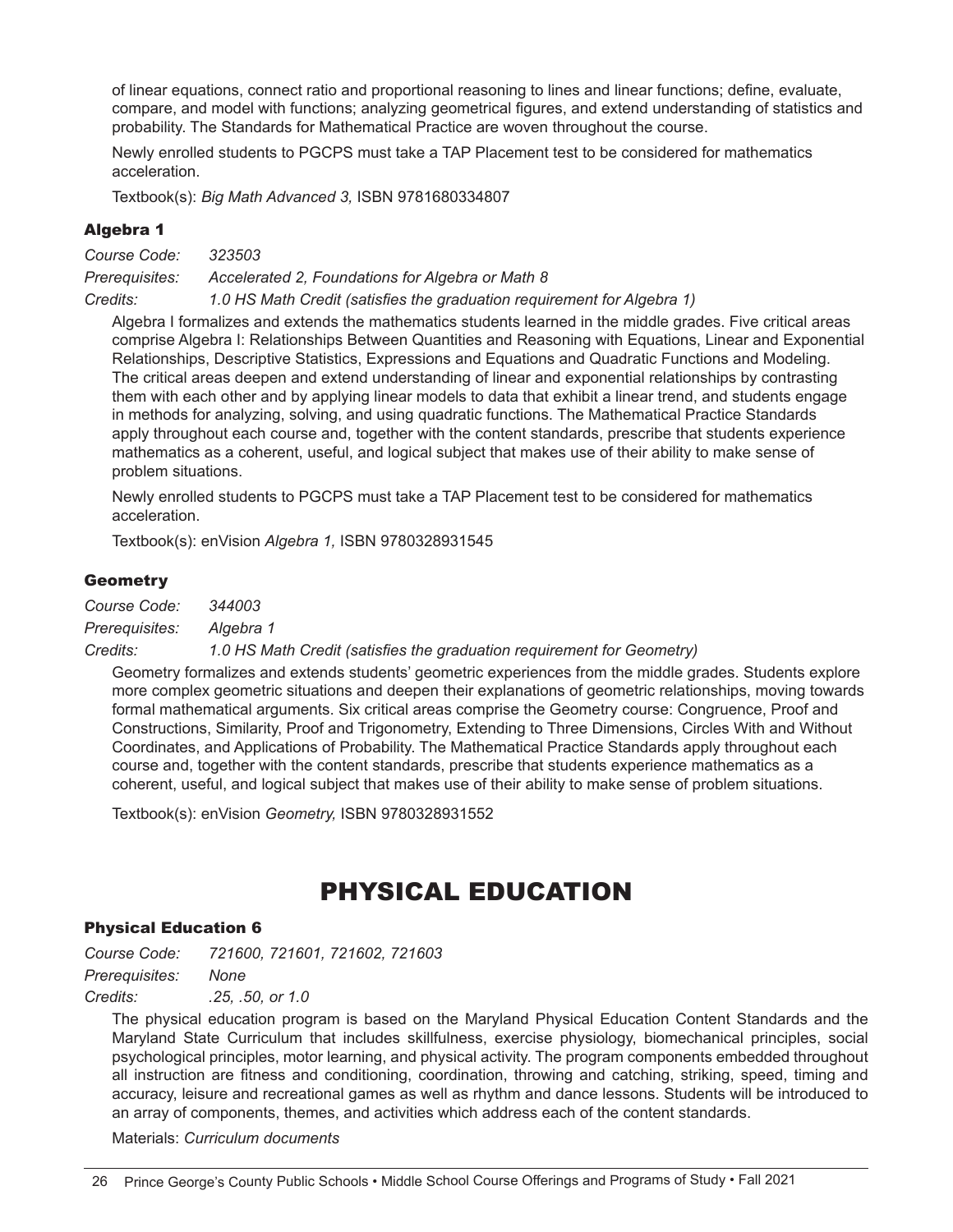#### Physical Education 7

*Course Code: 721700, 721701, 721702, 721703 Prerequisites: None Credits: .25, .50, or 1.0*

The physical education program is based on the Maryland Physical Education Content Standards and the Maryland State Curriculum that includes skillfulness, exercise physiology, biomechanical principles, social psychological principles, motor learning, and physical activity. The program components embedded throughout all instruction are fitness and conditioning, coordination, throwing and catching, striking, speed, timing and accuracy, leisure and recreational games as well as rhythm and dance lessons. Students will be introduced to an array of components, themes, and activities which address each of the content standards. In the seventh grade, students progress and refine skills toward content mastery in all areas of fitness and sport.

Materials: *Curriculum documents*

#### Physical Education 8

*Course Code: 721800, 721801, 721802, 721803 Prerequisites: None*

*Credits: .25, .50, or 1.0*

In the seventh grade, students progress and refine skills toward content mastery in all areas of fitness and sport. The activities and experiences that students engage in during the eighth grade are designed to provide continued opportunity for content mastery while emphasizing the relevance and importance of physical fitness. Units afford students the ability to build upon previously learned components and extend comprehension of necessary skills to lead a healthy life.

Materials: *Curriculum documents*

### READING/ENGLISH LANGUAGE ARTS

#### Reading/Writing Enrichment 6

| Course Code:   | 101600, 101601, 101602 |
|----------------|------------------------|
| Prerequisites: | Teacher recommendation |
|                |                        |

*Credits: .25, .50*

Reading/ Writing Enrichment 6 is an additional quarter-length course for sixth graders that may be offered during the Creative Arts block or during a school-wide Enrichment period. The curriculum for this course is aligned with the Maryland College and Career-Ready Standards in order to improve reading and writing skills and strategies. The Standards of Reading Literature and Reading Informational Text and Writing are the key focus areas for instruction and learning with a variety of texts at differing levels of complexity. Analysis of texts are integral pieces of this course, as are the review and application of reading strategies, vocabulary instruction, and writing argumentation, informative/explanatory, and narrative essays.

Textbook(s): *Reality Central - Grade 6 ISBN 9780133674354, Bridges I,* novels as assigned

#### Reading/Writing Enrichment 7

| Course Code:   | 101700, 101701, 101702 |
|----------------|------------------------|
| Prerequisites: | Teacher recommendation |
|                |                        |

*Credits: .25, .50*

Reading/ Writing Enrichment 7 is an additional quarter-length course for sixth graders that may be offered during the Creative Arts block or during a school-wide Enrichment period. The curriculum for this course is aligned with the Maryland College and Career-Ready Standards in order to improve reading and writing skills and strategies. The Standards of Reading Literature and Reading Informational Text and Writing are the key focus areas for instruction and learning with a variety of texts at differing levels of complexity. Analysis of texts are integral pieces of this course, as are the review and application of reading strategies, vocabulary instruction, and writing argumentation, informative/explanatory, and narrative essays.

Textbook(s): *Reality Central - Grade 7 ISBN 9780133674361, Bridges II,* novels as assigned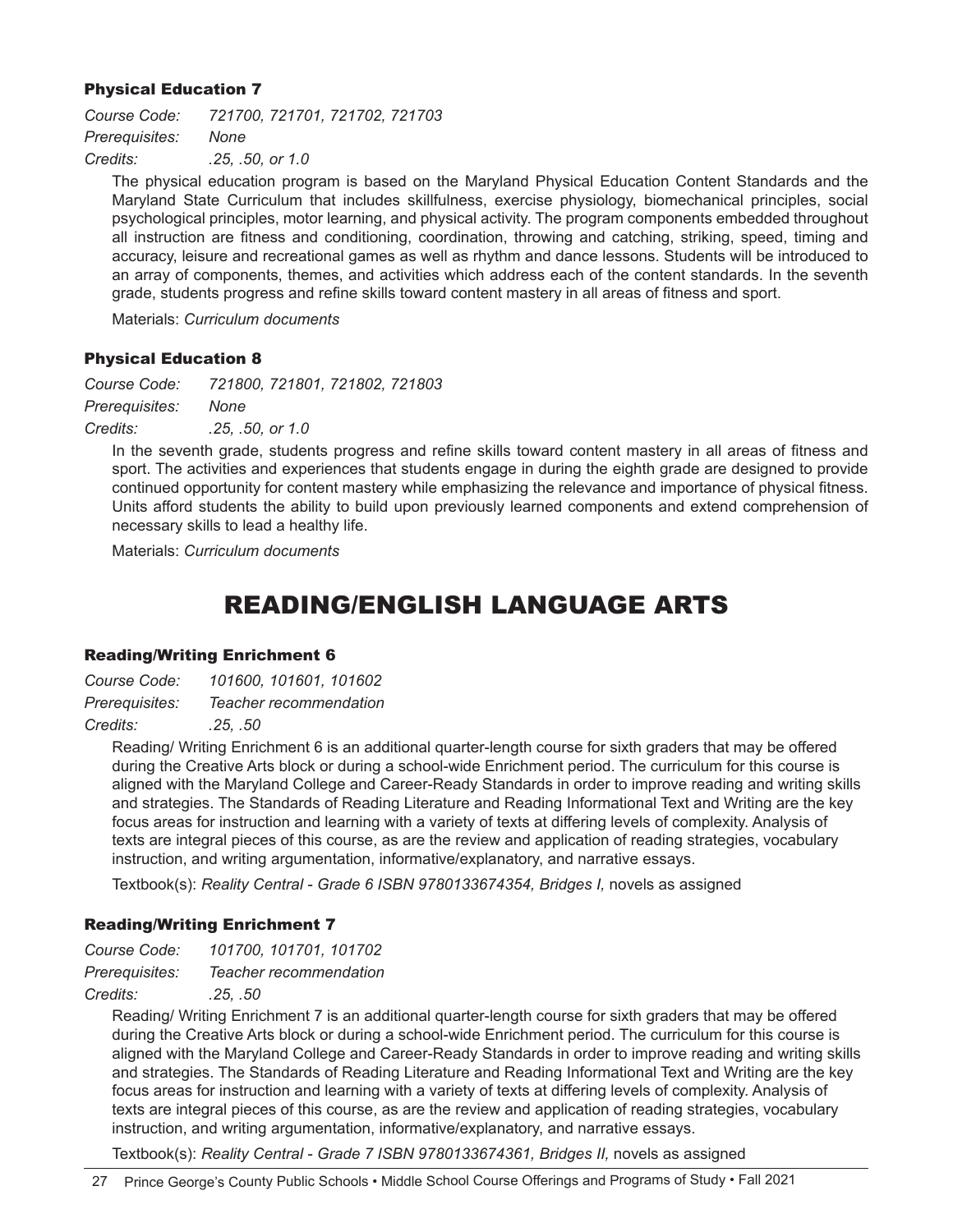#### Reading/Writing Enrichment 8

| Course Code:   | 101800, 101801, 101802 |
|----------------|------------------------|
| Prerequisites: | Teacher recommendation |
| Credits:       | .25. .50               |

Reading/ Writing Enrichment 8 is an additional quarter-length course for sixth graders that may be offered during the Creative Arts block or during a school-wide Enrichment period. The curriculum for this course is aligned with the Maryland College and Career-Ready Standards in order to improve reading and writing skills and strategies. The Standards of Reading Literature and Reading Informational Text and Writing are the key focus areas for instruction and learning with a variety of texts at differing levels of complexity. Analysis of texts are integral pieces of this course, as are the review and application of reading strategies, vocabulary instruction, and writing argumentation, informative/explanatory, and narrative essays.

Textbook(s): *Write Sources, Bridges III,* novels as assigned

#### Middle School Journalism

*Course Code: 121010 Prerequisites: Teacher recommendation preferred Credits: .25*

This is an introductory level Journalism course for middle school students. Students will study such topics as media literacy; newspapers as a media type; the role of newspapers in a democratic society; bias in the news; and generation of news publications. The course curriculum includes reading; writing; journalism skills; language conventions; linguistics; and visual literacy. This course may be used as an elective course.

Textbook(s): *See curriculum for approved resources*

#### Reading/English Language Arts 6

*Course Code: 131603*

*Prerequisites: Successful completion of full year grade 5 Reading and Oral/Written Communication Credits: 1.0*

This course, designed for sixth graders, focuses on instruction of the Maryland College and Career Readiness Standards for reading, writing, listening, and speaking. Reading and writing strategy instruction focuses on literary and informational texts, as well as success in real world applications and on MCAP.

131633 - Supported Inclusion - This course is designed for general education and special education students in a small class environment that will incorporate instructional practices and strategies based on student learning styles and individual needs;

131673 - Co-Teach - This course is designed to have a general education teacher work in collaboration with a special educator in order to ensure that both general education and special education students have access to the general education curriculum while incorporating instructional practices and strategies to meet the needs of all students;

131683 - Intensive - This course is designed to be a small class environment for special education students enrolled in a designated special education program.

Textbook(s): *My Perspectives Grade 6, ISBN 9780133339703*; novels as assigned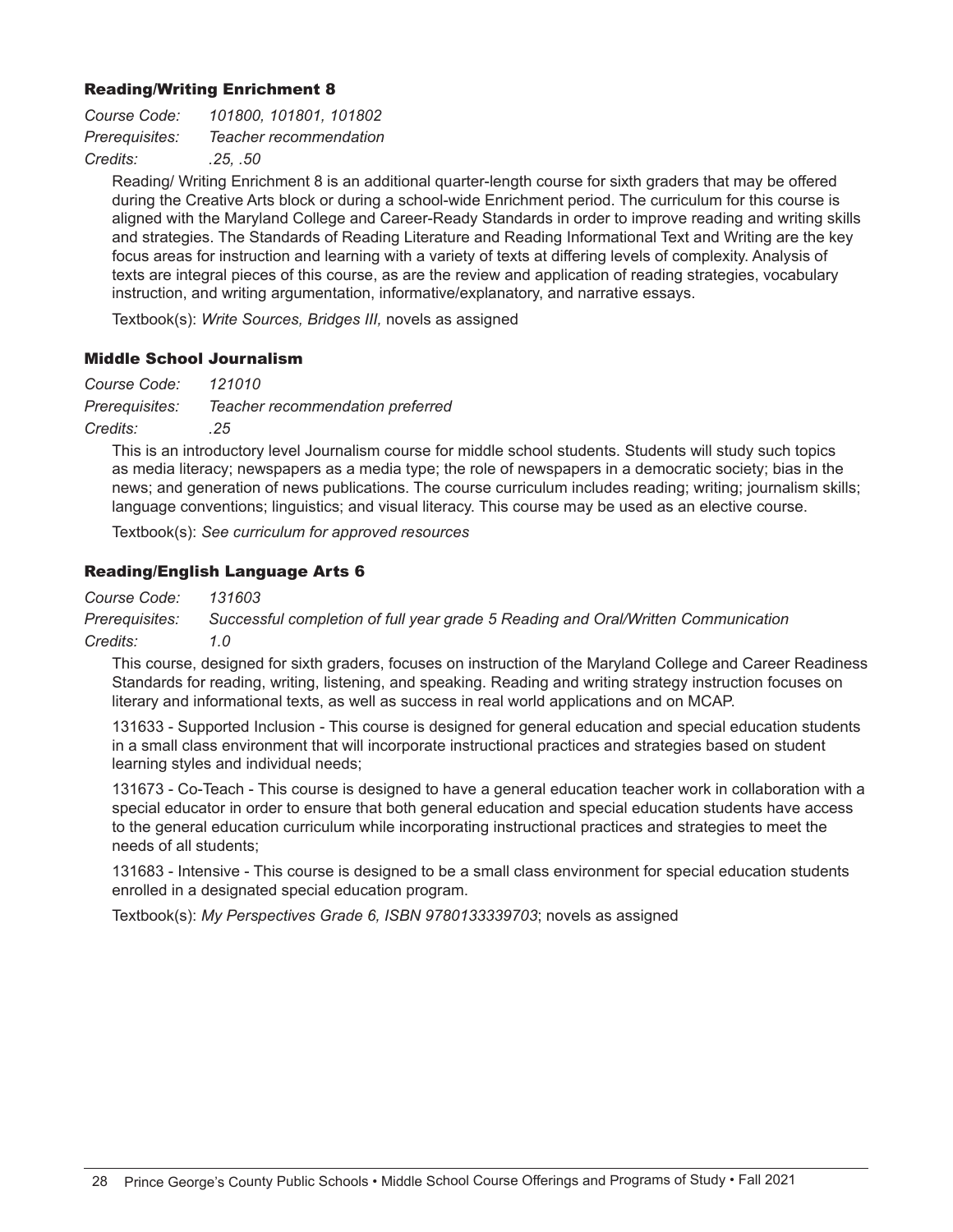#### Reading/English Language Arts 6 Honors

#### *Course Code:* 131293

*Prerequisites: Successful completion of full year grade 5 Reading and Oral/Written Communication, Placement of Reading/English Language Arts students into this course is made using the following criteria:*

- *1. Score of 750 or above on most current ELA MCAP;*
- *2. Grades of A or B with respect to current and/or previous performance in Reading/English Language Arts;*
- *3. Teacher recommendation with respect to the Standards for English Language Arts and Literacy.*
- *4. TAG identified*

*Additional achievement data may be considered as further evidence to support placement decision.*

*Credits: 1.0 Weighted*

The course will further develop student reading and writing skills (see Reading/English Language Arts 6) by enhancing the depth and complexity of the core curriculum. Students will use critical thinking skills in analyzing advanced/higher level texts and will be expected to complete rigorous, in-depth writing assignments.

Textbook(s): *My Perspectives Grade 6, ISBN 9780133339703*; novels as assigned; *Literature & Thought: Echoes from Mt. Olympus, ISBN: 978153113054; and Sci Fi Factor, ISBN: 9781531130558;* other novels as assigned

#### Reading/English Language Arts 7

*Course Code: 131703*

*Prerequisites: Successful completion of full-year Reading/English Language Arts 6*

*Credits: 1.0*

This course, designed for seventh graders, focuses on instruction of the Maryland College and Career Readiness Standards for reading, writing, listening, and speaking. Reading and writing strategy instruction focuses on literary and informational text language, as well as success in real world applications and on the MCAP.

131733 - Supported Inclusion - This course is designed for general education and special education students in a small class environment that will incorporate instructional practices and strategies based on student learning styles and individual needs;

131773 - Co-Teach - This course is designed to have a general education teacher work in collaboration with a special educator in order to ensure that both general education and special education students have access to the general education curriculum while incorporating instructional practices and strategies to meet the needs of all students;

131783 - Intensive - This course is designed to be a small class environment for special education students enrolled in a designated special education program.

Textbook(s): *My Perspectives Grade 7, ISBN 9780133339710,* ISBN 9780618087341*;* novels as assigned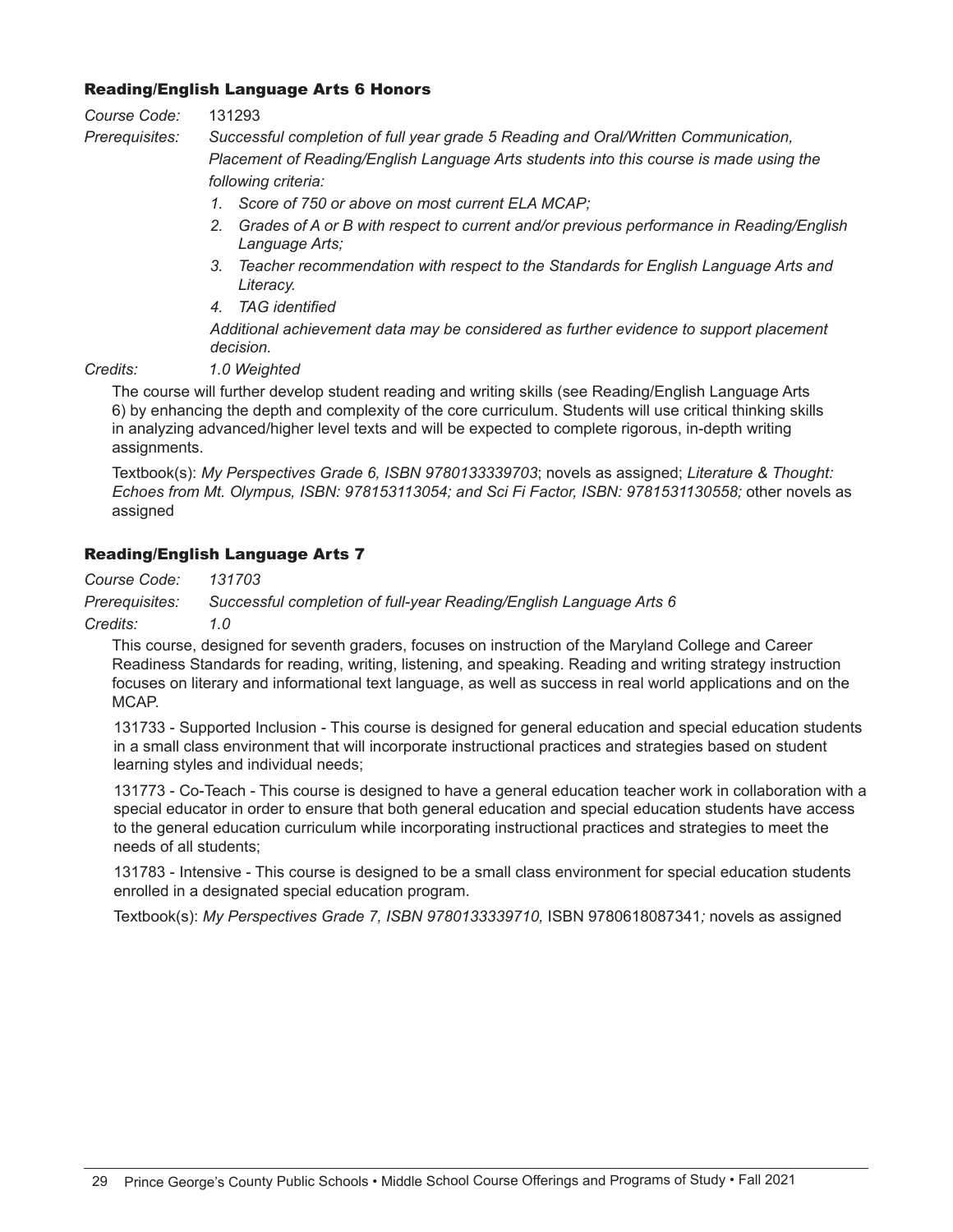#### Reading/English Language Arts 7 Honors

#### *Course Code:* 131393

*Prerequisites: Successful completion of full year grade 6 Reading and Oral/Written Communication, Placement of Reading/English Language Arts students into this course is made using the following criteria:*

- *1. Score of 750 or above on most current ELA MCAP;*
- *2. Grades of A or B with respect to current and/or previous performance in Reading/English Language Arts;*
- *3. Teacher recommendation with respect to the Standards for English Language Arts and Literacy.*
- *4. TAG identified*

*Credits: 1.0 Weighted*

The course will further develop student reading and writing skills (see Reading/English Language Arts 7) by enhancing the depth and complexity of the core curriculum. Students will use critical thinking skills in analyzing advanced/higher level texts and will be expected to complete rigorous, in-depth writing assignments.

Textbook(s): *My Perspectives Grade 7, ISBN 9780133339710,* ISBN 9780618087341*;* novels as assigned; *Literature & Thought: Family Matters, ISBN 9781531130565; and What on Earth? ISBN 97818880323557;*  other novels as assigned

#### Reading/English Language Arts 8

*Course Code: 131803*

*Prerequisites: Successful completion of full-year Reading/English Language Arts 7*

*Credits: 1.0*

This course, designed for eighth graders, focuses on instruction of the Maryland College and Career Readiness Standards for reading, writing, listening, and speaking. Reading and writing strategy instruction focuses on literary and informational text language, as well as success in real world applications and on MCAP.

131833 - Supported Inclusion - This course is designed for general education and special education students in a small class environment that will incorporate instructional practices and strategies based on student learning styles and individual needs;

131873 - Co-Teach - This course is designed to have a general education teacher work in collaboration with a special educator in order to ensure that both general education and special education students have access to the general education curriculum while incorporating instructional practices and strategies to meet the needs of all students;

131883 - Intensive - This course is designed to be a small class environment for special education students enrolled in a designated special education program.

Textbook(s): *My Perspectives Grade 8 Student Edition, ISBN 9780133339703*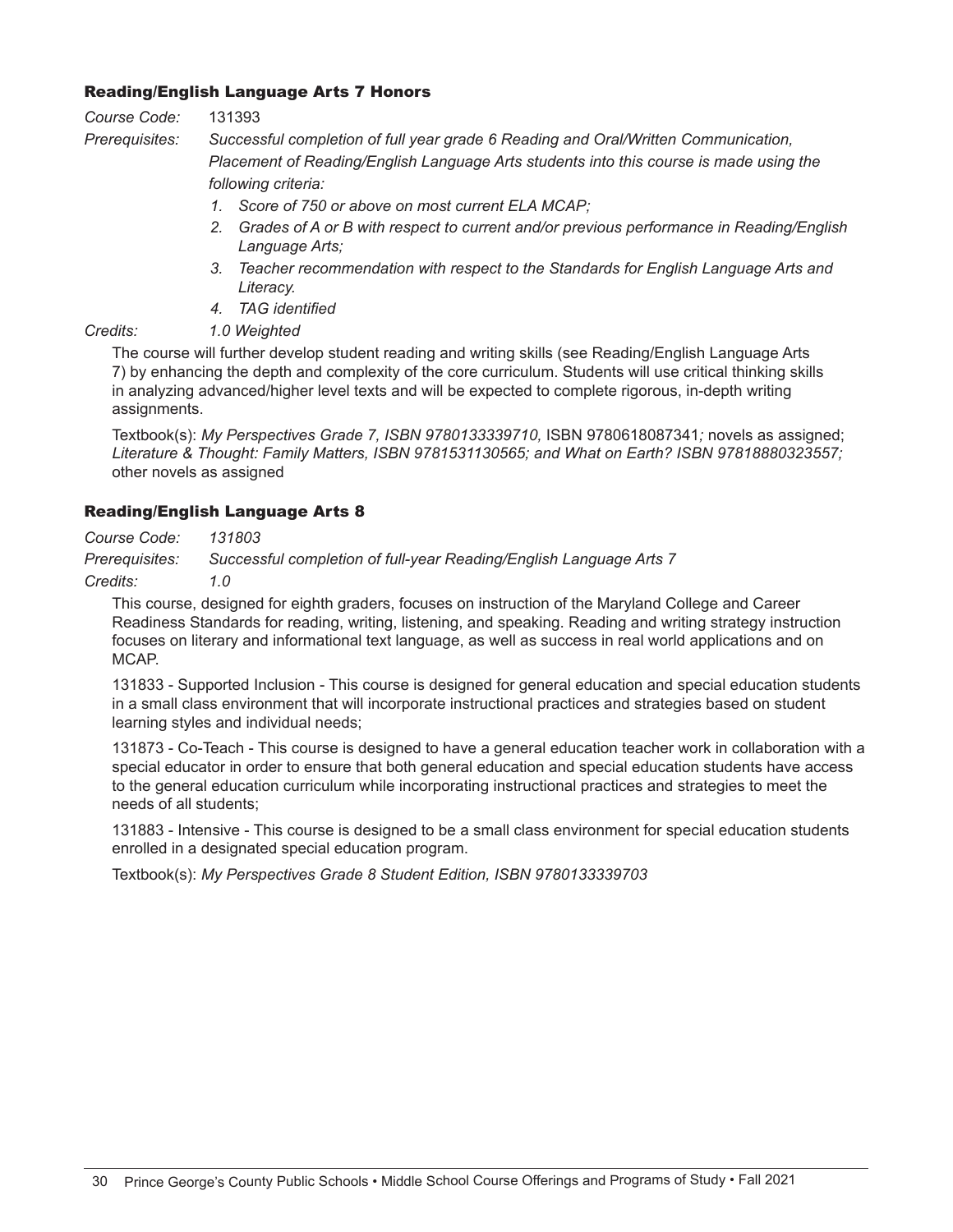#### Reading/English Language Arts 8 Honors

#### *Course Code:* 131493

*Prerequisites: Successful completion of full year grade 7 Reading and Oral/Written Communication, Placement of Reading/English Language Arts students into this course is made using the following criteria:*

- *1. Score of 750 or above on most current ELA MCAP;*
- *2. Grades of A or B with respect to current and/or previous performance in Reading/English Language Arts;*
- *3. Teacher recommendation with respect to the Standards for English Language Arts and Literacy.*
- *4. TAG identified*

*Credits: 1.0 Weighted*

The course will further develop student reading and writing skills (see Reading/English Language Arts 8) by enhancing the depth and complexity of the core curriculum. Students will use critical thinking skills in analyzing advanced/higher level texts and will be expected to complete rigorous, in-depth writing assignments.

Textbook(s): *My Perspectives Grade 8 Student Edition, ISBN 9780133339703; Literature and Thought: Who Am I? ISBN: 978151130589 & To Be a Hero ISBN: 9781531130596; other novels as assigned*

#### Writing Across Genres 6

*Course Code: 102610 Prerequisites: None Credits: .25*

> This course will offer students writing opportunities in a variety of genres and forms around a central topic or theme. Students are provided with a myriad of opportunities to express ideas through writing and speaking; and they will read to review mentor texts and to provide constructive critique to their peers.

Textbook(s): *Schoolwide Writing Fundamentals Units of Study Grade 6, Schoolwide, Inc. (2019)*

#### Writing Across Genres 7

| Course Code:   | 102710 |
|----------------|--------|
| Prerequisites: | None   |
| Credits:       | .25    |

This course will offer students writing opportunities in a variety of genres and forms around a central topic or theme. Students are provided with a myriad of opportunities to express ideas through writing and speaking; and they will read to review mentor texts and to provide constructive critique to their peers. Textbook(s): *Schoolwide Writing Fundamentals Units of Study Grade 7, Schoolwide, Inc. (2019)*

#### Writing Across Genres 8

| Course Code:   | 102810 |
|----------------|--------|
| Prerequisites: | None   |

*Credits: .25*

This course will offer students writing opportunities in a variety of genres and forms around a central topic or theme. Students are provided with a myriad of opportunities to express ideas through writing and speaking; and they will read to review mentor texts and to provide constructive critique to their peers.

Textbook(s): *Schoolwide Writing Fundamentals Units of Study Grade 8, Schoolwide, Inc. (2019)*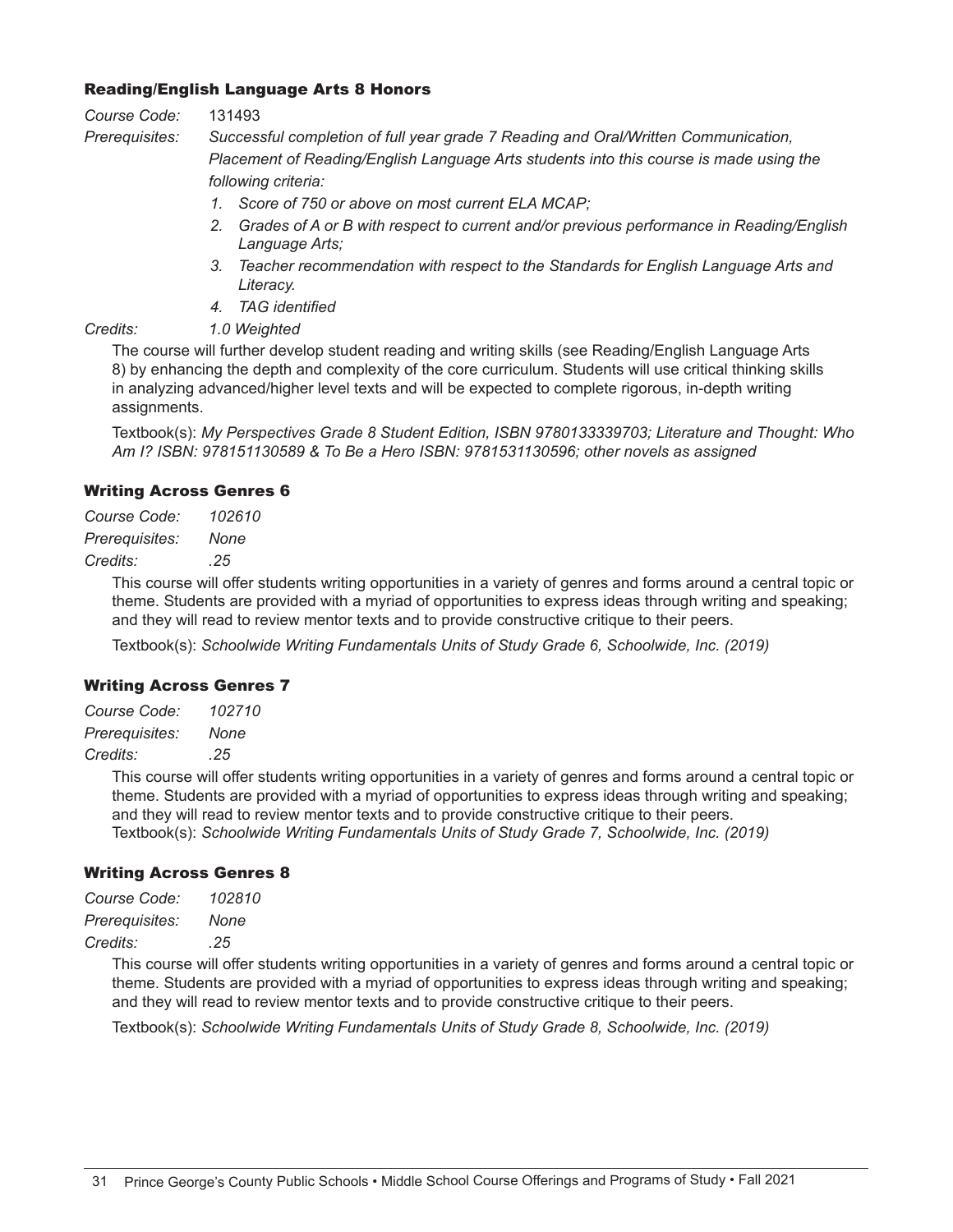### SCIENCE

#### Science 6

*Course Code: 410603 Prerequisites: Grade 5 Credits: 1.0*

> This course is designed to engage students in a comprehensive program as they work to make sense of the natural world through phenomenon-based instruction and the Science and Engineering Practices (SEPs) and Crosscutting Concepts (CCCs) of the Next Generation of Science Standards (NGSS). The Disciplinary Core Ideas for sixth grade include: matter, conservation of energy, the relationship between energy and forces, the universe and solar system, Earth's history and materials, the role of water in Earth's surface processes, natural resources and hazards, human impact on Earth systems, and global climate change. In this course, students are expected to consistently apply the SEPs and demonstrate the correlation among the CCCs in order to make sense of and connect the DCIs across disciplines of science.

> 410673 - Co-Teach - This course is designed to have a general education teacher work in collaboration with a special educator in order to ensure that both general education and special education students have access to the general education curriculum while incorporating instructional practices and strategies to meet the needs of all students;

410683 - Intensive - This course is designed to be a small class environment for special education students enrolled in a designated special education program.

Textbook(s): *Discovery Education Grade 6,* ISBN 9781617087158

Digital Resource: Discovery Education Techbook™

#### Science 7

*Course Code: 417703 Prerequisites: Grade 6 Credits: 1.0*

> This course is designed to engage students in a comprehensive program as they work to make sense of the natural world through phenomenon-based instruction and the Science and Engineering Practices (SEPs) and Crosscutting Concepts (CCCs) of the Next Generation of Science Standards (NGSS). The Disciplinary Core Ideas for seventh grade include: structure and properties of matter, growth and development of organisms, matter and energy flow in organisms, structure and function in relation to cells, environmental and genetic factors affecting growth of organisms, and plant and animal reproduction. In this course, students are expected to consistently apply the SEPs and demonstrate the correlation among the CCCs in order to make sense of and connect the DCIs across disciplines of science.

> 417753 - Co-Teach - This course is designed to have a general education teacher work in collaboration with a special educator in order to ensure that both general education and special education students have access to the general education curriculum while incorporating instructional practices and strategies to meet the needs of all students;

417783 - Intensive - This course is designed to be a small class environment for special education students enrolled in a designated special education program.

Textbook(s): Textbook(s): *Discovery Education Grade 7,* ISBN 9781617087165

Digital Resource: Discovery Education Techbook™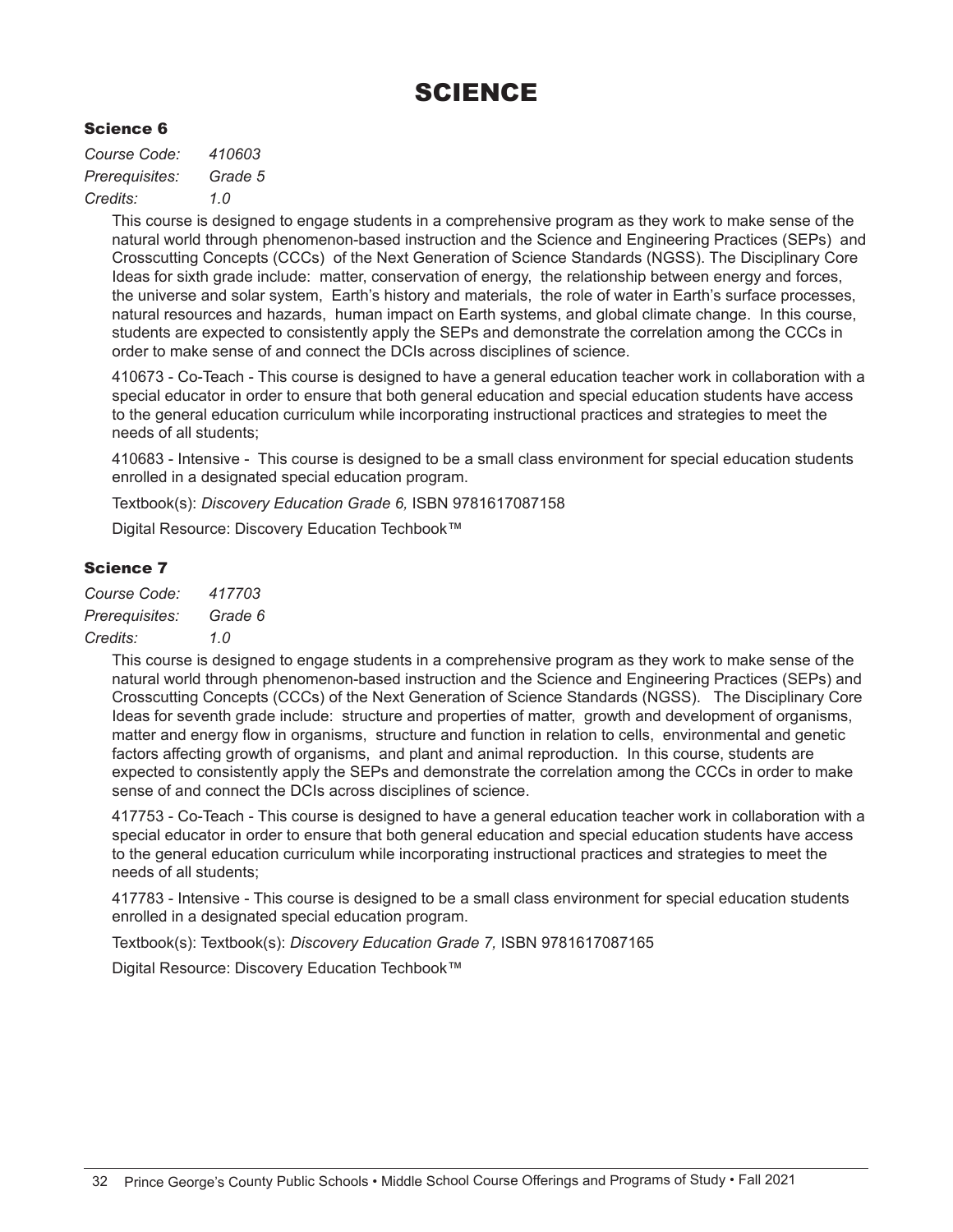#### Science 8

*Course Code: 417803 Prerequisites: Grade 7 Credits: 1.0*

> This course is designed to engage students in a comprehensive program as they work to make sense of the natural world through phenomenon-based instruction and the Science and Engineering Practices (SEPs) and Crosscutting Concepts (CCCs) of the Next Generation of Science Standards (NGSS). The Disciplinary Core Ideas for eighth grade include: chemical reactions, conservation of energy, energy transfer, thermal energy, forces and motion, weather and climate, and human impact on the environment. This course also includes review of sixth and seventh grade topics in preparation for the Grade 8 Maryland Integrated Science Assessment( MISA). In this course, students are expected to consistently apply the SEPs and demonstrate the correlation among the CCCs in order to make sense of and connect the DCIs across disciplines of science.

> 417873 - Co-Teach - This course is designed to have a general education teacher work in collaboration with a special educator in order to ensure that both general education and special education students have access to the general education curriculum while incorporating instructional practices and strategies to meet the needs of all students;

> 417883 - Intensive - This course is designed to be a small class environment for special education students enrolled in a designated special education program.

Textbook(s): Textbook(s): *Discovery Education Grade 8,* ISBN 9781617087172

#### **Biology**

*Course Code: 420603*

*Prerequisites: The student selected must: Currently be enrolled in Honors/TAG as a 7th grade student, or highly recommended by a teacher based on evidence of student's demonstration of their potential to be successful in rigorous high school courses; be enrolled in at least Algebra 1 during the 8th grade year; have obtained an 'A' or 'B' grade every quarter in their 7th grade Science class; and read on or above grade level due to the technical nature and literacy levels of the High School Biology course. School planning must start with contact to the Science Office in the school year prior to offering Biology. Biology Honors will not be offered in middle school.*

#### *Credits: 1.0 Life Science*

This course is designed to emphasize the study of the interrelationships of living organisms with respect to their environment. Students will engage in laboratory investigations, scientific discussions, and phenomena based instruction in order to apply science and engineering practices and crosscutting concepts of the Next Generation Science Standards (NGSS) to explain cell structures and processes, ecosystem interactions, inheritance of traits, and evolution. Students will use observations, experiments, models, theories, and technology to make sense of the natural world. Emphasis is placed on important biological and geophysical phenomena that support the understanding of the cycling of matter and flow of energy in living organisms, gene expression, and biodiversity. This course will also involve students developing solutions to authentic problem-based life science issues and investigations, while exploring career opportunities in Science, Technology, Engineering, and Mathematics (STEM).

Textbook(s): *Science Dimensions: Biology, ISBN 9780544861787*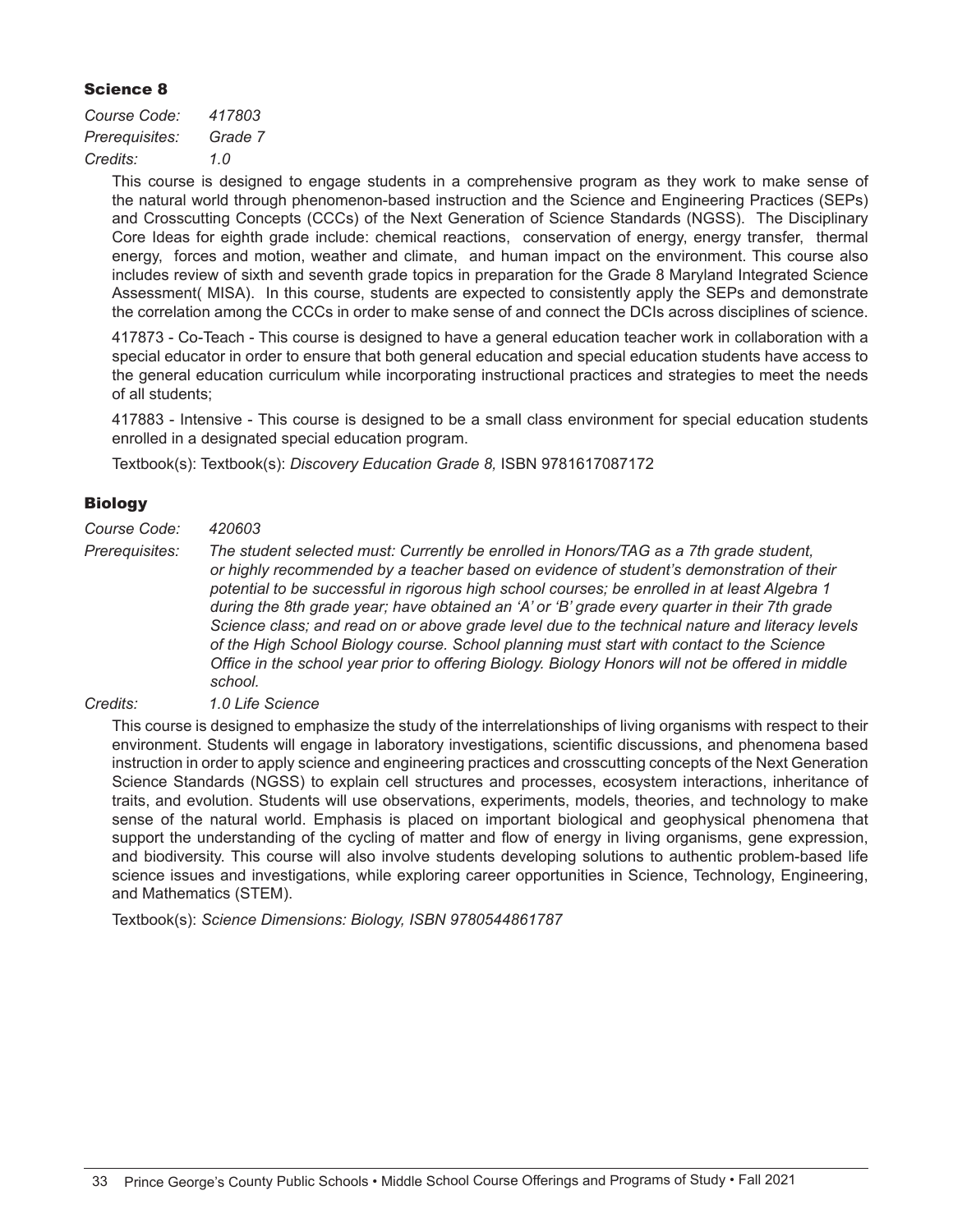### SOCIAL STUDIES

#### Deliberate Talk

*Course Code: 291011, 291012 Prerequisites: None Credits: .50*

> This elective course will provide systematic strategies to increase critical thinking skills for deliberation in the classroom. Students will develop public speaking skills through a variety of classroom simulations for meaningful discussion about current information. The simulations include targeted content which provide students the opportunity to develop the art of asking the "right" questions, deliberating with reason, obtaining useful data as it relates to the real issues to formulate an informed point of view.

Textbook(s): Open source online materials for simulation.

#### Student Government Association 101 (Year One Middle School)

| Course Code:   | 250413 |
|----------------|--------|
| Prerequisites: | None   |
| Credits:       | 1.0    |

This introductory middle school course for SGA will focus on establishing a school-wide student government organization/council. It should include an SGA orientation, overview of the SGA election process, drafting a constitution, effective communication, teambuilding, writing proposals, activity planning and the student's role and responsibility in improving school life and climate.

Textbook(s): None

#### Student Government Association 102 (Year Two Middle School)

| Course Code:   | 250423 |
|----------------|--------|
| Prerequisites: | None   |
|                |        |

*Credits: 1.0*

This course will continue an examination of the core activities and elements of SGA 101 and student involvement in the political arena. Students will see themselves as school leaders and actively examine their role as a leader. Students will also be exposed to and participate with the umbrella organizations of the school-based SGA (PGRASG, MASC and NASC) and their role in the county, state and national student council organizations. An emphasis will be placed on lobby techniques, resolution writing and parliamentary procedure.

Textbook(s): None

#### World Cultures and Geography Part 1: Western Hemisphere

*Course Code: 208603*

*Prerequisites: Grade 6 student*

*Credits: 1.0*

Sixth grade social studies is the first of a two year World Cultures and Geography program of study. This course will explore the Western Hemisphere that includes the history, geography, and culture of the United States, Canada, Latin America, Mexico and Central America, The Caribbean, and South America. Reading, writing, literature, and critical thinking skills are integral parts of the course. This middle school social studies course emphasizes development of knowledge and skills that will prepare students for success at the high school level.

208673 - Co-Teach - This course is designed to have a general education teacher work in collaboration with a special educator in order to ensure that both general education and special education students have access to the general education curriculum while incorporating instructional practices and strategies to meet the needs of all students;

208683 - Intensive - This course is designed to be a small class environment for special education students enrolled in a designated special education program.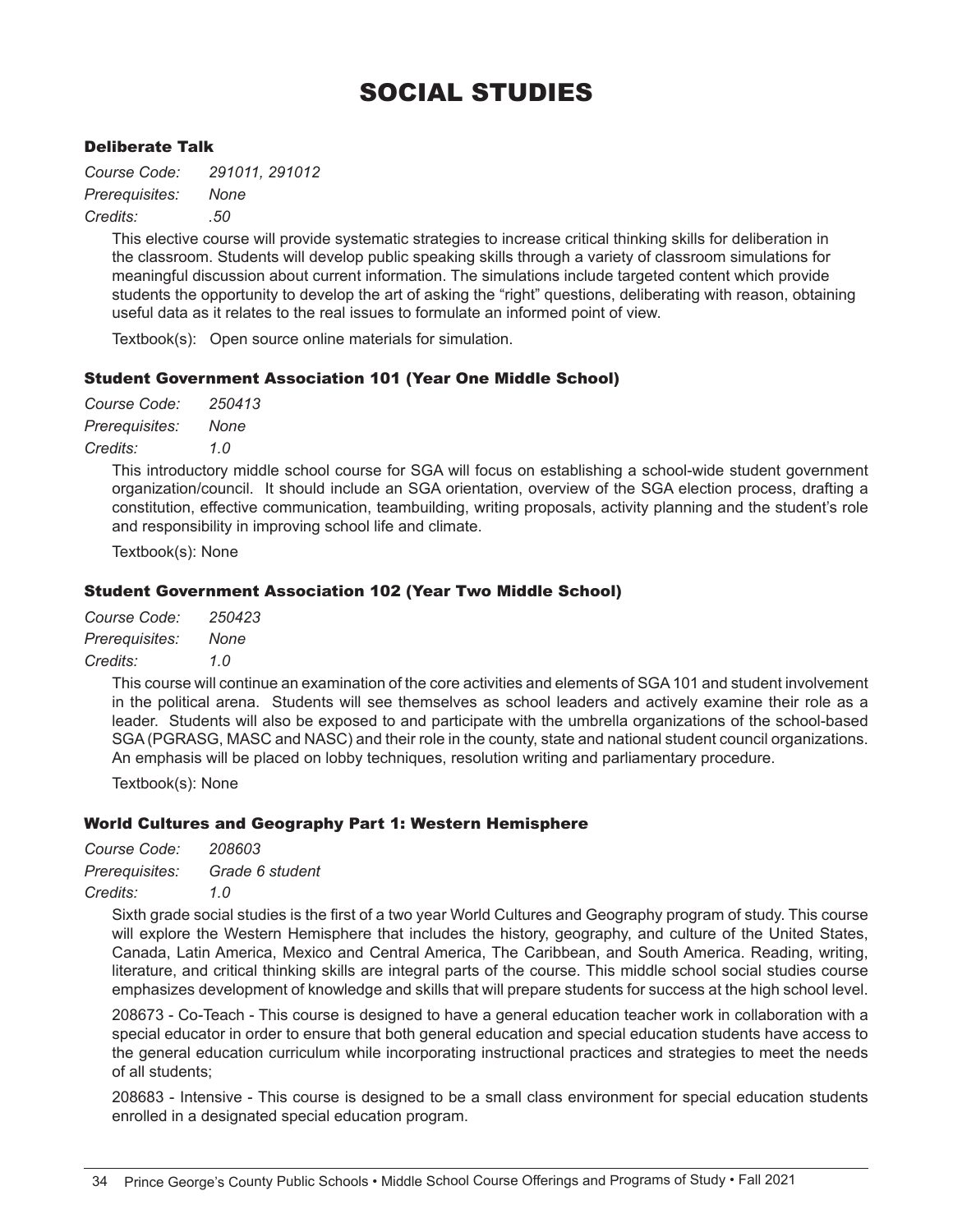208893 Honors - Prerequisites: Student that meets 3 of the 6 following criteria: A/B average in previous year's Social Studies course; Advanced on previous year's SRI score; Social Studies Teacher recommendation and/or advocacy; 60% or greater on previous year's Social Studies Post SLO assessment; Student personal statement/letter of interest; Student expresses desire and motivation, work ethic; In most cases, students who are identified as TAG will be placed in an Honors course with these exceptions: there is not an interest in taking the course (perhaps domain-specific strength is in Math), student is reading significantly below reading level.

Textbook(s): *Western World Geography, ISBN: 9780544669383*

#### World Cultures and Geography Part 2: Eastern Hemisphere

*Course Code: 208703 Prerequisites: Grade 7 student Credits: 1.0*

> Seventh grade social studies is the second year of a two year World Cultures and Geography program of study. This course explores the continents, countries, and regions of the Eastern Hemisphere. The major emphases of the course are the geography, history, people, and contemporary issues of Africa, Europe, the Middle East, Asia and Australia. Reading, writing, literature, and critical thinking skills are integral parts of the course. This middle school social studies course emphasizes development of knowledge and skills that will prepare students for success at the high school level.

> 208773 - Co-Teach - This course is designed to have a general education teacher work in collaboration with a special educator in order to ensure that both general education and special education students have access to the general education curriculum while incorporating instructional practices and strategies to meet the needs of all students;

> 208783 - Intensive - This course is designed to be a small class environment for special education students enrolled in a designated special education program.

> 208993 - Honors - Prerequisites:Student that meets 3 of the 6 following criteria: A/B average in previous year's Social Studies course; Advanced on current or previous year's MAP-R score; Social Studies Teacher recommendation and/or advocacy; 60% or greater on previous year's Social Studies Post SLO assessment; Student personal statement/letter of interest; Student expresses desire and motivation, work ethic; In most cases, students who are identified as TAG will be placed in an Honors course with these exceptions: there is not an interest in taking the course (perhaps domain-specific strength is in Math), student is reading significantly below reading level.

Textbook(s): *Eastern World Geography: ISBN: 9780544669338*

#### United States History 1, Beginnings to Reconstruction

*Course Code: 209803 Prerequisites: Grade 8 student Credits: 1.0*

> The eighth grade social studies course focuses on the history of the United States from 1776 through 1877. An appreciation of our heritage as citizens of the United States is developed through the study of important events in our nation's history. Emphasis is on the American Revolution, the writing of the U.S. Constitution, and the diverse history of the 1800's. Reading, writing, literature studies, use of primary documents, and critical thinking skills are integral parts of the course. This middle school social studies course emphasizes knowledge and skills that prepare students for success at the high school level.

> 209873 - Co-Teach - This course is designed to have a general education teacher work in collaboration with a special educator in order to ensure that both general education and special education students have access to the general education curriculum while incorporating instructional practices and strategies to meet the needs of all students;

> 209883 - Intensive - This course is designed to be a small class environment for special education students enrolled in a designated special education program.

> 209993 - Honors - Prerequisites: Student that meets 3 of the 6 following criteria:A/B average in previous year's Social Studies course; Advanced on previous year's SRI score; Social Studies Teacher recommendation and/ or advocacy; 60% or greater on previous year's Social Studies Post SLO assessment; Student personal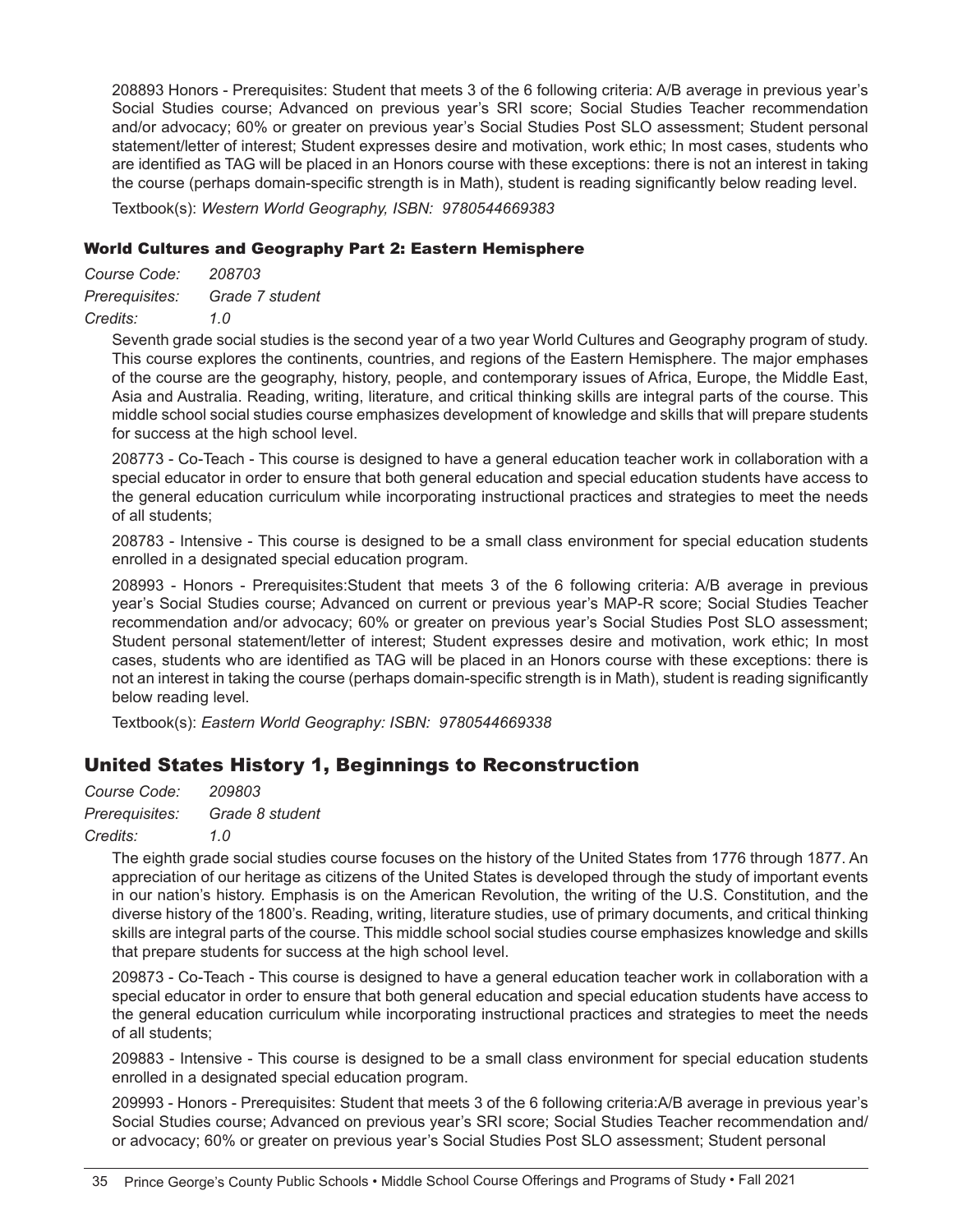statement/letter of interest; Student expresses desire and motivation, work ethic; In most cases, students who are identified as TAG will be placed in an Honors course with these exceptions: there is not an interest in taking the course (perhaps domain-specific strength is in Math), student is reading significantly below reading level.

Textbook(s): *United States History: Beginnings to 1877,* ISBN 9781328696212

### SPECIAL EDUCATION

#### Academic Resource

*Course Code: Grade 6 - 790670, 790671, 790672, 790673 Grade 6 Honors - 790690, 790691, 790692, 790693 Grade 7 - 790770, 790771, 790772, 790773 Grade 7 Honors - 790790, 790791, 790792, 790793 Grade 8 - 790870, 790871, 790872, 790873 Grade 8 Honors - 790890, 790891, 790892, 790893 Prerequisites: None*

*Credits: .25, .50, or 1.0*

This course provides struggling special education and general education students with instructional supports and skill development to increase access to the general education curriculum in order to be successful in the academic environment. Curriculum will incorporate instructional practices and strategies based on student learning styles and individual needs and may include self advocacy organization and test taking skills that will enhance academic performance across all content areas.

Textbook(s): *Study Strategies Made Easy; Building Success in School and Life through Multiple Intelligences*

#### Academic Resource Support - Autism

*Course Code: 790661, 790662, 790663, 790761, 790762, 790763, 790861, 790862, 790863 Prerequisites: IEP Credits: .50, or 1.0*

This course provides students with a disability of Autism, specific social skills instruction, in order to address goals and objectives on the student's Individual Education Program (IEP) thereby increasing access to the general education curriculum. Course curriculum covers various topics including Individual learning strategies, disability awareness, goal setting, self-advocacy, executive functioning strategies, organizational skills, managing anxiety and stress, resiliency, and test taking strategies, that will enhance academic performance across all content areas. This class is delivered in a small class environment.

Textbook(s): None

#### Hearing Resource

*Course Code: 41001, 41002 Prerequities: IEP*

*Credits: .50*

In the Hearing Resource room, deaf and hard of hearing students will have an opportunity to learn and develop critical academic skills (reading, writing, vocabulary, and math) which are needed in order to access the general education curriculum and learn self-advocacy skills related to their hearing loss.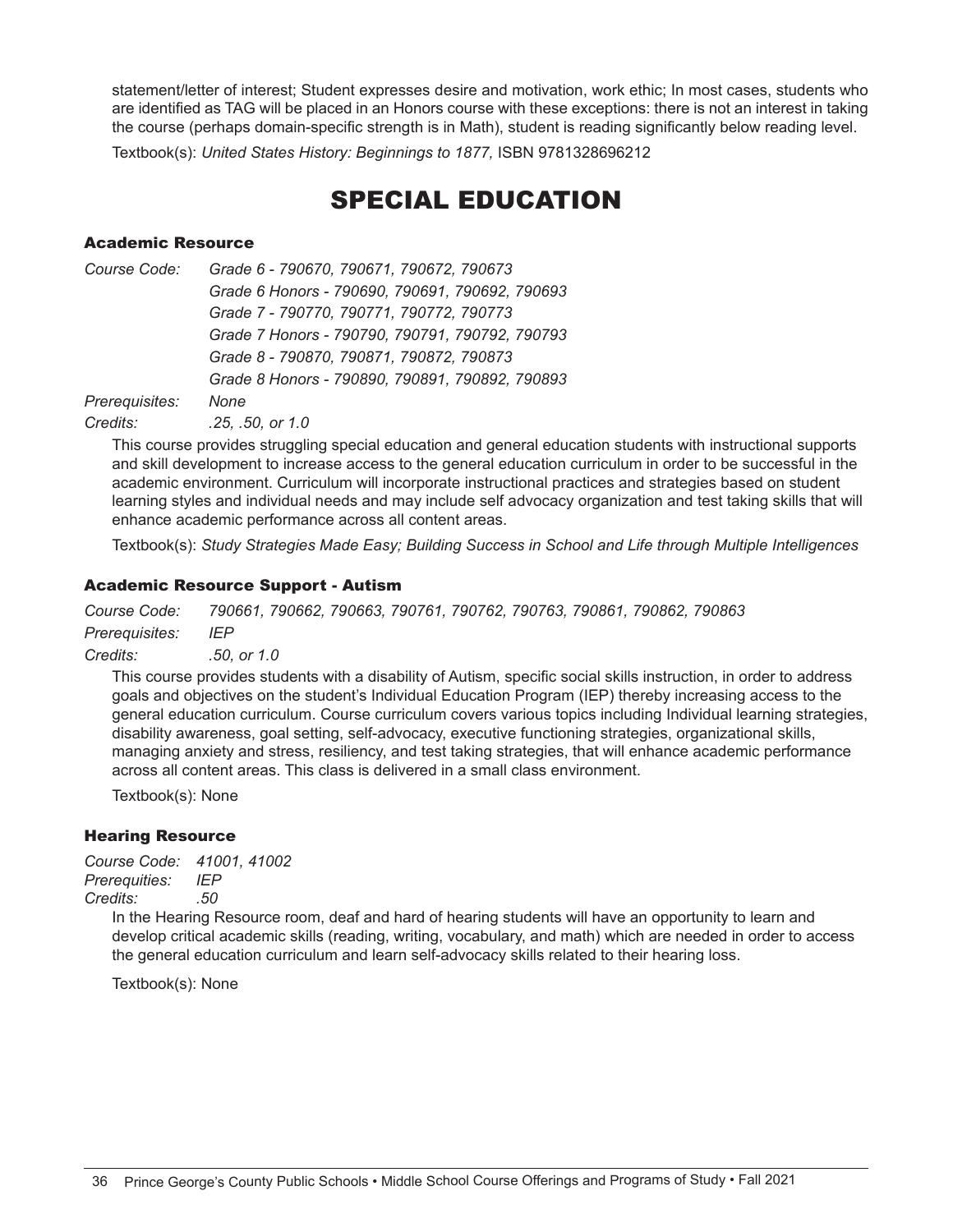#### Art Alt

*Course Code: 602120 Prerequisites: IEP and Instruction Based on Alternate Academic Learning Outcomes*

Credits:

The curriculum provides various art experiences that allow students to identify, describe and interpret observed forms. Students have opportunities to create images and forms from observation, memory, imagination and feelings. Students also observe and describe artworks using art vocabulary to express personal responses. Group activities are a part of this course. This course is designed to facilitate alternate academic learning outcomes appropriate to the instructional needs of the student, as documented in the Individualized Education Program (IEP). This course is linked to the general education curriculum; however, the student will require a different scope and sequence, adapted and modified materials.

Textbook(s): None

#### Health Education 6 Alt

*Course Code: 747011, 747012, 74760 Prerequisites: IEP and Instruction Based on Alternate Academic Learning Outcomes*

*Credits: 0*

This course focuses on instruction of Maryland's Comprehensive Health Education Framework. Students acquire knowledge about nutrition and fitness, healthy decision-making, communication, stress management, and safety and injury prevention. This course is designed to facilitate alternate academic learning outcomes appropriate to the instructional needs of the student, as documented in the Individualized Education Program (IEP). This course is linked to the general education curriculum; however, the student will require a different scope and sequence, adapted and modified materials.

Textbook(s): None

#### Health Education 7 Alt

*Course Code: 747021, 747022* 

*Prerequisites: IEP and Instruction Based on Alternate Academic Learning Outcomes*

*Credits: 0*

This course focuses on instruction of Maryland's Comprehensive Health Education Framework. Students acquire knowledge about nutrition and fitness, healthy decision-making, communication, stress management, and safety and injury prevention. This course is designed to facilitate alternate academic learning outcomes appropriate to the instructional needs of the student, as documented in the Individualized Education Program (IEP). This course is linked to the general education curriculum; however, the student will require a different scope and sequence, adapted and modified materials.

Textbook(s): None

#### Health Education 8 Alt

*Course Code: 747031, 747032*

*Prerequisites: IEP and Instruction Based on Alternate Academic Learning Outcomes*

*Credits: 0*

This course focuses on instruction of Maryland's Comprehensive Health Education Framework. Students acquire knowledge about nutrition and fitness, healthy decision-making, communication, stress management, and safety and injury prevention. This course is designed to facilitate alternate academic learning outcomes appropriate to the instructional needs of the student, as documented in the Individualized Education Program (IEP). This course is linked to the general education curriculum; however, the student will require a different scope and sequence, adapted and modified materials.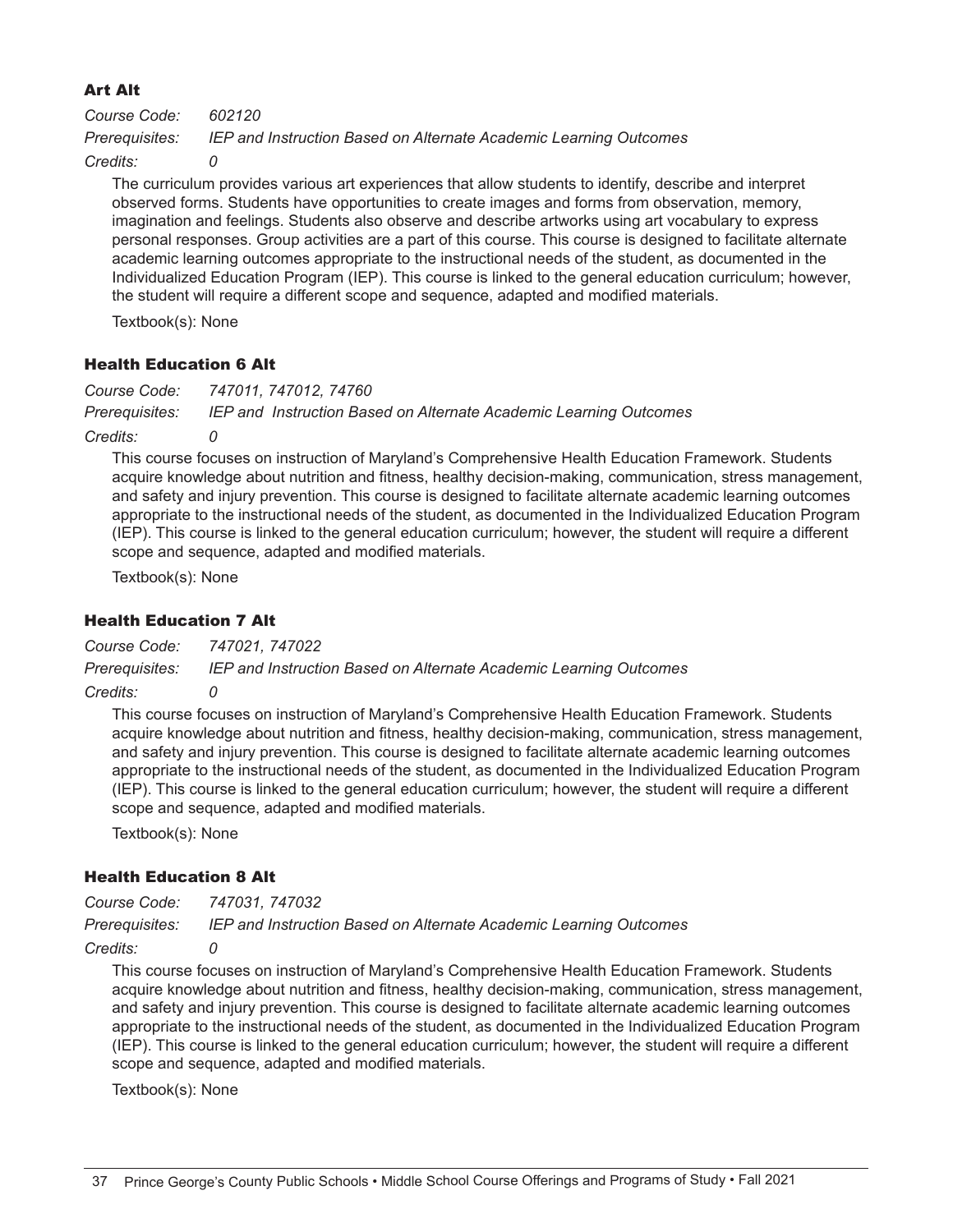#### Math 6 Alt

*Course Code: 307033 Prerequisites: IEP and Instruction based on Alternate Academic Learning Outcomes*

Credits:

This course is designed to provide students access to the mathematics standards to include multiplication, division, algebraic thinking and application of geometry in real-world mathematics situations. This course is designed to facilitate alternate academic learning outcomes appropriate to the instructional needs of the student, as documented in the Individualized Education Program (IEP). This course is linked to the general education curriculum; however, the student will require a different scope and sequence, adapted and modified materials.

Textbook(s): None

#### Math 7 Alt

*Course Code: 307043*

*Prerequisites: IEP and Instruction based on Alternate Academic Learning Outcomes*

*Credits: 0*

This course will expose students to mathematics standards to include number systems and operations, algebraic expressions and equations, geometrical figures, understanding of statistics and solving realworld mathematical problems. This course is designed to facilitate alternate academic learning outcomes appropriate to the instructional needs of the student, as documented in the Individualized Education Program (IEP). This course is linked to the general education curriculum; however, the student will require a different scope and sequence, adapted and modified materials.

Textbook(s): *None*

#### Math 8 Alt

*Course Code: 307053*

*Prerequisites: IEP and Instruction based on Alternate Academic Learning Outcomes*

#### *Credits: 0*

This course will expose students to the understanding of rational numbers, proportional reasoning to lines and linear functions; understanding of statistics and probability. This course is designed to facilitate alternate academic learning outcomes appropriate to the instructional needs of the student, as documented in the Individualized Education Program (IEP). This course is linked to the general education curriculum; however, the student will require a different scope and sequence, adapted and modified materials.

Textbook(s): None

#### Music Alt

*Course Code: 623020*

*Prerequisites: IEP and Instruction Based on Alternate Academic Learning Outcomes*

#### *Credits: 0*

The Vocal and General Music Program of Instruction provides all students with appropriate resources and experiences to develop positive attitudes and sensitivities toward music. Through the implementation of sequential musical skills and concepts students develop an understanding of the intrinsic value of music and its relationship to diverse cultures, traditions, values and beliefs. The Program is also designed to foster enjoyment and appreciation of music beyond the limits of classroom instruction. This course is designed to facilitate alternate academic learning outcomes appropriate to the instructional needs of the student, as documented in the Individualized Education Program (IEP). This course is linked to the general education curriculum; however, the student will require a different scope and sequence, adapted and modified materials.

Textbook(s): *Spotlight on Music; Quaver World of Music;* and teacher selected materials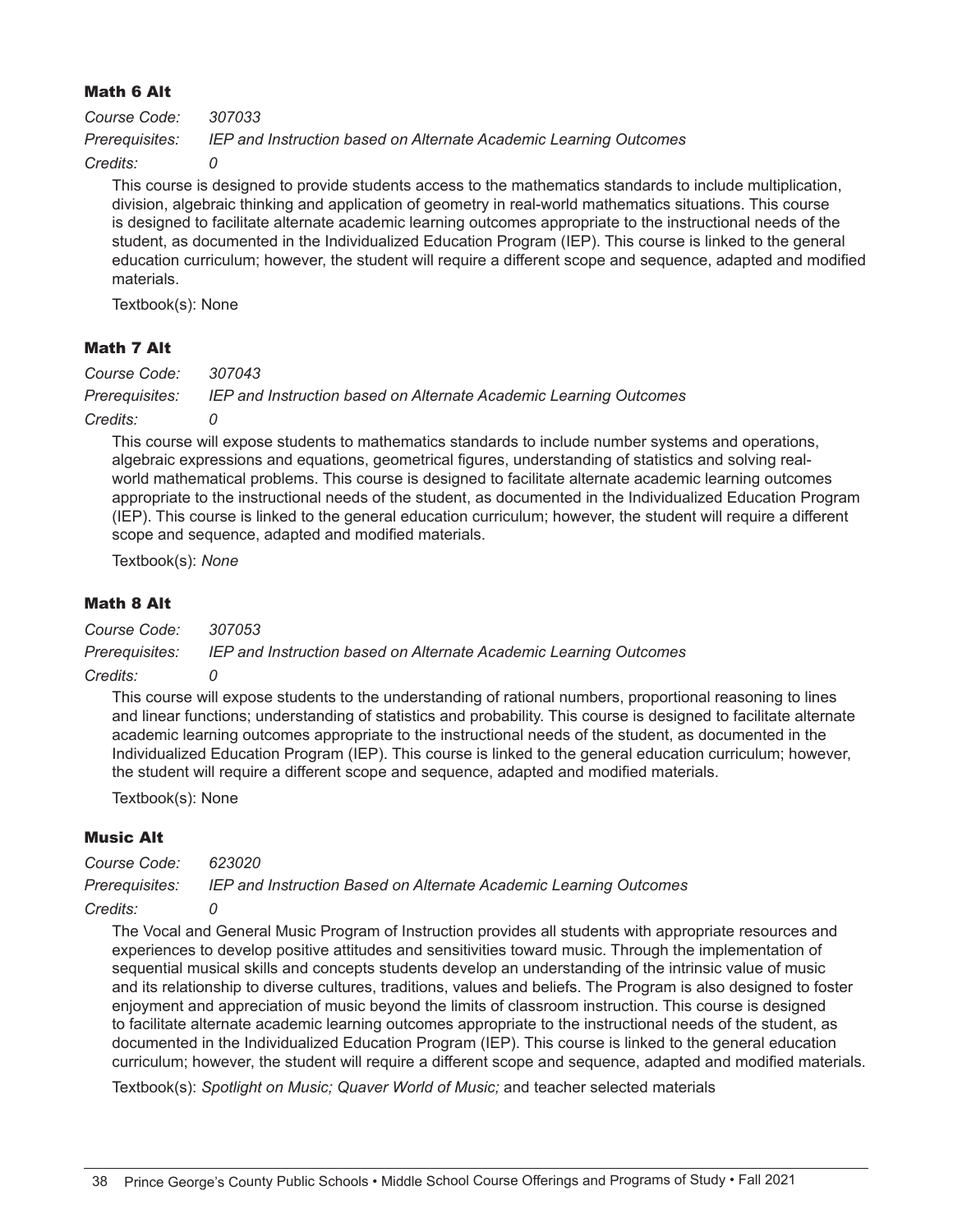#### Adapted Physical Education

*Course Code: 712103 Prerequisites: IEP and Instruction based on Alternate Academic Learning Outcomes*

Credits:

The adapted physical education program is based on the Maryland Physical Education Content Standards delivered through adapted physical education services as documented in an individual student's IEP. The program components develop physically literate students in the acquisition of motor skills and movement patterns as well as the application of knowledge of concepts, principles, strategies and tactics related to movement and performance. Students will demonstrate their knowledge and skills in order to achieve and maintain a health-enhancing level of physical activity and fitness with the recognition of the value of physical activity for health, enjoyment, challenge, self-expression and/or social interaction. Students will be introduced to an array of components, themes, and activities which address each of the content standards aligned to the grade level general education curriculum; however, the student will require a different scope and sequence, adapted and modified, instruction, materials and equipment.

Textbook(s): None

#### Reading/English Language Arts 6 Alt

*Course Code: 139043 Prerequisites: IEP and Instruction based on Alternate Academic Learning Outcomes* 

Credits:

This course provides student access to the Maryland College and Career-Ready Standards in the areas of for reading, writing, listening, and speaking. Reading and writing instruction focuses on literary and informational text as well as generalizing skills in real world applications. This course is designed to facilitate alternate academic learning outcomes appropriate to the instructional needs of the student, as documented in the Individualized Education Program (IEP). This course is linked to the general education curriculum; however, the student will require a different scope and sequence, adapted and modified materials.

Textbook(s): None

#### Reading/English Language Arts 7 Alt

*Course Code: 139103 Prerequisites: IEP and Instruction based on Alternate Academic Learning Outcomes*

*Credits: 0*

This course provides student access to the Maryland College and Career-Ready Standards in the areas of for reading, writing, listening, and speaking. Reading and writing instruction focuses on literary and informational text as well as generalizing skills in real world applications. This course is designed to facilitate alternate academic learning outcomes appropriate to the instructional needs of the student, as documented in the Individualized Education Program (IEP). This course is linked to the general education curriculum; however, the student will require a different scope and sequence, adapted and modified materials.

Textbook(s): None

#### Reading/English Language Arts 8 Alt

*Course Code: 139113*

*Prerequisites: IEP and Instruction based on Alternate Academic Learning Outcomes*

*Credits: 0*

This course provides student access to the Maryland College and Career-Ready Standards in the areas of for reading, writing, listening, and speaking. Reading and writing instruction focuses on literary and informational text as well as generalizing skills in real world applications. This course is designed to facilitate alternate academic learning outcomes appropriate to the instructional needs of the student, as documented in the Individualized Education Program (IEP). This course is linked to the general education curriculum; however, the student will require a different scope and sequence, adapted and modified materials.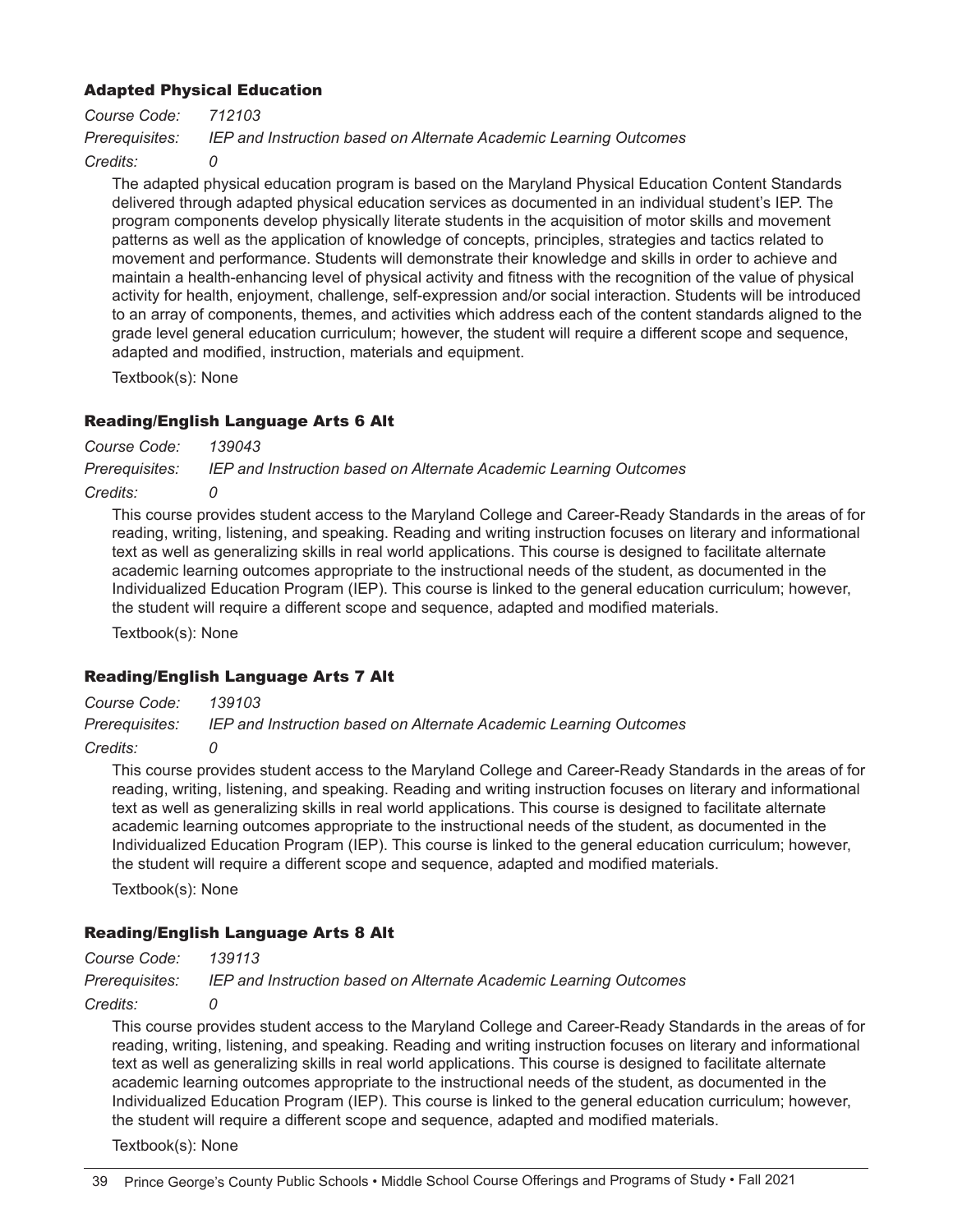#### Science 6 Alt

*Course Code: 418613 Prerequisites: IEP and Instruction based on Alternate Academic Learning Outcomes*

*Credits: 0*

This course focuses on science investigations. Students learn from hands-on activities, teacher demonstrations, cooperative learning, small group, and whole group experiences aligned to the Next Generation of Science Standards (NGSS). Students have multiple experiences applying and practicing science skills and processes in life, earth, and physical sciences. Instruction will be delivered in small instructional groupings for special needs intensive students. This course is designed to facilitate alternate academic learning outcomes appropriate to the instructional needs of the student, as documented in the Individualized Education Program (IEP). This course is linked to the general education curriculum; however, the student will require a different scope and sequence, adapted and modified materials.

Textbook(s); None

#### Science 7 Alt

*Course Code: 418623*

*Prerequisites: IEP and Instruction based on Alternate Academic Learning Outcomes*

#### *Credits: 0*

This course focuses on inquiry based investigations. Students learn from hands-on activities, teacher demonstrations, cooperative learning, small group, and whole group experiences aligned to the Next Generation of Science Standards (NGSS). Students have multiple experiences applying and practicing science skills and processes in life, earth, and physical sciences. This course is designed to facilitate alternate academic learning outcomes appropriate to the instructional needs of the student, as documented in the Individualized Education Program (IEP). This course is linked to the general education curriculum; however, the student will require a different scope and sequence, adapted and modified materials.

Textbook(s): None

#### Science 8 Alt

*Course Code: 418633 Prerequisites: IEP and Instruction based on Alternate Academic Learning Outcomes*

#### *Credits: 0*

This course focuses on systematic inquiry-based investigations which may last for several days. Students learn from hands-on activities, teacher demonstrations, cooperative learning, small group, and whole group experiences aligned to the Next Generation of Science Standards (NGSS). Students have multiple experiences applying and practicing science skills and processes in life, earth, and physical sciences as well as an introduction to high school science skills. This course is designed to facilitate alternate academic learning outcomes appropriate to the instructional needs of the student, as documented in the Individualized Education Program (IEP). This course is linked to the general education curriculum; however, the student will require a different scope and sequence, adapted and modified materials.

Textbook(s): None

#### Social Studies 6 Alt

*Course Code: 207123*

*Prerequisites: IEP and Instruction based on Alternate Academic Learning Outcomes*

*Credits: 0*

This course provides students with access to literacy learning in the content areas of Civics, Economics, History and Geography. This course is designed to facilitate alternate academic learning outcomes appropriate to the instructional needs of the student, as documented in the Individualized Education Program (IEP). This course is linked to the general education curriculum; however, the student will require a different scope and sequence, adapted and modified materials.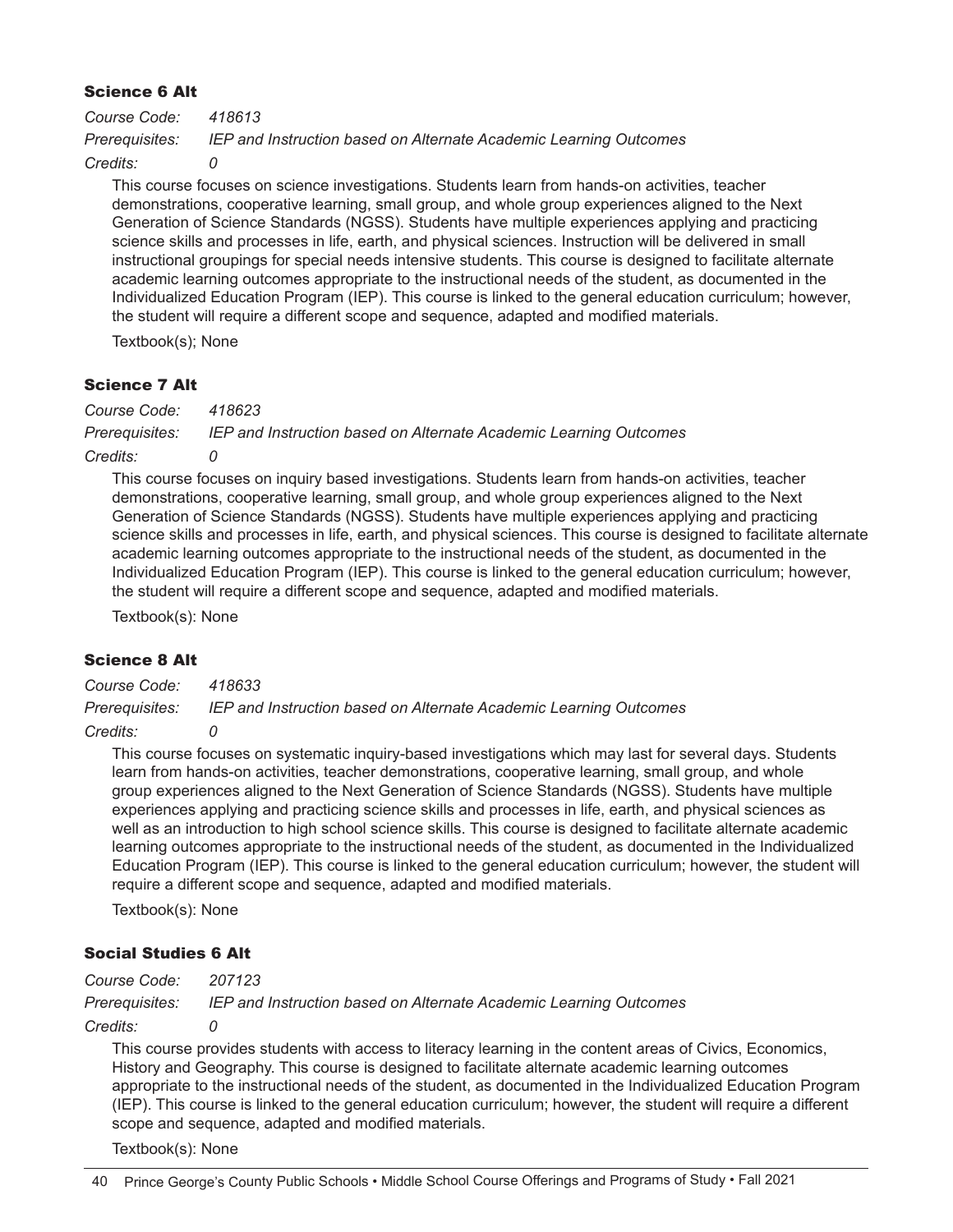#### Social Studies 7 Alt

*Course Code: 207133 Prerequisites: IEP and Instruction based on Alternate Academic Learning Outcomes*

Credits:

This course provides students with access to literacy learning in the content areas of Civics, Economics, History and Geography. This course is designed to facilitate alternate academic learning outcomes appropriate to the instructional needs of the student, as documented in the Individualized Education Program (IEP). This course is linked to the general education curriculum; however, the student will require a different scope and sequence, adapted and modified materials.

Textbook(s): None

#### Social Studies 8 Alt

*Course Code: 207143 Prerequisites: IEP and Instruction based on Alternate Academic Learning Outcomes*

#### *Credits: 0*

This course provides students with access to literacy learning in the content areas of Civics, Economics, History and Geography. This course is designed to facilitate alternate academic learning outcomes appropriate to the instructional needs of the student, as documented in the Individualized Education Program (IEP). This course is linked to the general education curriculum; however, the student will require a different scope and sequence, adapted and modified materials.

Textbook(s): None

#### Writing Focus 6 Alt

*Course Code: 139053 Prerequisites: IEP and Instruction based on Alternate Academic Learning Outcomes*

#### *Credits: 0*

This course provides students with access to writing standards that focus on close readings that use a variety of adapted and modified literary and informational texts. With assistance and support, students will analyze and write informative, explanatory, and narrative responses. This course is designed to facilitate alternate academic learning outcomes appropriate to the instructional needs of the student, as documented in the Individualized Education Program (IEP). This course is linked to the general education curriculum; however, the student will require a different scope and sequence, adapted and modified materials.

Textbook(s): None

#### Writing Focus 7 Alt

*Course Code: 139063*

*Prerequisites: IEP and Instruction based on Alternate Academic Learning Outcomes*

#### *Credits: 0*

This course provides students with access to writing standards that focus on close readings that use a variety of adapted and modified literary and informational texts. With assistance and support, students will analyze and write informative, explanatory, and narrative responses. This course is designed to facilitate alternate academic learning outcomes appropriate to the instructional needs of the student, as documented in the Individualized Education Program (IEP). This course is linked to the general education curriculum; however, the student will require a different scope and sequence, adapted and modified materials.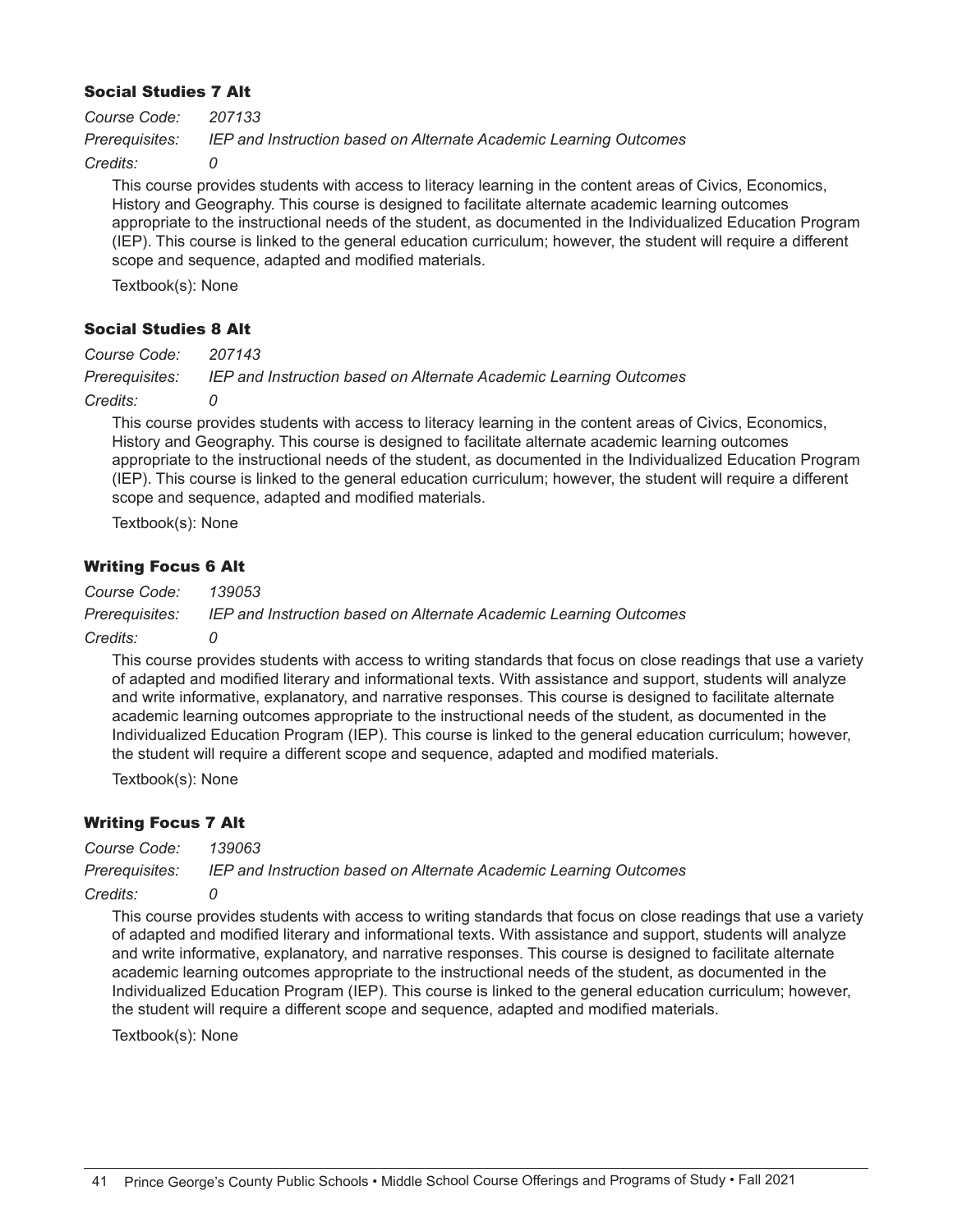#### Writing Focus 8 Alt

*Course Code: 139073 Prerequisites: IEP and Instruction based on Alternate Academic Learning Outcomes*

Credits:

This course provides students with access to writing standards that focus on close readings that use a variety of adapted and modified literary and informational texts. With assistance and support, students will analyze and write informative, explanatory, and narrative responses. This course is designed to facilitate alternate academic learning outcomes appropriate to the instructional needs of the student, as documented in the Individualized Education Program (IEP). This course is linked to the general education curriculum; however, the student will require a different scope and sequence, adapted and modified materials.

Textbook(s): None

### TECHNOLOGY EDUCATION

#### Computer Science Discoveries

*Course Code: 867310 Prerequisities: None*

*Credits: .25* 

Computer Science Discoveries is a highly interactive and collaborative introductory course that is designed to empower students to create authentic artifacts and engage with computer science as a medium for creativity, communication, problem solving, and fun. In this nine-week course, students will learn how computers input, output, store, and process information to help humans solve problems. They will also learn how to create and share content on their own personal website.

This course satisfies the MSDE Computational Thinking/Learning requirement.

Textbook(s): Online Resources

#### Computer Science Discoveries

*Course Code: 867311, 867312 Prerequisities: None*

*Credits: .50*

Computer Science Discoveries is a highly interactive and collaborative introductory course that is designed to empower students to create authentic artifacts and engage with computer science as a medium for creativity, communication, problem solving, and fun. In this semester course, students will use a problem-solving process to address a series of puzzles, challenges, and real-world scenarios. They will learn how computers input, output, store, and process information to help humans solve problems. Students will also learn how to create and share the content on their own web pages, and they will practice valuable programming skills such as debugging and commenting. In the final unit, students will build on their coding experience as they program animations, interactive art, and games in Game Lab.

This course satisfies the MSDE Computational Thinking/Learning requirement.

Textbook(s): Online Resources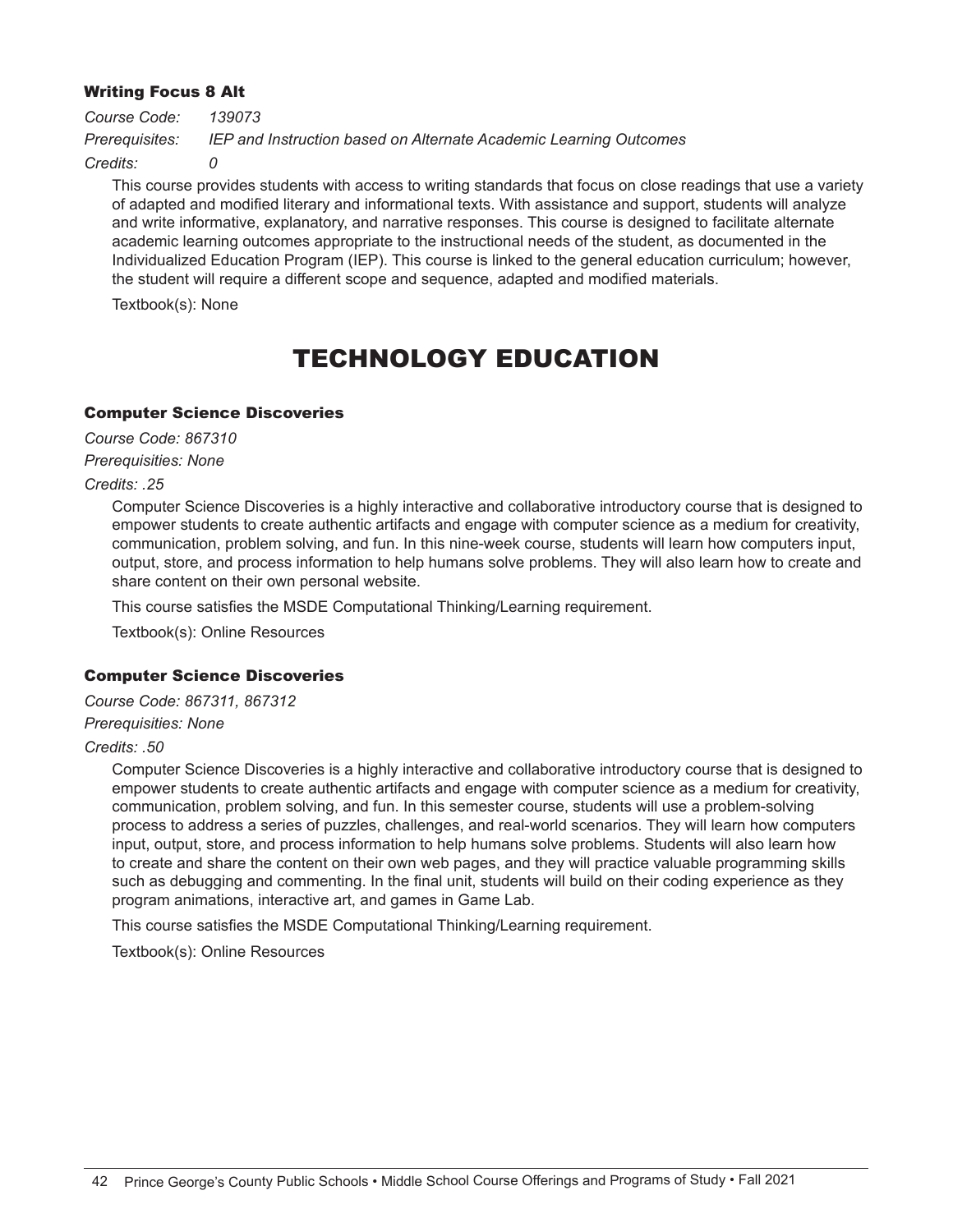#### STEM Integrations 1

*Course Codes: 751001, 751002 Prerequisites: None Credits: .50*

> STEM is the acronym for Science, Technology, Engineering, and Mathematics. STEM Integrations 1 is a course designed to allow students to use learned content to generate processes, select tools and hone skills to solve a problem of practice. Utilizing a problem based learning approach, students will create and articulate solutions to problems of practice that require a transdisciplinary approach. .

Textbook(s): N/A

#### STEM Integrations 2

*Course Code: 751003 Prerequisites: STEM Integrations 1*

*Credits: 1.0 Elective*

STEM is the acronym for Science, Technology, Engineering, and Mathematics. STEM Integrations 2 is a continuation of the teaching and learning from STEM Integrations 1 that is designed to allow students to use learned content to generate processes, select tools and hone skills to solve a problem of practice with more autonomy than in STEM Integrations 1. Utilizing a problem based learning approach, students will create and articulate solutions to problems of practice that require a transdisciplinary approach.

Textbook(s): None

#### STEM Integrations 3

*Course Code: 751013 Prerequisites: STEM Integrations 2*

*Credits: 1.0 Elective*

In STEM Integrations 3 students will demonstrate mastery of problem solving skills as they will be presented with a problem of practice from a community stakeholder. Authentic STEM experiences that provide a platform for transdisciplinary learning will allow students to investigate a local problem of practice and apply design systems thinking and the engineering design process as they apply learned content to research, design, test, and present a solution to stakeholders for a local a problem with no known answer.

This course satisfies the MSDE Computational Thinking/Learning requirement.

Textbook(s): None

#### Technology Concepts 6

*Course Code: 760000, 760600, 761600, 761700, 761800*

*Prerequisites: None*

*Credits: .25 or .50*

The middle school Technology Concepts courses are focused on the state and international technology standards for students with the additional of Media Arts standards. The course material focuses on digital citizenship, digital literacy, and creating with technology. Students participate in practical applications that incorporate an array of interdisciplinary skills from math, language arts, fine arts, social studies, science and technology. Students learn how tools work and are able to select the right tool to be productive and creative.

Materials: *Microsoft Suite (software), Web-based applications, Google Suite, Computers/Portable Devices*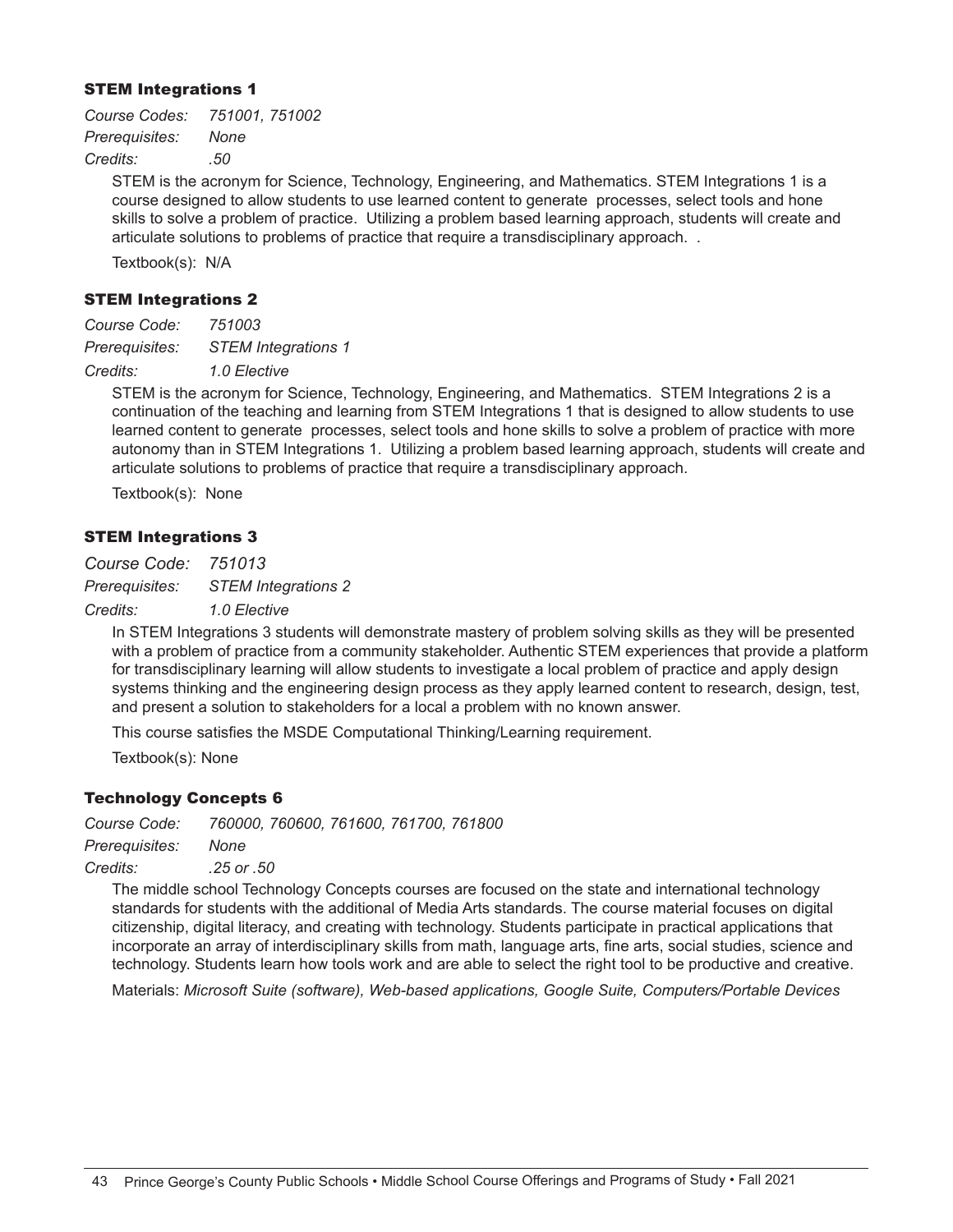#### Technology Concepts 7

*Course Code: 760000, 760600, 761600, 761700, 761800 Prerequisites: None Credits: .25 or .50*

The middle school Technology Concepts courses are focused on the state and international technology standards for students with the additional of Media Arts standards. The course material focuses on digital citizenship, digital literacy, and creating with technology. Students participate in practical applications that incorporate an array of interdisciplinary skills from math, language arts, fine arts, social studies, science and technology. Students learn how tools work and are able to select the right tool to be productive and creative. Materials: *Microsoft Suite (software), Web-based applications, Google Suite, Computers/Portable Devices*

#### Technology Concepts 8

*Course Code: 760000, 760600, 761600, 761700, 761800*

*Prerequisites: None*

*Credits: .25 or .50*

The middle school Technology Concepts courses are focused on the state and international technology standards for students with the additional of Media Arts standards. The course material focuses on digital citizenship, digital literacy, and creating with technology. Students participate in practical applications that incorporate an array of interdisciplinary skills from math, language arts, fine arts, social studies, science and technology. Students learn how tools work and are able to select the right tool to be productive and creative.

Materials: *Microsoft Office Suite (software); Web-based applicationd, Google Suites, Computers/Protable Devices*

#### Technology, Media and Design 6

*Course Code: 761901, 761902 Prerequisites: None Credits: .50*

> This is a combined digital and product design course that uses the design cycle and combines knowledge, skills, techniques and materials of both digital and product design to develop solutions that solve a problem and meet a need. Combined topics include Media, Technology Integration and Design. This course could be used to replace Technology Integration and Technology Concepts at the middle school level and meets the design requirement of the Middle Years Program for International Baccalaureate.

Textbook(s): Online

#### Technology, Media and Design 7

*Course Code: 761911, 761912 Prerequisites: None*

*Credits: .50*

This is a combined digital and product design course that uses the design cycle and combines knowledge, skills, techniques and materials of both digital and product design to develop solutions that solve a problem and meet a need. Combined topics include Media, Technology Integration and Design. This course could be

used to replace Technology Integration and Technology Concepts at the middle school level and meets the design requirement of the Middle Years Program for International Baccalaureate.

Textbook(s): Online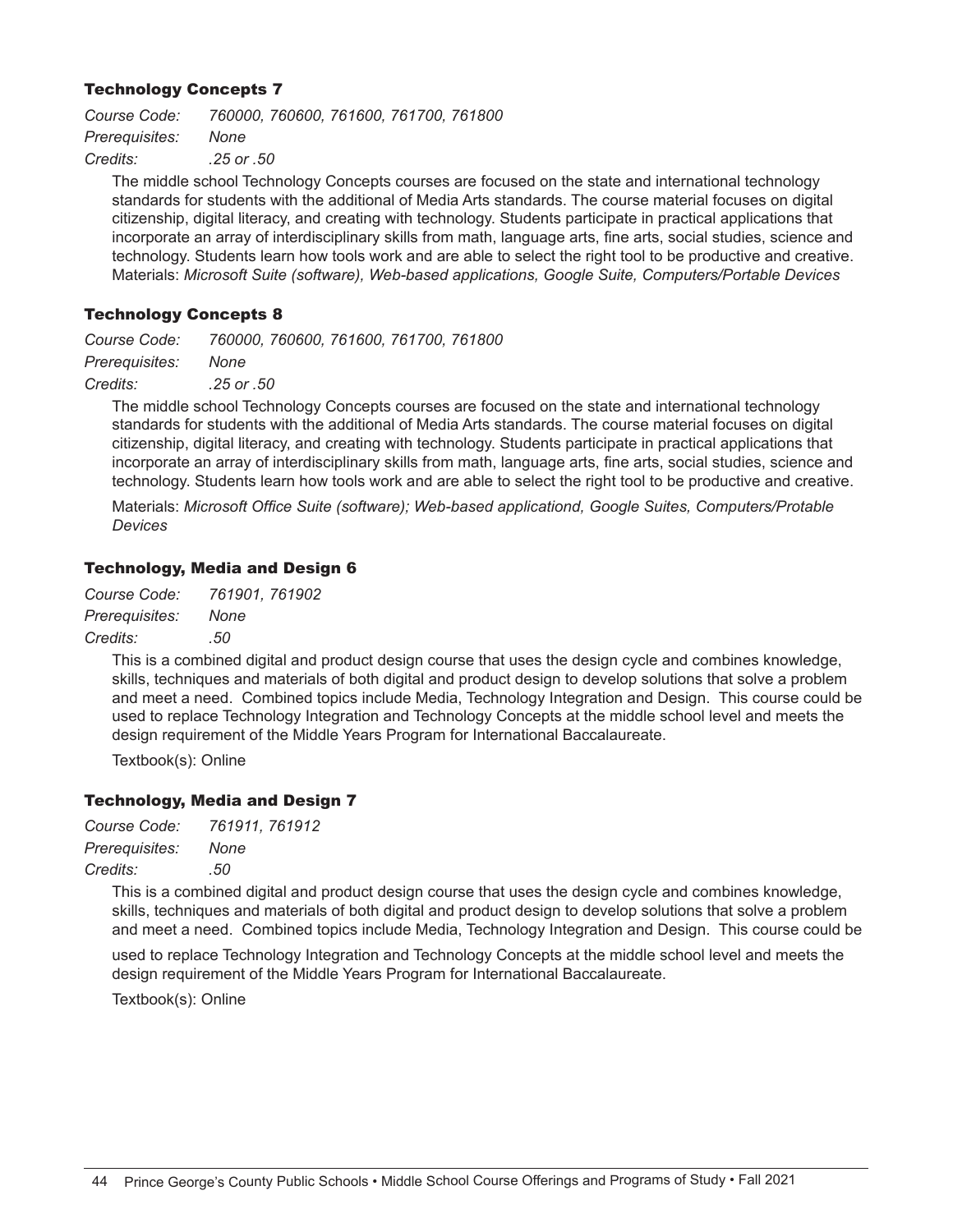#### Technology, Media and Design 8

| Course Code:   | 761921, 761922 |
|----------------|----------------|
| Prerequisites: | None           |
| Credits:       | .50            |

This is a combined digital and product design course that uses the design cycle and combines knowledge, skills, techniques and materials of both digital and product design to develop solutions that solve a problem and meet a need. Combined topics include Media, Technology Integration and Design. This course could be used to replace Technology Integration and Technology Concepts at the middle school level and meets the design requirement of the Middle Years Program for International Baccalaureate.

Textbook(s): Online

### WORLD LANGUAGES

#### Introduction to American Sign Language

| Course Code:   | 194003 |
|----------------|--------|
| Prerequisites: | None   |
| Credits:       | 1.0    |

This introductory course offers students the opportunity to become familiar with sign language and deaf culture. Some grammatical principles of the language are introduced. Visual-gestural communication techniques are used to develop basic signing skills. The students will be able to communicate basic language functions such as introducing oneself and asking for and giving basic information. Cultural and language behavior are studied.

Textbook(s): *Bravo ASL!,* Sign Enhancers

#### American Sign Language 1

*Course Code: 194103 Prerequisites: Introduction to American Sign Language Credits: 1.0 High School Completer*

The first year introduces students to American Sign Language and Deaf culture. Grammatical principles of the language are introduced. Visual-gestural communication techniques are used to develop basic signing skills. The course emphasis will be on receptive skills and developing expressive skills. The student will be able to communicate basic language functions such as introducing oneself, asking for and giving information, asking for directions, making requests, and talking about activities. Videotapes support observation and practice.

Textbook(s): *Master American Sign Language*, ISBN 9781881133209

#### American Sign Language 2

*Course Code: 194203*

*Prerequisites: American Sign Language 1*

*Credits: 1.0 High School Completer*

The continuation of ASL1 skill developed focusing with greater emphasis on expressive signing proficiency and comprehension of signed narratives. Students participate in various language functions such as talking about life events, nationalities and family history and describing objects. The activities take place in small group discussion, role-play, short stories and dialogues. Videotaped activities of a variety of signers are practiced for improved receptive skills. Cultural and language behaviors are studied. Sign language expressions are developed.

Textbook(s): *Master American Sign Language*, ISBN 9781881133209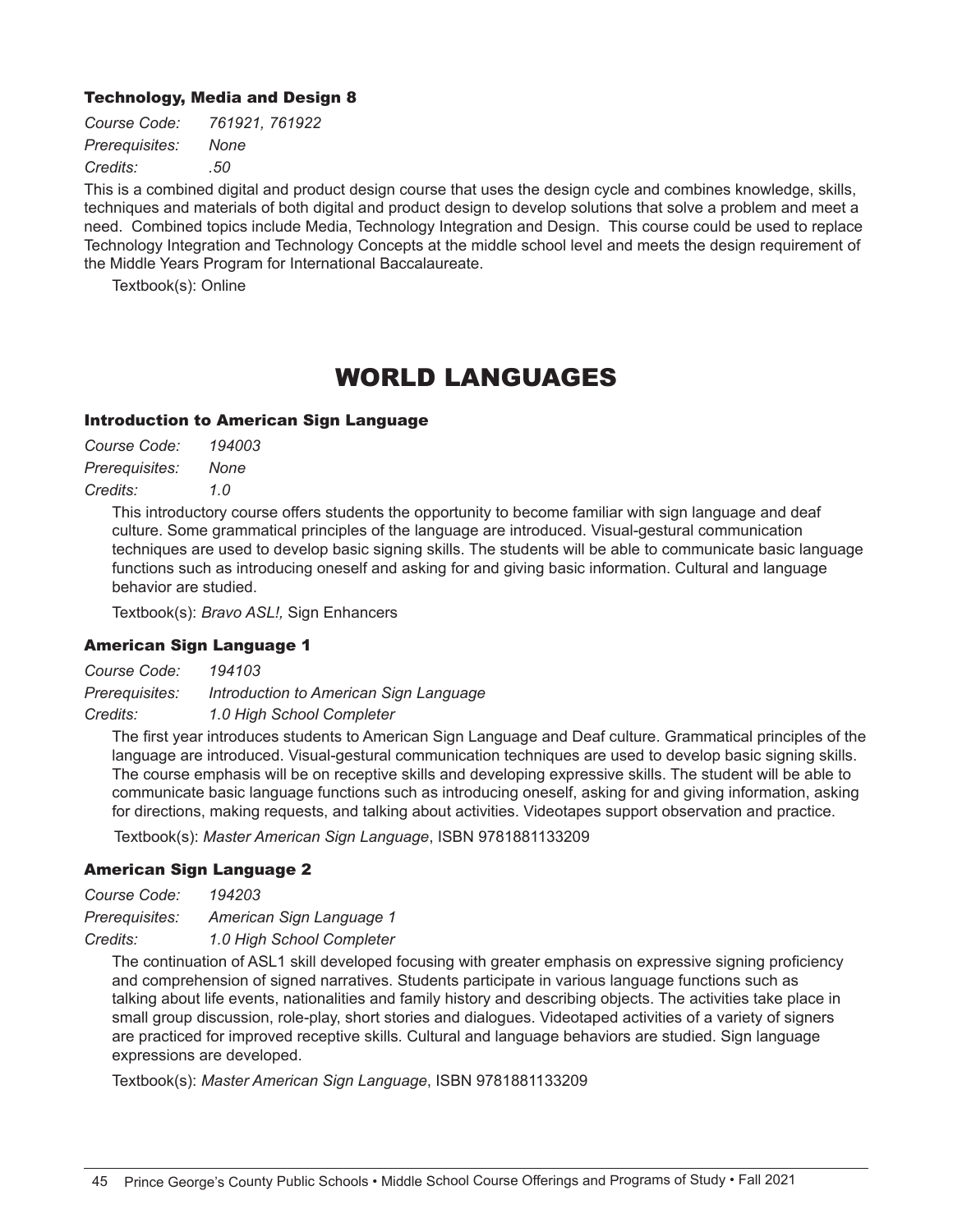#### Introduction to Chinese

| Course Code:   | 187003 |
|----------------|--------|
| Prerequisites: | None   |
| Credits:       | 1.0    |

This introductory course offers students the opportunity to communicate in the target language and to develop world language skills in listening, speaking, reading, and writing. The program focuses on functional language in selected situations. Appropriate pacing is a key element of the course that allows students to understand linguistic, cultural, and grammatical concepts in second language study. Students do not earn a high school credit.

Textbook(s): *Ni-Hao*, China Soft ISBN 9781876739065

#### Chinese 1

*Course Code: 188103*

*Prerequisites: Introduction to Chinese*

*Credits: 1.0 High School Completer*

In the first year of Chinese, communication and the sounds of the language are learned through dialogues, learning scenarios, repetition, practice exercises, and real-life situations (student performances). The students learn to understand, speak, read and write a limited amount of material. Students will learn the principles of Chinese writing and cultural information about Chinese-speaking countries.

Textbook(s): *Zhen Bang! Level 1,* ISBN 9780821946473

#### Chinese 2

*Course Code: 188203*

*Prerequisites: Chinese 1*

*Credits: 1.0 High School Completer*

The communication skills begun in the first year are continued. Greater emphasis is placed on oral proficiency, listening, reading and writing Chinese using the characters. Students must learn the grammatical principles of the language to write a limited amount of material. Textbook(s): *Zhen Bang! Level 2,* ISBN 9780821968024

#### Introduction to French

*Course Code: 151103 Prerequisites: None*

*Credits: 1.0*

This introductory course offers students the opportunity to communicate in the target language and to develop world language skills in listening, speaking, reading, and writing. The program focuses on functional language in selected situations. Appropriate pacing is a key element of the course that allows students to understand linguistic, cultural, and grammatical concepts in second language study. Students do not earn a high school credit.

Textbook(s): *Bien Dit*, Holt, Rinehart, and Winston ISBN 9780030797439

#### French 1

*Course Code: 152003* 

*Prerequisites: Introduction to French; Grade 7 or 8 student*

*Credits: 1.0 High School Completer*

In the first year of world language, most students learn to communicate orally through selected functions and topics. The sounds of language are learned through situations and practice activities. The students learn to communicate through the three modes of communication: interpersonal, interpretive, and presentational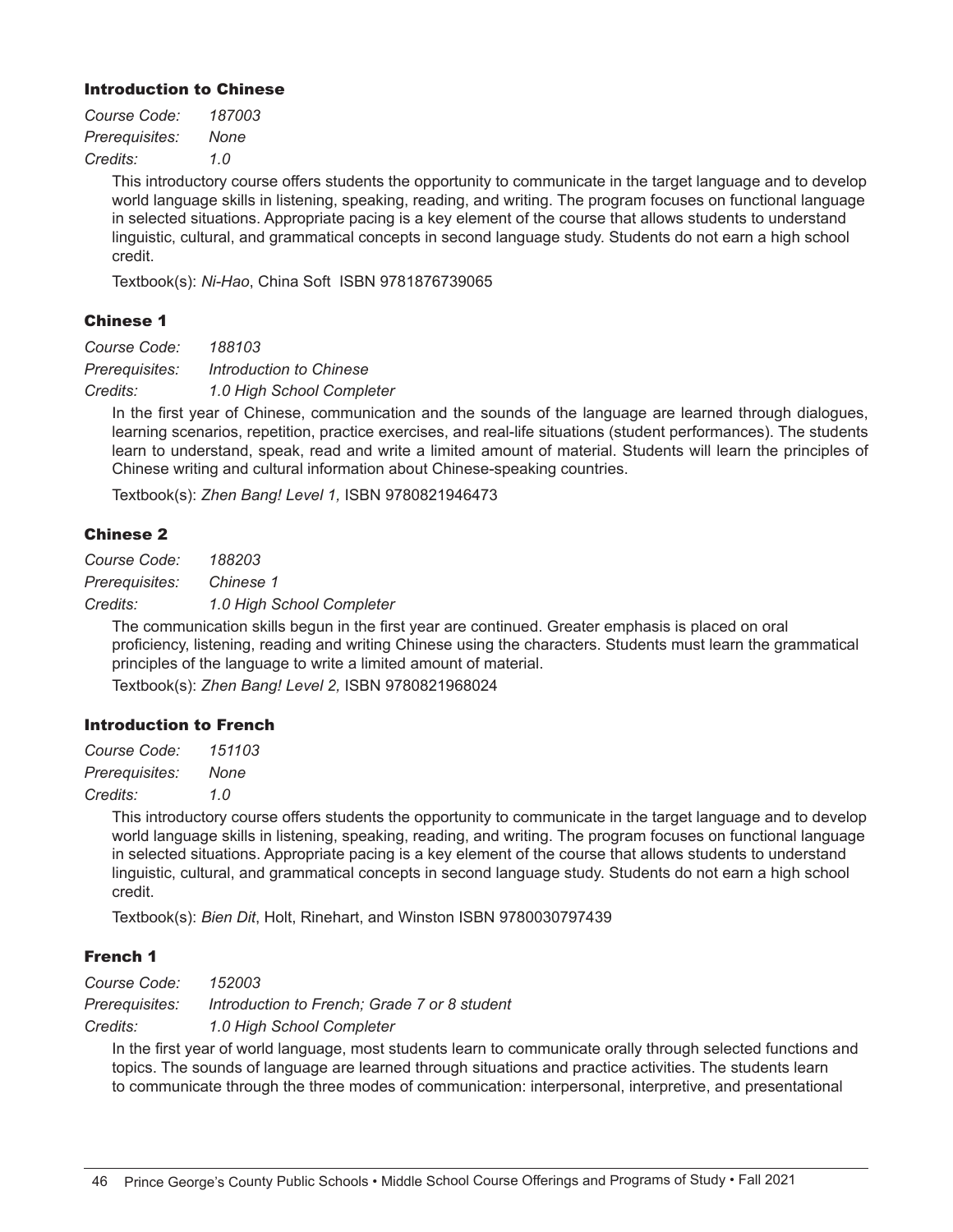modes in real world situations. Students who would like to take high school Advanced Placement (AP) courses in a world language must begin level 1 by grade 7 or 8. To advance to the next level in the language, students need to pass the end of the year assessment.

Textbook(s): *D'Accord Level 1,* ISBN 9781618578754

#### French 2

*Course Code: 155003 Prerequisites: French 1; Grade 8 student Credits: 1.0 High School Completer*

The communication skills begun in the first year of the language are continued. Greater emphasis is placed on oral proficiency, listening, reading, and writing in the target language. Grammatical concepts are taught in the context of real-world usage of languages. Students who would like to take AP courses in a world language must begin level 1 by grade 7 or 8. To advance to the next level in the language, students need to pass the end of the year assessment.

Textbook(s): *D'Accord Level 2,* ISBN 9781618578878

#### German 1

*Course Code: 173003 Prerequisites: None Credits: 1.0 High School Completer*

In the first year of German study, communication and the sounds of the language are learned through dialogues, practice exercises and situations. The students learn to understand, speak, read, and write a limited amount of material. Students must learn to apply grammatical principles of the language to form new ideas and to communicate them. Cultural information is taught about countries where the target language is spoken.

Textbook(s): *Mosaik German Level 1,* ISBN 9781618571830

#### German 2

*Course Code: 174003 Prerequisites: German 1*

*Credits: 1.0 High School Completer*

The development of skills begun in the first year of German is continued. Greater emphasis is placed on oral proficiency, reading and writing in German. Knowledge of grammar is expanded, including object pronouns and most of the verb tenses beyond the present. Cultural information about the people is taught through readings in the basic text and supplementary materials.

Textbook(s): *Mosaik German Level 2,* ISBN 9781618571847

#### Introduction to Italian

*Course Code: 190003 Prerequisites: Grade 6 or 7 student Credits: 1.0*

This introductory course offers students the opportunity to communicate in the target language and to develop world language skills in listening, speaking, reading, and writing. The program focuses on functional language in selected situations. Appropriate pacing is a key element of the course that allows students to understand linguistic, cultural, and grammatical concepts in second language study. Students do not earn a high school credit.

Textbook(s): *Amici d'Italia Level I,* ISBN: 1000000000036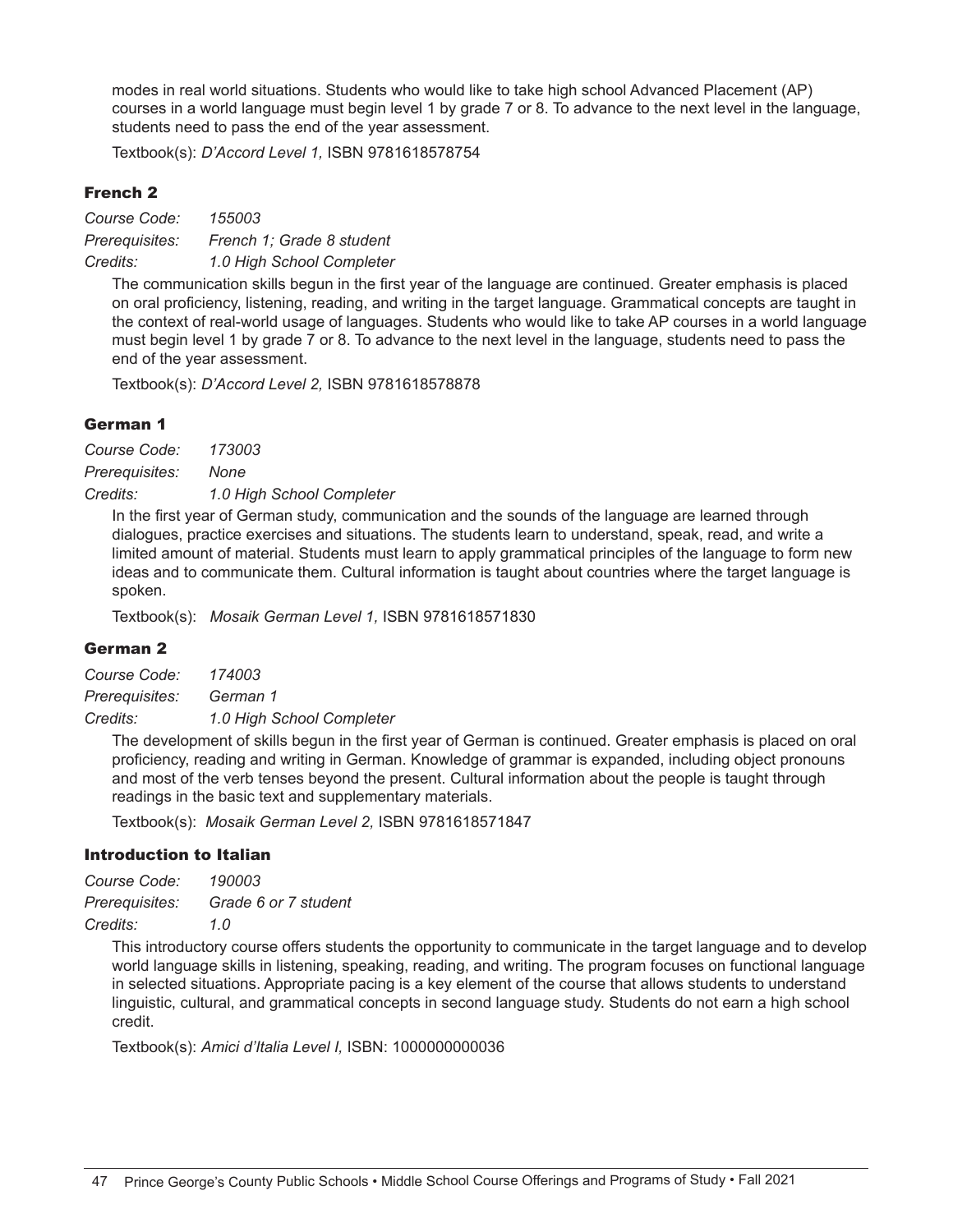#### Italian 1

*Course Code: 190103 Prerequisites: Introduction to Italian Credits: 1.0 High School Completer*

In the first year of world language, most students learn to communicate orally through selected functions and topics. The sounds of language are learned through situations and practice activities. The students learn to communicate through the three modes of communication: interpersonal, interpretive, and presentational modes in real world situations. Students who would like to take high school Advanced Placement (AP) courses in a world language must begin level 1 by grade 7 or 8. To obtain the high school credit, students need to pass the end of the year assessment.

Textbook(s): *Avanti!, Introductory Italian,* ISBN 9780078975578

#### Italian 2

*Course Code: 190203 Prerequisites: Italian Level 1*

*Credits: 1.0 High School Credit*

The communication skills begun in the first year of the language are continued. Greater emphasis is placed on oral proficiency, listening, reading, and writing in the target language. Grammatical concepts are taught in the context of real-world usage of languages. Students who would like to take AP courses in a world language must begin level 1 by grade 7 or 8. To obtain the high school credit, students need to pass the end of the year assessment.

Textbook(s): *Avanti!, Introductory Italian,* ISBN 9780078975578

#### Japanese 1

*Course Code: 150003 Prerequisites: Introduction to Japanese; Grade 7 or 8 student*

*Credits: 1.0 High School Completer*

In the first year of world language, most students learn to communicate orally through selected functions and topics. The sounds of language are learned through situations and practice activities. The students learn to communicate through the three modes of communication: interpersonal, interpretive, and presentational modes in real world situations. Students who would like to take high school Advanced Placement (AP) courses in a world language must begin level 1 by grade 7 or 8. To advance to the next level in the language, students should earn a C or better. To obtain the high school credit, students need to pass the end of the year assessment.

Textbook(s): *The Japan Times*

#### Japanese 2

*Course Code: 150103*

*Prerequisites: Japanese 1*

*Credits: 1.0 High School Completer*

Japanese 2 continues in the same vein as level 1. After acquiring skill in writing the Hiragana and Katakana syllabaries (mainly in level 1), students concentrate on the Kanji in level 2. The listening and speaking skills are developed at a higher level. Grammatically, in addition to continuation of the grammar of level 1, there is an introduction to phrases characteristic of hierarchical levels of social relationships. Students will learn to express degrees of polite speech. Compound verbs are included. Cultural emphasis in the course will be on modern post-World War II in Japan. Students need to pass the end of the year assessment in order to obtain the high school credit.

Textbook(s): *The Japan Times*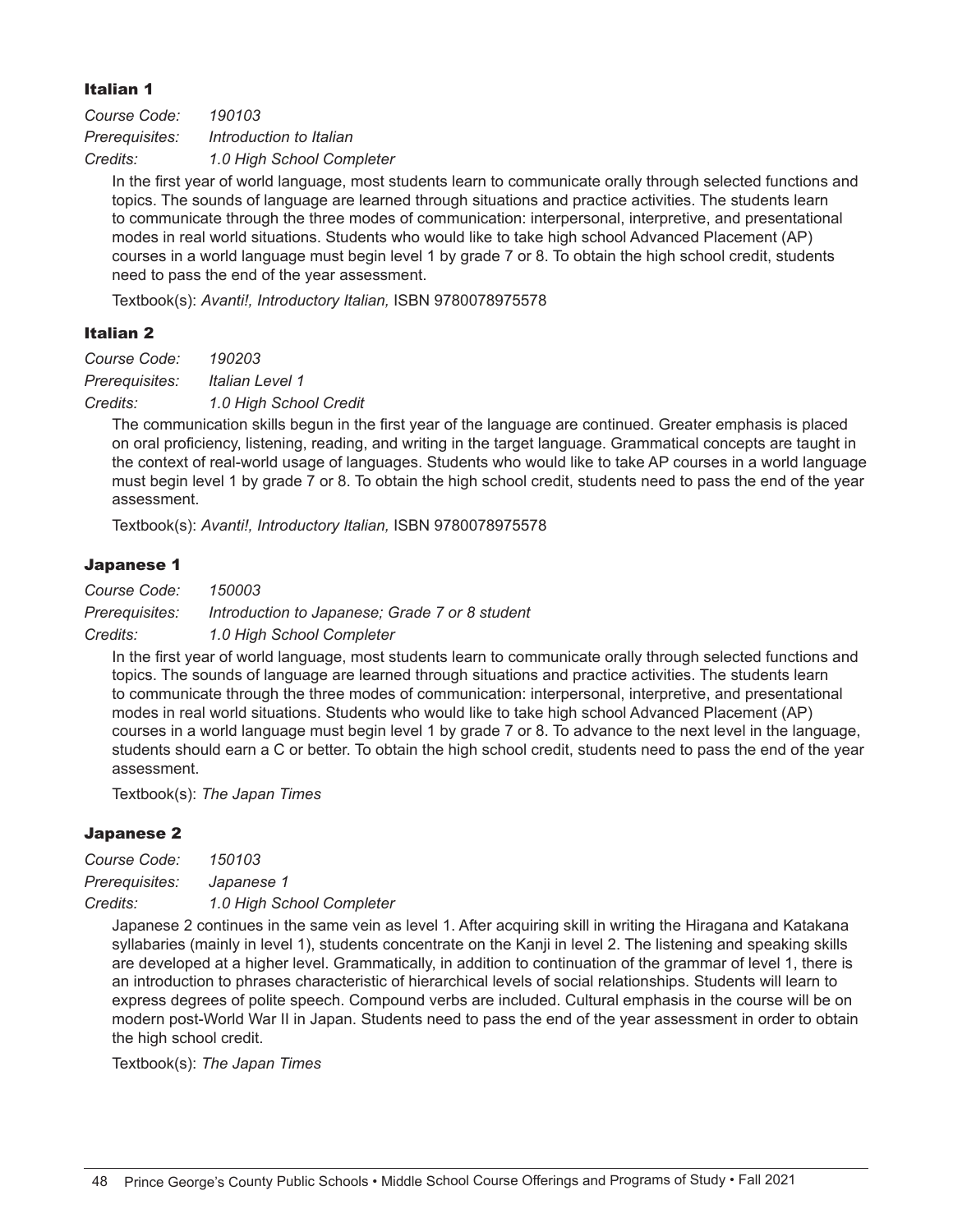#### Introduction to Korean

*Course Code: 193033 Prerequisites: Grade 6 or 7 student Credits: 1.0*

In the Introduction to Korean course students will be taught to speak the language contextually in terms of greetings, counting ,food, fashion, and sports in a real life situation scenarios. The students will learn the principles of Korean writing and cultural customs and traditions of Korean speaking countries.

Textbook(s): None

#### Korean 1

*Course Code: 193003 Prerequisites: Introduction to Korean*

*Credits: 1.0 High School Completer*

IIn the first year of Korean students will be taught to speak the language contextually in terms of greetings, school activities, limited social situations, counting, food, fashion and sports. The students will learn to understand speak, read and write limited amount of materials in the Novice level (Proficiency levels by ACTFL).Students will learn the principles of Korean writing and cultural costumes and traditions of Korean speaking countries.

Textbook(s): *Dynamic Korean 1,* ISBN 9788955187595

#### Introduction to Latin

*Course Code: 142003 Prerequisites: Grade 6 or 7 student Credits: 1.0*

> This introductory course offers students the opportunity to communicate in the target language and to develop world language skills in listening, speaking, reading, and writing. The program focuses on functional language in selected situations. Appropriate pacing is a key element of the course that allows students to understand linguistic, cultural, and grammatical concepts in second language study. Sudents do not earn a high school credit.

Textbook(s): *Discovering Latin*

#### Latin 1

*Course Code: 143003*

*Prerequisites: World Language Exploratory or Introduction to Latin; Grade 7 or 8 student Credits: 1.0 High School Completer*

In the first year of world language, most students learn to communicate orally through selected functions and topics. The sounds of language are learned through situations and practice activities. The students learn to communicate through the three modes of communication: interpersonal, interpretive, and presentational modes in real world situations. Students who would like to take AP courses in a world language must begin level 1 by grade 7 or 8. Students need to pass the end of the year assessment in order to obtain the high school credit.

Textbook(s): *Latin Cambridge 5e*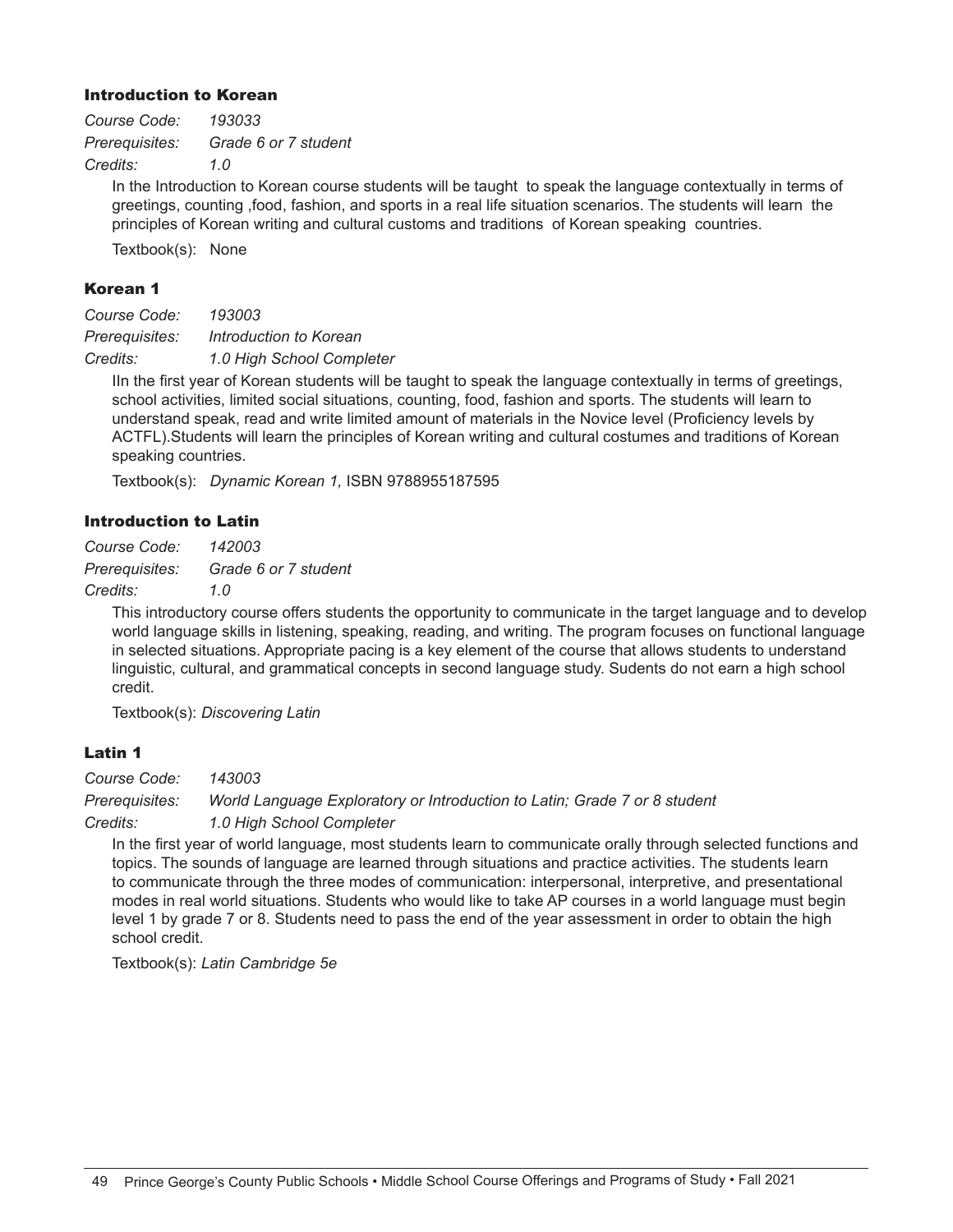#### Latin 2

*Course Code: 144003 Prerequisites: Latin 1 Credits: 1.0 High School Completer*

In this level more complex grammatical forms are taught with the aim of developing the skill of reading Latin with comprehension. Students continue to prepare translations. Students are expected to translate a few selected passages at sight, and to analyze a Latin sentence explaining the grammatical function of each part. Derivative work is greatly expanded to include Latin phrases used in English and modern applications of Latin in the terminology of various professions. Readings include mythology, history, government, and social customs in Ancient Rome. The culture of the ancient world is related to modern conditions. Students need to pass the end of the year assessment in order to obtain the high school credit.

Textbook(s): *Latin Cambridge 5e*

#### Introduction to Russian

*Course Code: 180003 Prerequisites: Grade 6 or 7 student Credits: 1.0*

> This introductory course offers students the opportunity to communicate in Russian and to develop world language skills in listening, speaking, reading and writing. The program focuses on functional language in selected situations. Appropriate pacing is a key element of the course that allows students to understand linguistic, cultural and grammatical concepts in second language study. Lessons incorporate visual resources from various materials to provide a basis for comprehending cultural content. Writing and reading are limited to topics that are introduced. Students do not earn a high school credit.

Textbook(s): *Russian Face to Face ISBN 9780844243009*

#### Russian 1

*Course Code: 183003*

*Prerequisites: None*

*Credits: 1.0 High School Completer*

In the first year of Russian study, communication and the sounds of the language are learned through dialogues, exercises and situations. The students learn to understand, speak, read, and write a limited amount of material. Students must learn to apply grammatical principles of the language to form new ideas and to communicate them. Cultural information is taught about countries where the target language is spoken. Letters of the Russian alphabet are gradually introduced and practiced in the Russian 1 course. Students need to pass the end of the year assessment in order to obtain the high school credit.

Textbook(s): *Golosa*, ISBN 9780205741359

#### Russian 2

*Course Code: 184003 Prerequisites: Russian 1 Credits: 1.0 High School Completer*

The development of skills begun in the first year of Russian is continued. Greater emphasis is placed on oral proficiency, reading and writing in Russian. Knowledge of grammar is expanded, including object pronouns and most of the verb tenses beyond the present. Cultural information about the people is taught through readings in the basic text and supplementary materials. Students need to pass the end of the year assessment in order to obtain the high school credit.

Textbook(s): *Golosa*, ISBN 9780205741359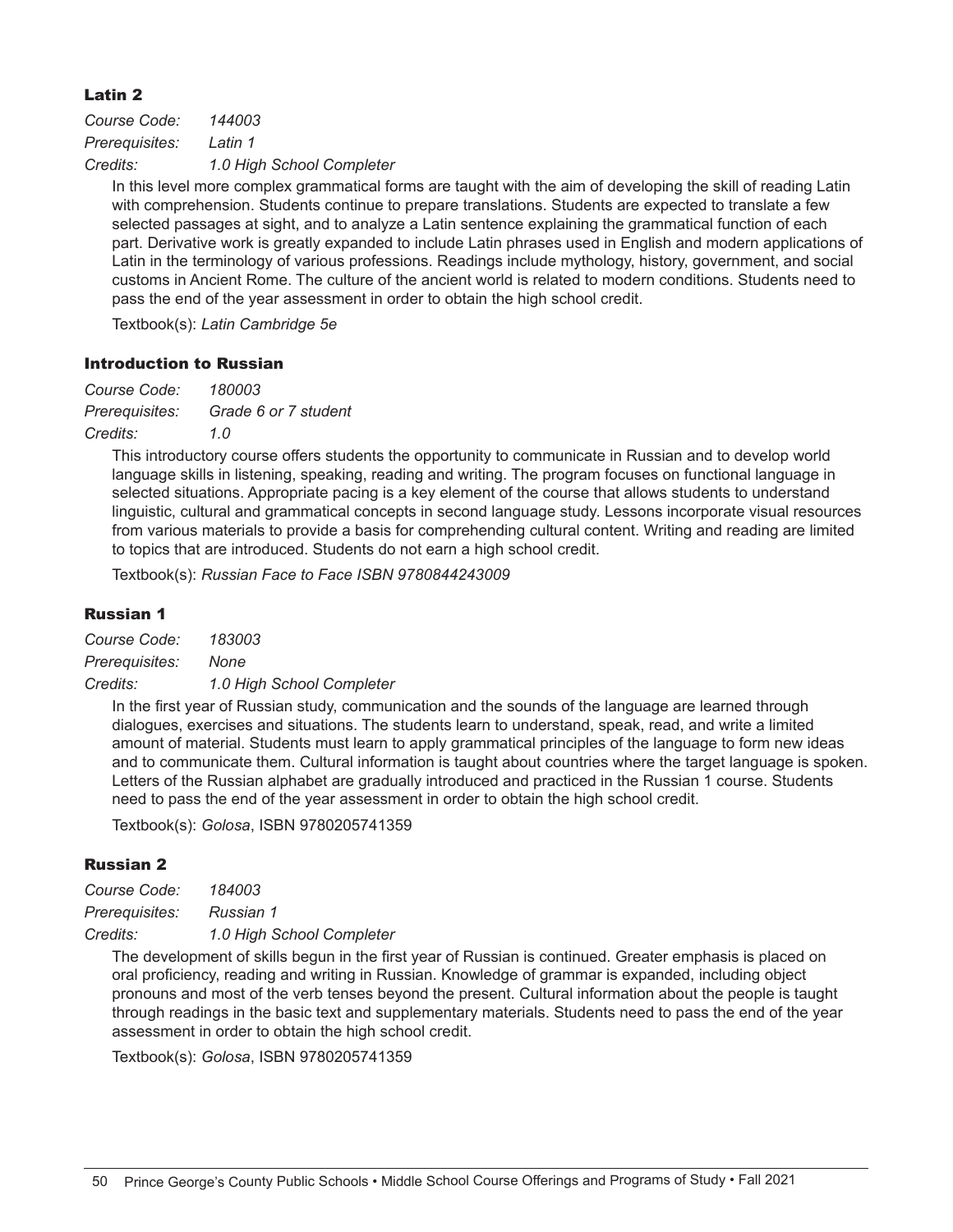#### Introduction to Spanish

| Course Code:   | 161003, 161103       |
|----------------|----------------------|
| Prerequisites: | Grade 6 or 7 student |
| Credits:       | 1.0                  |

This introductory course offers students the opportunity to communicate in the target language and to develop world language skills in listening, speaking, reading, and writing. The program focuses on functional language in selected situations. Appropriate pacing is a key element of the course that allows students to understand linguistic, cultural, and grammatical concepts in second language study. Students do not earn a high school credit. This course is required for the Middle School Spanish sequence.

Textbook(s): *Descubre,* Vista Higher Learning ISBN 9781680043198

#### Spanish 1

*Course Code: 162003 Prerequisites: Introduction to Spanish; Grade 7 or 8 student Credits: 1.0 High School Completer*

In the first year of world language, most students learn to communicate orally through selected functions and topics. The sounds of language are learned through situations and practice activities. The students learn to communicate through the three modes of communication: interpersonal, interpretive, and presentational modes in real world situations. Students who would like to take high school Advanced Placement (AP) courses in a world language must begin level 1 by grade 7 or 8. To obtain the high school credit, students need to pass the end of the year assessment.

Textbook(s): *Senderos,* Vista Higher Learning ISBN 9781680041902

#### Spanish 2

*Course Code: 165003*

*Prerequisites: Spanish 1; Grade 8 student*

*Credits: 1.0 High School Completer*

The communication skills begun in the first year of the language are continued. Greater emphasis is placed on oral proficiency, listening, reading, and writing in the target language. Grammatical concepts are taught in the context of real-world usage of languages. Students who would like to take high school Advanced Placement (AP) courses in a world language must begin level 1 by grade 7 or 8. To obtain the high school credit, students need to pass the end of the year assessment.

Textbook(s): *Senderos,* Vista Higher Learning ISBN 9781680051926

#### Spanish for Native Speakers Level 2

*Course Code: 165203*

*Prerequisites: Spanish proficiency test*

*Credits: 1.0 High School Completer*

This course is designed for students who are totally bilingual in Spanish and English. It is conducted entirely in Spanish for students who speak and read Spanish at the intermediate-low to mid level. The course will emphasize reading and writing, critical thinking, culture, literary exposure, and improving speaking skills. Students who would like to take high school Advanced Placement (AP) courses in a world language must begin level 1 by grade 7 or 8. To obtain the high school credit, students need to pass the end of the year assessment.

Textbook(s): *El Español Para Nosotros Level 1,* McGraw-Hill/Glencoe ISBN 9780021330485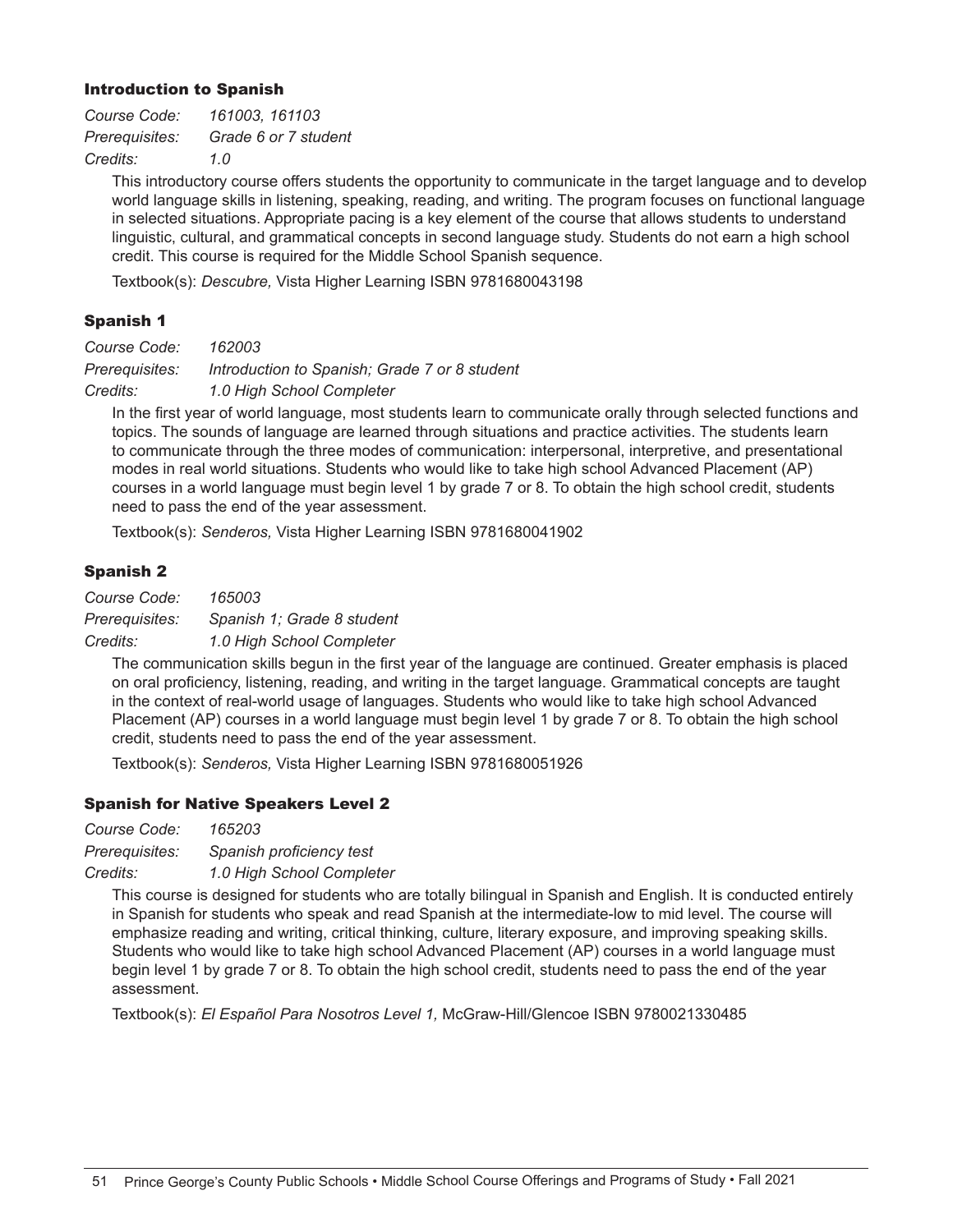#### Spanish for Native Speakers Level 3

| Course Code:  | 166203                    |
|---------------|---------------------------|
| Prerequisite: | Spanish proficiency test  |
| Credits:      | 1.0 High School Completer |

This course is designed for students who are totally bilingual in Spanish and English. It is conducted entirely in Spanish for students who speak and read Spanish at the intermediate to advanced level. The course will emphasize reading and writing, critical thinking, culture, and literary exposure, and improving speaking skills. Students need to pass the end of the year assessment in order to obtain the high school credit.

Textbook(s): *Spanish for Native Speakers 3, El espanol para nosotros Level 2 (nivel 2),* McGraw-Hill/Glencoe ISBN 9780078620034

### PROGRAMS BY APPLICATION

### WORLD LANGUAGES/IMMERSION

#### Chinese Language Arts 6

*Course Code: 172603*

*Prerequisites: Grade 6 Chinese Immersion student*

*Credits: 1.0*

Chinese Immersion courses prepare students to communicate authentically in Chinese by interpreting (reading, listening, viewing), exchanging (speaking and listening; reading and writing), and presenting (speaking, writing) information about standards-based academic content and incorporate the relationships among the products, practices, and perspectives of Chinese-speaking cultures.

Textbook(s): *Better Immersion Grade 6*

#### Chinese Language Arts 7

*Course Code: 172703 Prerequisites: Grade 7 Chinese Immersion student*

*Credits: 1.0*

Chinese Immersion courses prepare students to communicate authentically in Chinese by interpreting (reading, listening, viewing), exchanging (speaking and listening; reading and writing), and presenting (speaking, writing) information about standards-based academic content and incorporate the relationships among the products, practices, and perspectives of Chinese-speaking cultures.

Textbook(s): *Better Immersion New Edition Level 7 Workbook and Handwriting, ISBN 9781681947549* 

#### French Language Arts 6

*Course Code: 157903 Prerequisites: Grade 6 French Immersion student*

*Credits: 1.0*

French Immersion courses prepare students to communicate authentically in French by interpreting (reading, listening, viewing), exchanging (speaking and listening; reading and writing), and presenting (speaking, writing) information about standards-based academic content and incorporate the relationships among the products, practices, and perspectives of French-speaking cultures.

Textbook(s): *Literatie en Action,* ISBN 9782761325943*; Grammaire de base,* ISBN 9782761340373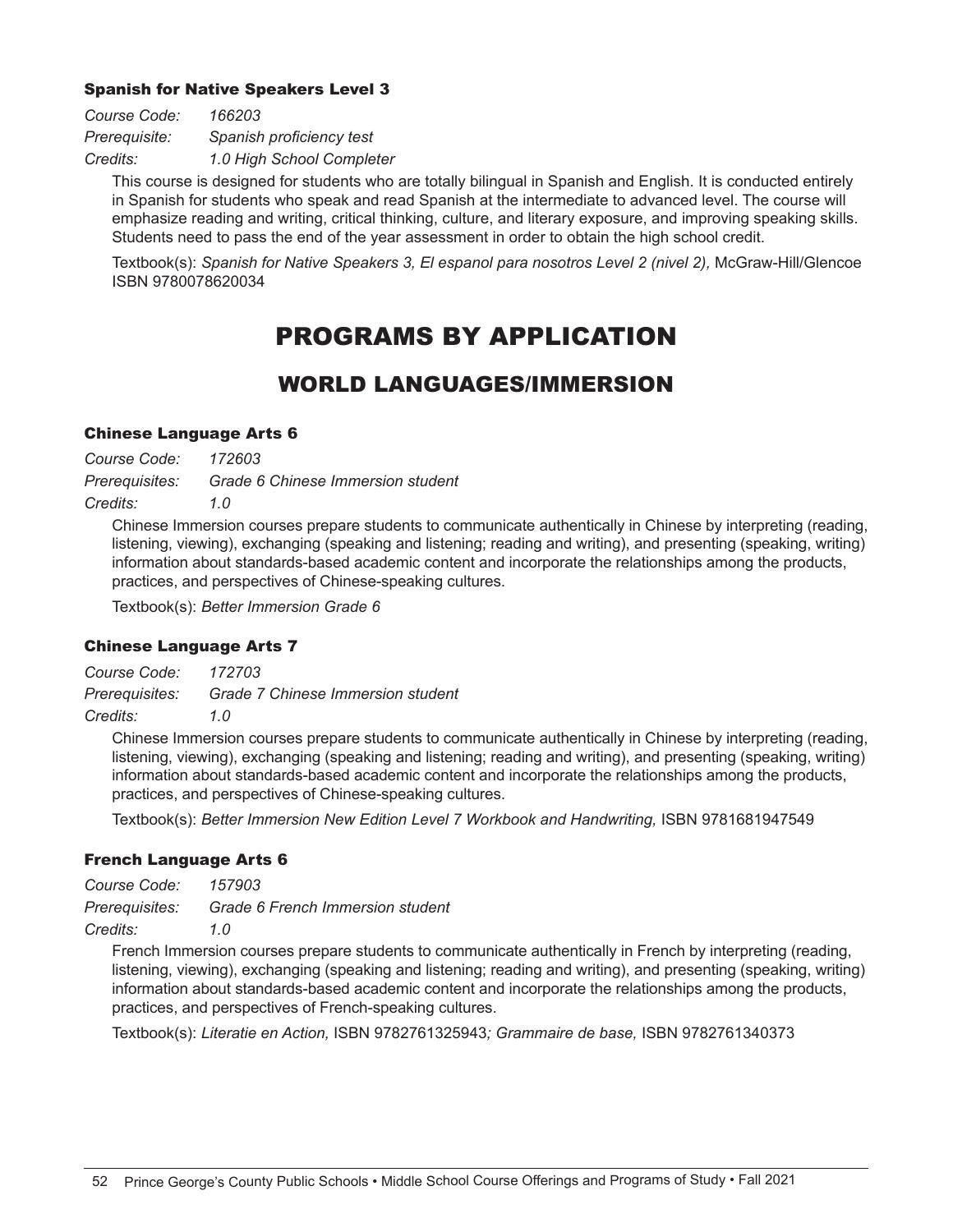#### French Language Arts 7

*Course Code: 157913 Prerequisites: Grade 7 French Immersion student Credits: 1.0 World Language (High School Completer)*

French Immersion courses prepare students to communicate authentically in French by interpreting (reading, listening, viewing), exchanging (speaking and listening; reading and writing), and presenting (speaking, writing) information about standards-based academic content and incorporate the relationships among the products, practices, and perspectives of French-speaking cultures. Additionally, this course covers the world language standards and students will receive 1 high school credit for successfully completing this course.

Textbook(s): *Literatie en Action,* ISBN 9782761328524*; Express grammatical. Cahier grammaire 1,* ISBN 9782761345743

#### French Language Arts 8

*Course Code: 157923*

*Prerequisites: Grade 8 French Immersion student*

*Credits: 1.0 World Language (High School Completer)*

French Immersion courses prepare students to communicate authentically in French by interpreting (reading, listening, viewing), exchanging (speaking and listening; reading and writing), and presenting (speaking, writing) information about standards-based academic content and incorporate the relationships among the products, practices, and perspectives of French-speaking cultures. Additionally, this course covers the world language standards and students will receive 1 high school credit for successfully completing this course.

Textbook(s): *Literatie en Action,* ISBN 9782761336253*; Express Grammatical. Cahier Grammaire 2,* ISBN 9782761345767

#### Spanish Language Arts 6

*Course Code: 168603*

*Prerequisites: Grade 6 Spanish Immersion student*

*Credits: 1.0* 

Spanish Immersion courses prepare students to communicate authentically in Spanish by interpreting (reading, listening, viewing), exchanging (speaking and listening; reading and writing), and presenting (speaking, writing) information about standards-based academic content and incorporate the relationships among the products, practices, and perspectives of Spanish-speaking cultures.

Textbook(s): *Arriba la Lectura,* ISBN 9780359216568

#### Spanish Language Arts 7

*Course Code: 168703*

*Prerequisites: Grade 7 Spanish Immersion student*

*Credits: 1.0* 

Spanish Immersion courses prepare students to communicate authentically in Spanish by interpreting (reading, listening, viewing), exchanging (speaking and listening; reading and writing), and presenting (speaking, writing) information about standards-based academic content and incorporate the relationships among the products, practices, and perspectives of Spanish-speaking cultures.

Textbook(s): *Galería A,* ISBN 9781543324211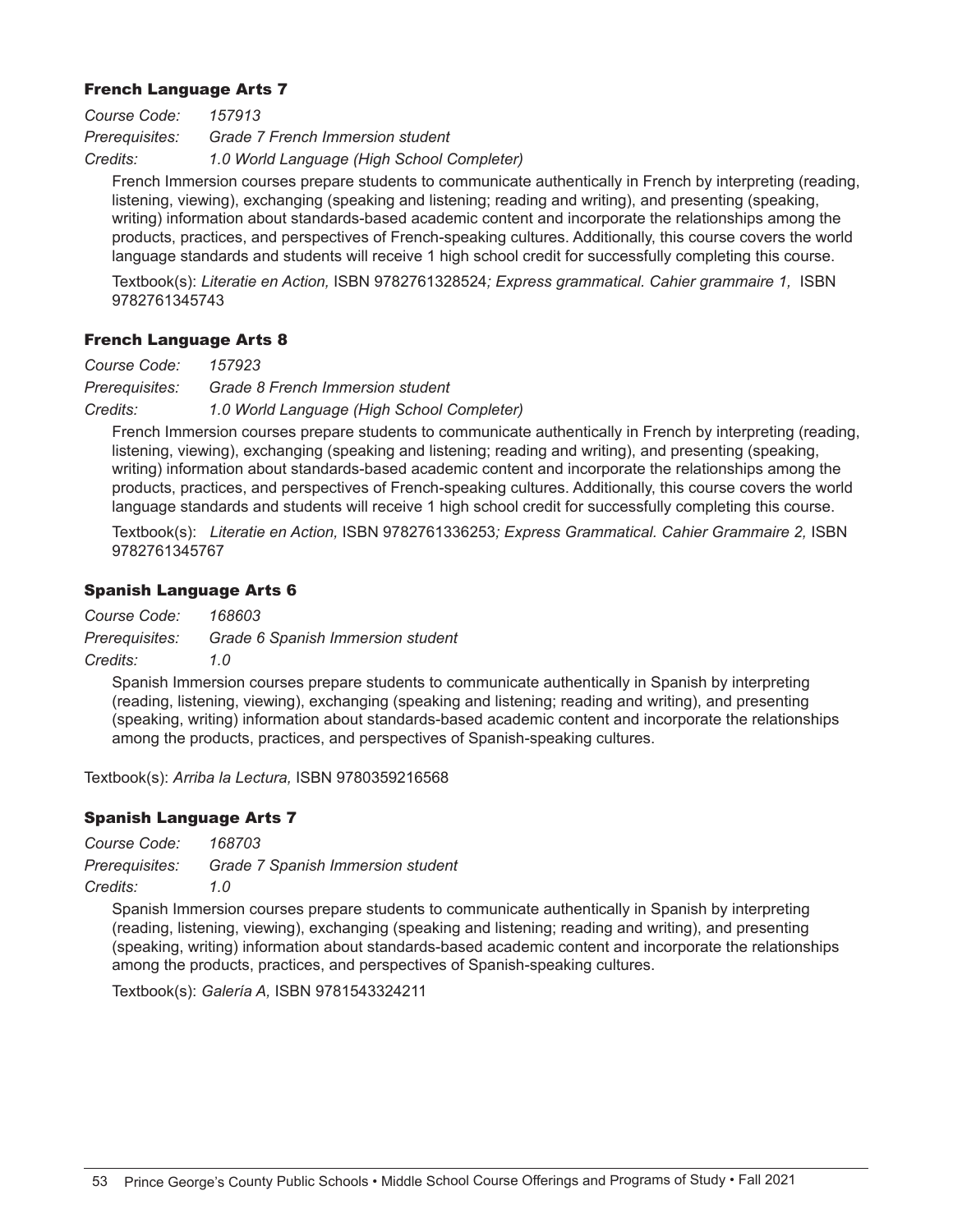### PROGRAMS BY APPLICATION

### CREATIVE AND PERFORMING ARTS COURSES

*The middle school Creative and Performing Arts program is for students who apply through the lottery and audition for the program. Sites are Benjamin Foulois, Hyattsville and Thomas Pullen Creative and Performing Arts Schools only.*

#### Advanced Band

| Course Code:   | 635203                                                                                                                                                                        |
|----------------|-------------------------------------------------------------------------------------------------------------------------------------------------------------------------------|
| Prerequisites: | Grade 7 or 8 student; participation in Grade 6 or 7 band; audition;<br>sight reading; resume; writing sample; recommendations; report card;                                   |
| Credits:       | 1 O                                                                                                                                                                           |
|                | The Creative and Performing Arts Band Program is designed for students who wish to co<br>of a woodwind brass, or percussion instrument on an advanced level. Membership is su |

The Creative and Program is designed for biect to the audition process outlined in the FOCUS announcement. All students explore culturally and musically diverse styles through performance in Wind Ensemble, Concert Band, and Jazz Band. Topics include Tone Quality and Production; Characteristics and Concepts Self-Tuning; Advanced Music Terminology; Intermediate/ Advanced Sight-reading Concepts; and Musical Periods, Styles, and Cultures and their Relationship to Music Performance.

Textbook(s): None

#### Advanced Dance

*Course Code: 723203 Prerequisites: Successful Completion of Level 2 CPA Dance & Teacher recommendation Credits: 1.0*

 Course Description: Students will work towards mastery in several forms of dance including, but not limited to Classical Ballet, Modern, Jazz and Introduction of Dance Composition. Courses are leveled according to ability and the instructors will decide placement. Various performance opportunities are part of the curriculum.

Textbook(s): *Dance Anatomy: ISBN 9780736081931; Dance Composition: An Interrelated Arts Approach ISBN: 9780736067904; Discovering Dance, ISBN 9781450468862; Experiencing Dance, ISBN 9781450421904, History of Dance, ISBN 9781492536697; and Writing About Dance, ISBN 9780736076104*

#### Advanced Orchestra

*Course Code: 635503*

*Prerequisites: Grade 7 or 8 student; participation in Grade 6 or 7 string orchestra program; audition; sight reading; resume; writing sample; recommendations; report card*

*Credits: 1.0*

The CPA Orchestra Program is designed for students who wish to continue instruction on their chosen string instrument on an advanced level. Membership is subject to the audition process outlined in the Prince George's County Focus announcement. All students explore culturally and musically diverse styles through performance in the String Orchestra and small group/individual performances. Topics include Tone Quality and Production; Characteristics and Concepts of Self-Tuning; Advanced Music Terminology; Intermediate/ Advanced Sight-reading Concepts; Musical Periods, Styles, and Cultures and their Relationship to Music Performance; and Instrument Technique including posture, bowing, articulations and dynamics. Students will be required to perform as an ensemble throughout the year, including Prince George's County Orchestra Festival.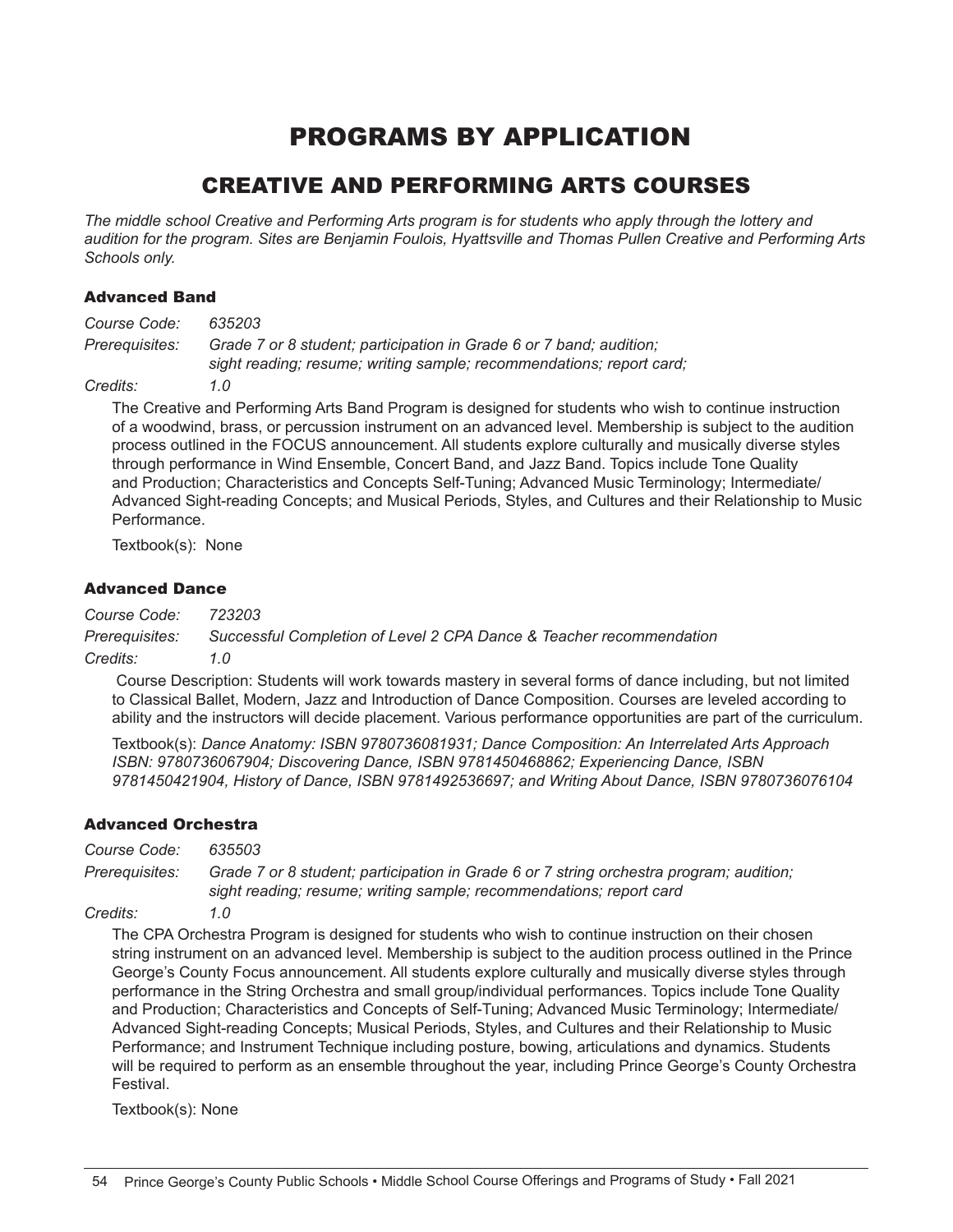#### Advanced Visual Art

*Course Code: 673203 Prerequisites: Introductory and Intermediate Visual Art; Grade 7 or 8 student Credits: 1.0*

Students learn lifelong skills, perspectives, sensibilities and understanding that enhance their ability to know, see and relate experiences through Art. Additionally, students develop skills in the areas of drawing, painting, sculpture, and printmaking, as well as use technology to expand their design capability. All students will be expected to maintain a journal/sketchbook. Eighth grade students are encouraged and assisted in the development of portfolios that they may use in preparation for high school.

Materials: *None*

#### Chorus Major

*Course Code: 624003*

*Prerequisites: Grade 7 or 8 student; successful audition as indicated by the ability to match pitches vocally, recognize musical symbols and read basic rhythmic and melodic patterns*

*Credits: 1.0*

This course is designed for students who enjoy singing and working with their peers. Students learn breathing, vocal technique, tone, and diction as they sing in small groups or with the entire choir, perform classical, spiritual, folk and popular songs and experience a myriad of higher level musical concepts. Topics include rhythmic and melodic sight - reading; choral breathing; performance in different languages. Students will be required to audition for and participate in extra curricular music events held on the county and state level including but not limited to Junior All-State Chorus and Prince George's County Honors Chorus. The Middle School Chorus frequently performs for concerts, festivals, conferences and national organizations.

Materials: *The Singing Musician Levels 1-3*, *MusicFirst;* and teacher selected choral repertoire

#### Creative Writing

*Course Codes: 102000, 102001, 102002, 102003 Prerequisites: None*

*Credits: .25, .50 or 1.0*

This course is designed to supplement the middle school composition and literature curriculum. Course content may include writing prompts, essay, short stories, poetry, fables, tall tales, myths, folk tales and other literary genre. Following modeling and discussion of a literary form, students plan, compose, revise, share and evaluate their writing. This course offers practical experience in artistic creation, as well as an opportunity to improve mechanics of writing. Projects are shared with the school community through the Literary Magazine, the Write-A-Book Festival and other literacy competitions.

Materials: *Teacher selected*

#### Drama CPA Only

| Course Code:   | <i>128000</i> |
|----------------|---------------|
| Prerequisites: | None          |
| Credits:       | .25           |

This course is designed for Non-Drama Majors interested in learning more about Drama. Students will learn the history of theatre, discover the many acting techniques available and perform their own monologues, scenes and plays. They will also develop an understanding of critical feedback while watching a performance and an appreciation for the design and technical elements that go into a dramatic production.

Textbook(s): *Basic Drama Projects, ISBN 9780789188960*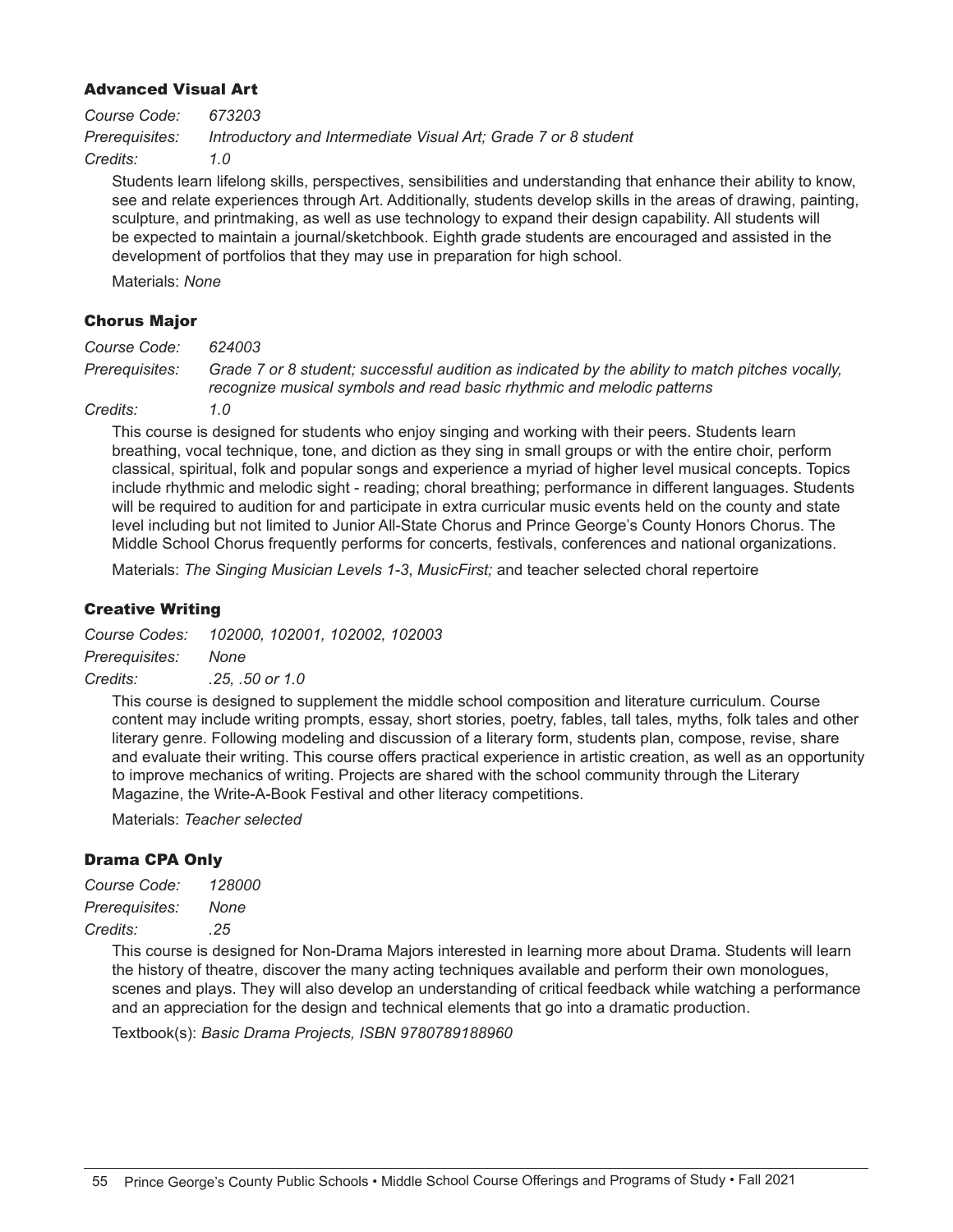#### Experimenting with Drama

| Course Codes:  | 128903 |
|----------------|--------|
| Prerequisites: | None   |
| Credits:       | 1.0    |

This course is designed to meet the requirements of the Maryland State Theatre Arts Standards and the National Core Theatre Arts Standards. Content is designed for students to experience elements that go into creating a play. Using critical thinking and ensemble skills, students will create monologues and short plays while engaging in theatre games and skill drills.

Textbook(s): Theatre in Your Life, ISBN 9781285463483

#### Interdisciplinary Music Lab Experience

*Course Code: 623110, 623120, 623201*

*Prerequisites: None*

*Credits: 0.25, 0.5*

Students will explore music with an approach where they construct and demonstrate understanding through an art form. Students engage in a creative process which connects an art form and another subject area and meets evolving objectives in both.

Textbook(s): *Quaver World of Music, Spotlight on Music,* teacher selected materials

#### Intermediate Dance

*Course Code: 723103*

*Prerequisites: Successful Completion of CPA Level 1 Dance and Teacher Recommendation*

*Credits: 1.0*

Students will refine dance techniques of Classical Ballet, Jazz/Contemporary, Modern, and Musical Theatre. Students will also continue to align aspects of Dance History, Dancer Wellness and Injury Prevention to the progression of their ongoing learning as a dancer. Courses are leveled according to ability and the instructors will decide placement. Various performance opportunities are part of the curriculum.

Materials: *Dance Anatomy ISBN 9780736081931; Dance Composition: An Interrelated Arts Approach, ISBN 9780736067904; Discovering Dance, ISBN 9781450468862; Experiencing Dance, ISBN 978145042190; History of Dance, ISBN 9781492536697; and Writing About Dance, ISBN 9780736076104*

#### Intermediate Visual Art

*Course Code: 673103 Prerequisites: Introductory Visual Art*

*Credits: 1.0*

Students develop perceptual skills and artistic understanding that promote attention to details, aesthetic relationships and expressive content. Students will explore a broad variety of art concepts, art forms, media, and develop skills and interests in the visual arts. Experiences are based on the elements of art (line, shape, form, texture, space, value color) and how these concepts are incorporated in works of art. This course is enriched with thinking skills development and multicultural art activities. All students will be expected to maintain a journal/sketchbook.

Textbook(s): *None*

#### Introductory Band

*Course Code: 635003 Prerequisites: 1 year of experience on their instrument Credits: 1.0*

Introduction to Band is designed as a "booster" for band majors. The class will focus on fundamentals of playing, how to produce and maintain a good sound, instrument maintenance, musical leadership, sightreading abilities, and independent playing. The class will be taught in both large group and small group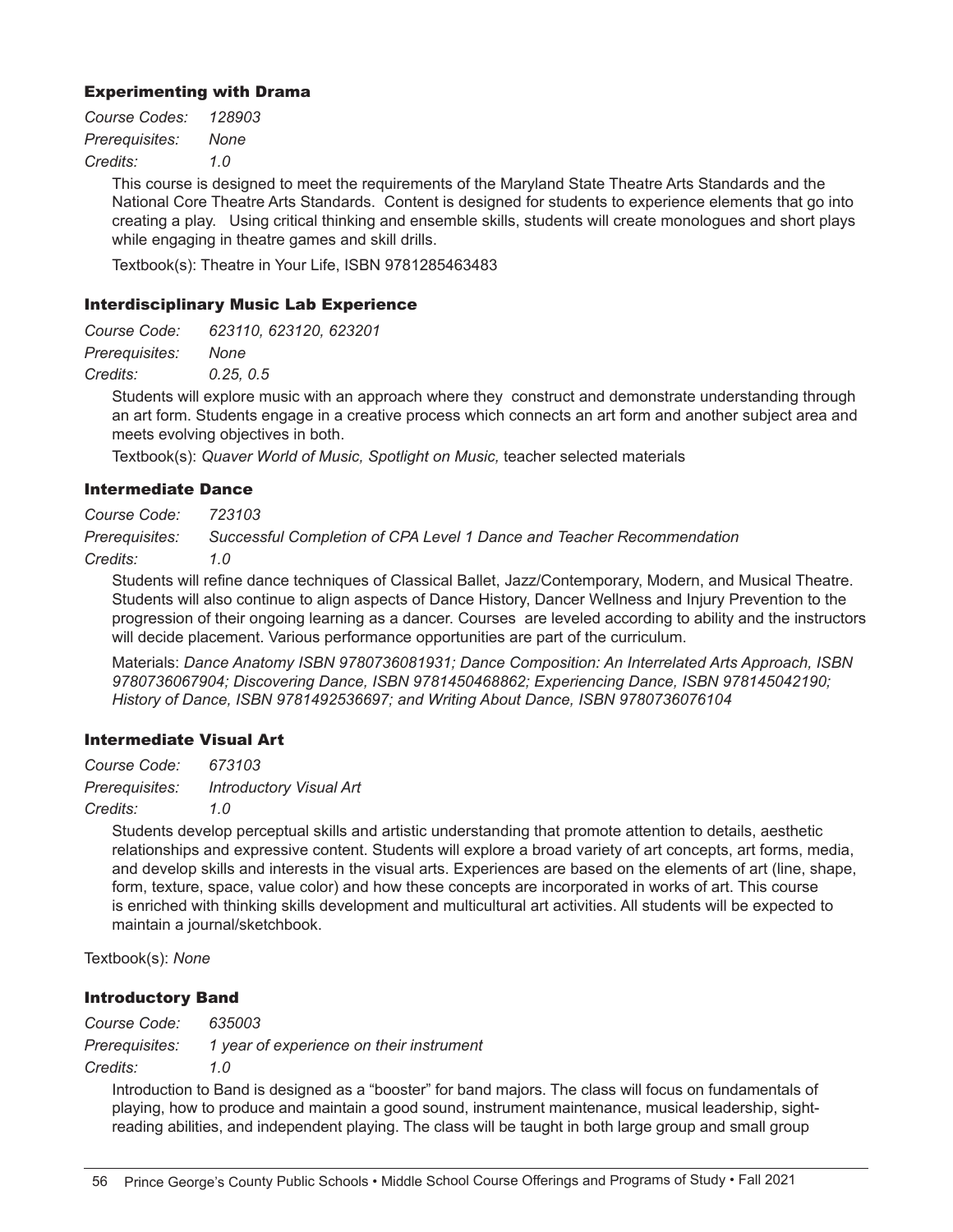settings. Class time may also be used for individual practice to refine certain skills. Students must have all equipment necessary for the maintenance of their instrument and must have their music at all times. Some supplies will be available for purchase at the school (reeds, cork grease, valve oil, etc).

Textbook(s): *None*

#### Introductory Dance

*Course Code: 723003 Prerequisites: Acceptance into the CPA program and Assessment placement Credits: 1.0*

This course is designed to provide students with an appreciation and exposure to various dance techniques including, but not limited to Classical Ballet, Jazz/Contemporary, Modern and various World Dance styles. Students will also learn Dance History, Dancer Wellness and Injury Prevention. Courses are leveled according to ability and the instructors will decide placement. Various performance opportunities are part of the curriculum.

#### Introductory Visual Art

| Course Code:   | 673003 |
|----------------|--------|
| Prerequisites: | None   |
| Credits:       | 1.0    |

Students learn ways of seeing, knowing, responding to and representing the world that are unique to Art. Students will explore a broad variety of art concepts, art forms, media, and develop skills and interests in the visual arts. Experiences are based on the elements of art (line, shape, form, texture, space, value color) and how these concepts are incorporated in works of art. This course is enriched with thinking skills development and multicultural art activities. All students will be expected to maintain a journal/sketchbook.

Textbook(s): *Dance Anatomy, ISBN 9780736081931; Dance Composition: An Interrelated Arts Approach, ISBN 9780736067904; Discovering Dance, ISBN 9781450468862; Experiencing Dance, ISBN 9781450421904, History of Dance, ISBN 9781492536697; and Writing About Dance, ISBN 9780736076104*

#### Literary Arts – Science Fiction

*Course Code: 113000 Prerequisites: None Credits: .25*

> This course is designed to further develop and refine reading and writing skills. The course concentrates on a specific literary genre: Science Fiction. Students analyze text structure, enhance knowledge of literary elements, improve reading comprehension and develop critical thinking skills. They complete writing projects based on specific literary genre covered in the four nine-week components. The course incorporates writing skills designed to assist students in responding to narrative and persuasive prompts.

Textbook(s): *Teacher selected*

#### Media Arts

*Course Code: 776003 Prerequisites: Admission into the Media Arts Program* 

*Credits: 1.0*

The primary emphasis of the media arts education is the exploration of artistic contexts and content relevant to students and which allow them to explore their creativity and acquire new knowledge and skills. Media arts are art forms including digital animation, graphic design, film kinetic art, generative art, television, interactive media, biotechnology as art, three-dimensional printing, light art, digital poetry and recording and sound technology.

Materials: Microsoft Suite (software), Web-based applications, Google Suite, Computers/Portable Devices,

makerspace supplies, video/audio recording equipment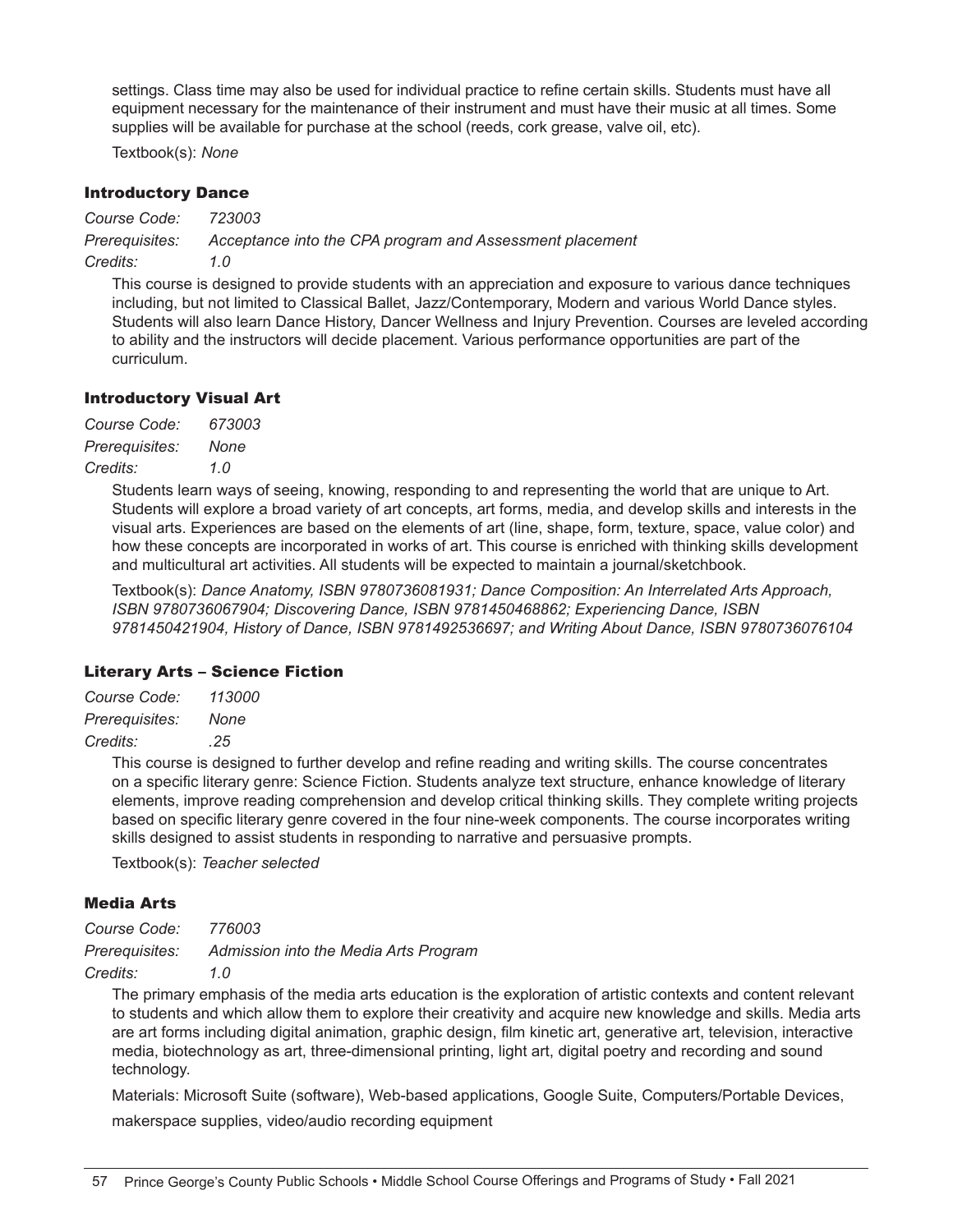#### Scene Study

| Course Code:   | 128603 |
|----------------|--------|
| Prerequisites: | None   |
| Credits:       | 1.0    |

This course provides first year drama majors with a strong general introduction to the major areas of contemporary theatrical production, including script analysis, acting, staging, play creation, design and technical theatre. Students are expected to work collaboratively on a wide variety of scripted and original projects.

Textbook(s): *Theatre in Your Life and Basic Drama Projects, ISBN 9780789188960 and* 9781285463483

#### Theatre Lab

| Course Code:   | 128503             |
|----------------|--------------------|
| Prerequisites: | <b>Scene Study</b> |

#### *Credits: 1.0*

This course, for second/third year drama majors, focuses on world drama, with an emphasis on nonrealistic, traditional, and experimental theatre forms. Students study the theater of different cultures and time periods and have the opportunity to explore diverse acting, staging, and design styles. The course provides advanced drama majors with the opportunity to develop and perform more complex productions. Students do increasingly independent work in playwriting, acting, directing and design and are required to initiate and complete projects. Course topics include traditional storytelling, Asian dance, drama, Shakespeare, puppetry, improvisation and mask work, projects based on individual interests, presenting polished final performances.

Materials: *Theatre in Your Life and Basic Drama Projects, ISBN 9780789188960 and* 9781285463483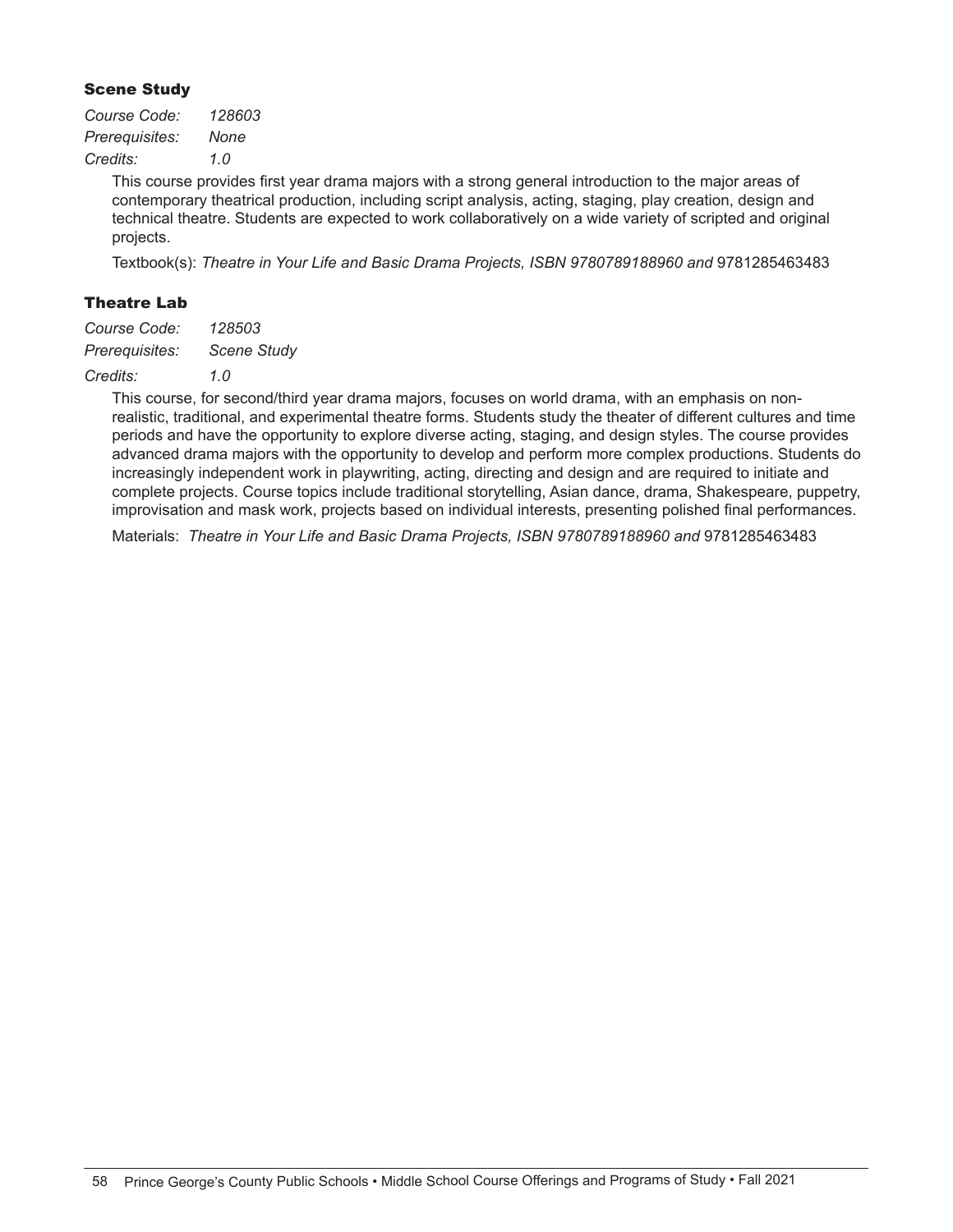### PROGRAMS BY APPLICATION

### INTERNATIONAL BACCALAUREATE

#### Foundations of Middle Years Programme

*Course Code: 804301, 804302 Prerequisites: None Credits: .50*

> This course is designed to introduce students to the principles of the International Baccalaureate Middle Years Programme. They will explore the IB Learner Profiles and how to utilize those attributes in the classroom. They will also explore Approaches to Learning and the use of those skills in all course work including note taking and organization. Students will be introduced to Global Contexts and use them to guide their learning.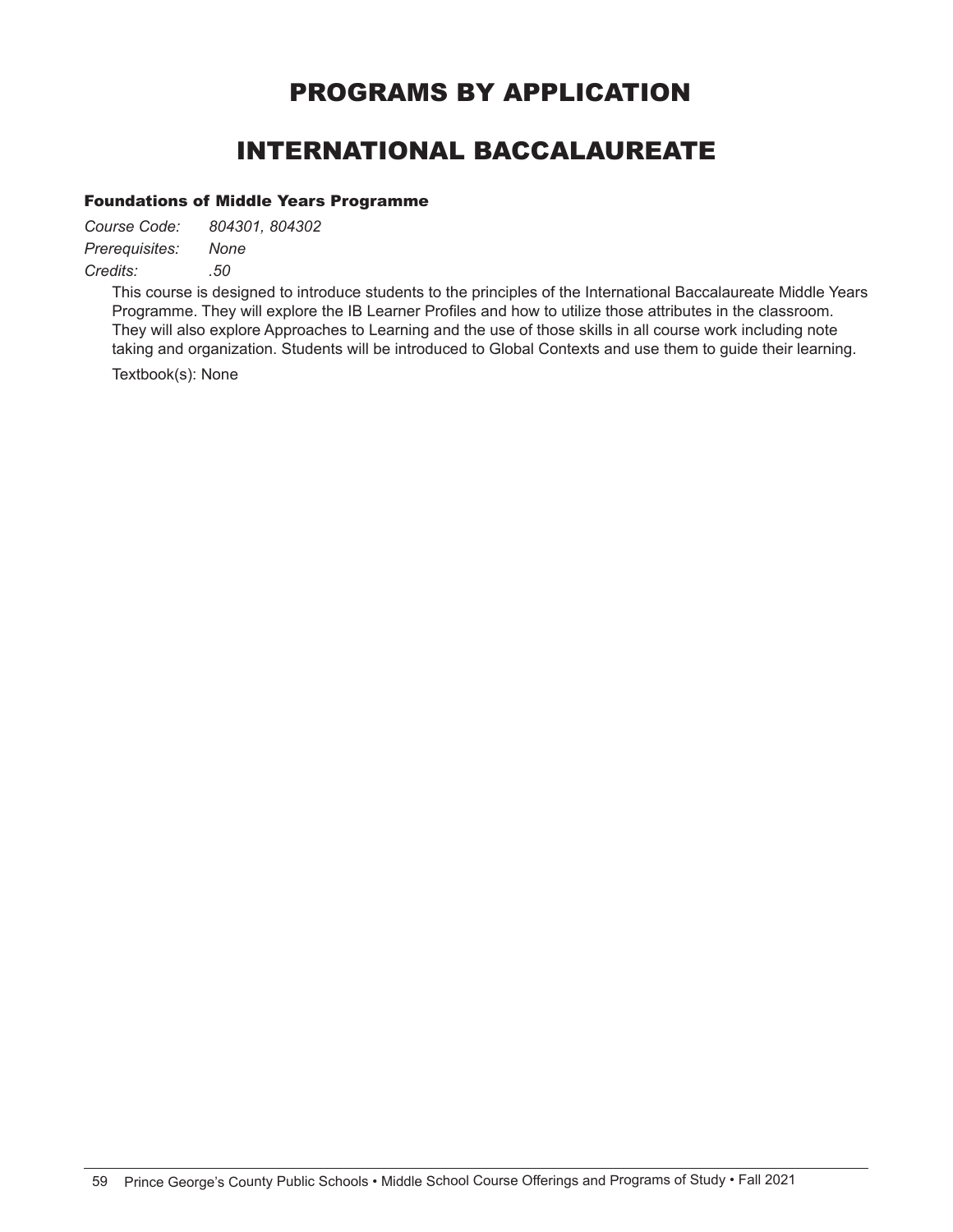### PROGRAMS BY APPLICATION

### ONLINE CAMPUS

#### Blended Math 7

*Course Code: 793703 Prerequisites: Math 6 Credits: 1.0*

> This course covers the 7th Grade Maryland College and Career Mathematics Standards. The 7th grade standards focus on developing an understanding of and applying proportional relationships; working with expressions and linear equations; applying geometry; and drawing inferences about populations based on samples. The Standards for Mathematical Practice are woven throughout the course.

This course is for use with Online Campus.

Textbook(s): *None*

#### Blended Math 8

*Course Code: 793803 Prerequisites: Math 7 Credits: 1.0*

> This course covers the 8th Grade Maryland College and Career Mathematics Standards. The 8th grade standards focus on developing an understanding of irrational numbers; reasoning and solving linear equations and systems of linear equations; using functions to describe quantitative relationships; analyzing geometrical figures; understanding and applying the Pythagorean Theorem; and investigating patterns of association in bivariate data. The Standards for Mathematical Practice are woven throughout the course.

This course is for use with Online Campus.

Textbook(s): *None*

#### Blended Reading/English Language Arts Grade 7

*Course Code: 791703*

*Prerequisites: Successful completion of full-year Reading/English Language Arts 6*

*Credits: 1.0*

This course, designed for seventh graders, focuses on instruction of the Maryland College and Career Readiness Standards for reading, writing, listening, and speaking. Reading and writing strategy instruction focuses on literary and informational text language, as well as success in real world applications and on the MCAP.

This course is for use with Online Campus.

Textbook(s): *None* 

#### Blended Reading/English Language Arts Grade 8

*Course Code: 791803*

*Prerequisites: Successful completion of full-year Reading/English Language Arts 7*

*Credits: 1.0*

This course, designed for eighth graders, focuses on instruction of the Maryland College and Career Readiness Standards for reading, writing, listening, and speaking. Reading and writing strategy instruction focuses on literary and informational text language, as well as success in real world applications and on MCAP.

This course is for use with Online Campus.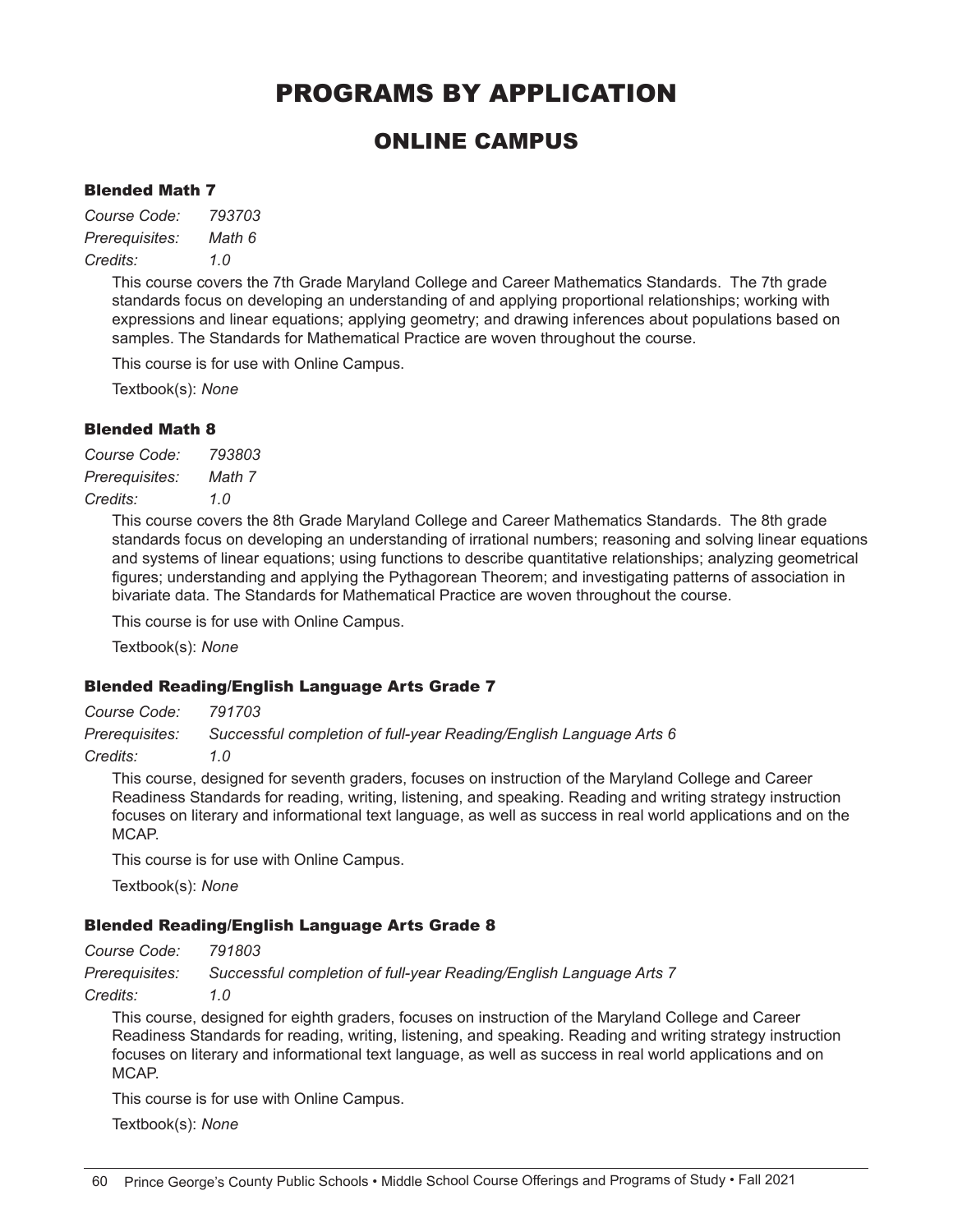#### Blended Science 7

| Course Code:   | 794703  |
|----------------|---------|
| Prerequisites: | Grade 6 |
| Credits:       | 1.0     |

This course is designed to engage students in a comprehensive program as they work to make sense of the natural and designed world through phenomenon-based instruction and the Science and Engineering Practices (SEPs) and Crosscutting Concepts (CCCs) of the Next Generation of Science Standards (NGSS). The Disciplinary Core Ideas for seventh grade include: atomic composition, chemical processes, photosynthesis and respiration, reproduction and genetic variation, interactions in ecosystems, and weather and climate. In this course, students are expected to consistently apply the SEPs and demonstrate the correlation among the CCCs in order to make sense of and connect the DCIs across disciplines of science.

This course is for use with Online Campus.

Textbook(s): *None*

#### Blended Science 8

| Course Code:   | 794803  |
|----------------|---------|
| Prerequisites: | Grade 7 |
| Credits:       | 1.0     |

This course is designed to engage students in a comprehensive program as they work to make sense of the natural and designed world through phenomenon-based instruction and the Science and Engineering Practices (SEPs) and Crosscutting Concepts (CCCs) of the Next Generation of Science Standards (NGSS). The Disciplinary Core Ideas for eighth grade include: waves and their applications in technologies, genetic mutations and variation, artificial selection, the fossil record, developmental relationships among organisms, adaptation, growth of organisms, survival and natural selection, Earth's history, Earth's systems, and Earth and human activity. In this course, students are expected to consistently apply the SEPs and demonstrate the correlation among the CCCs in order to make sense of and connect the DCIs across disciplines of science. This course also includes review of sixth and seventh grade topics in preparation for the Grade 8 Maryland Integrated Science Assessment (MISA).

This course is for use with Online Campus.

Textbook(s): *None*

#### Blended World Cultures & Geography 2 Grade 7

| Course Code:   | 792713                                  |
|----------------|-----------------------------------------|
| Prerequisites: | <b>World Cultures &amp; Geography 1</b> |
| Credits:       | 1.0                                     |

"World Cultures and Geography is a two-year course in Prince George's County Public Schools that is taught in the sixth and seventh grades. In seventh grade students learn about the ancient civilizations and contemporary world cultural geography of the eastern hemisphere. Students learn about the world outside of the United States. Students use a variety of sources and perspectives to analyze the characteristics and structure of political and economic systems around the world. Students study the growth and the development of contemporary nations of the eastern hemisphere by looking at the expansion and changes in nations and empires. Ultimately, students in Social Studies classes engage in a series of units of study that shape their ideas through a continuum of voice to build school and community leaders. The continuum allows students to use voice as expression, consultation, participation, activism and leadership."

This course is for use with Online Campus.

Textbook(s): *Online Course Materials*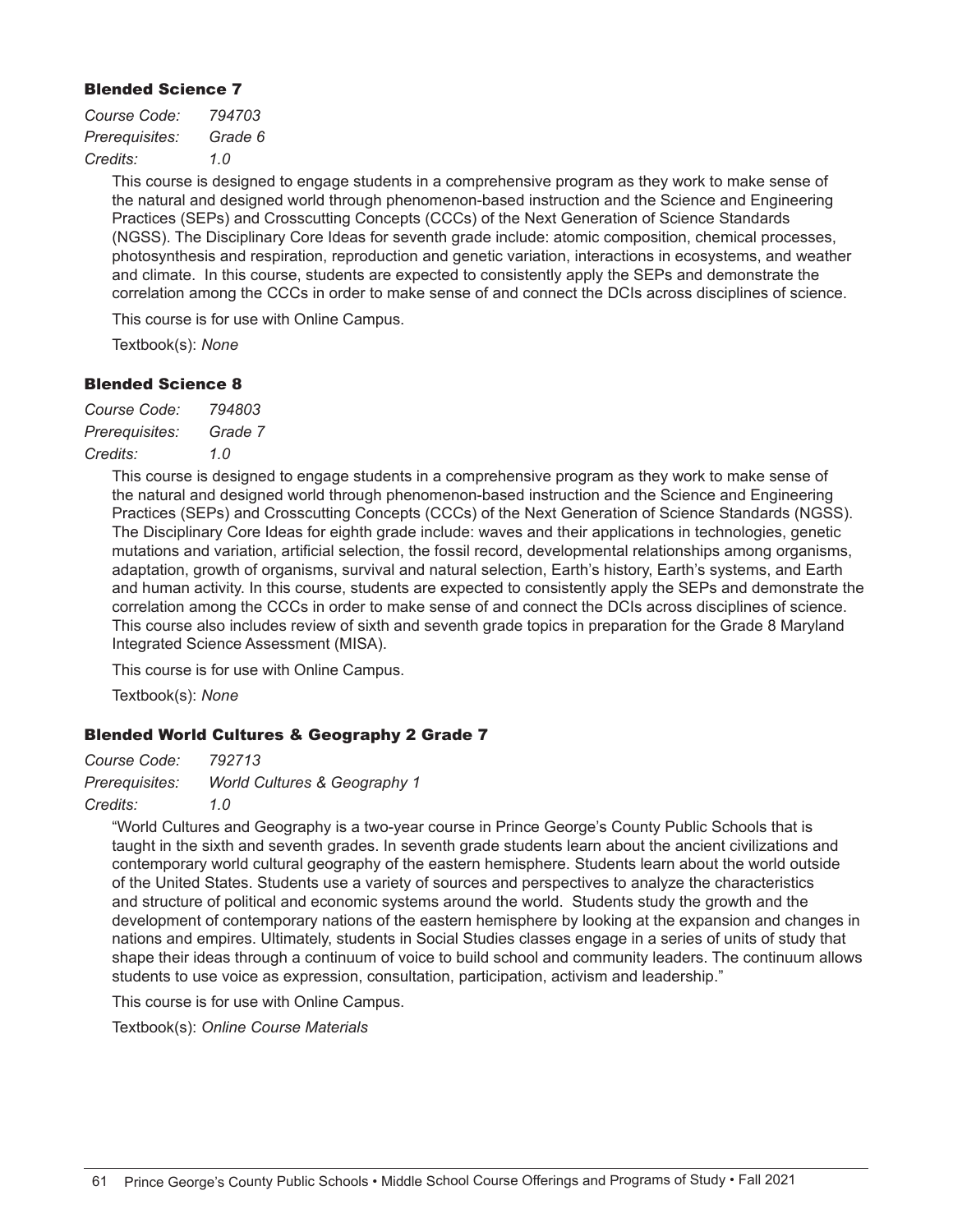#### Blended United States History 1 Grade 8

*Course Code: 792703 Prerequisites: Successful completion of World Cultures & Geography 2 Credits: 1.0*

"In eighth grade students learn United States History from 1790 through the Reconstruction Era. Students investigate the evolution of the political system as expressed in the Constitution. They also explore the importance of civic participation in the political process. Students analyze how America became a diverse society as a result of immigration and the consequences of cultural interactions. Additionally, students use geographic tools to examine issues associated with settlement patterns and regional growth. They examine interdependence, trade, and economic growth during this period and how changes in technology affected production and consumption. Students also study theemerging foreign policy, industrialization, the western movement, and the policies and people responsible for the abolition of slavery. They use historical thinking skills to study the events, places, and people within the historical period of 1790 through the Reconstruction Era. Ultimately, students in Social Studies classes engage in a series of units of study that shape their ideas through a continuum of voice to build school and community leaders. The continuum allows students to use voice as expression, consultation, participation, activism and leadership."

This course is for use with Online Campus.

Textbook(s): *None*

#### Blended Introduction to Spanish

| Course Code:   | 791603 |
|----------------|--------|
| Prerequisites: | None   |
| Credits:       | 1.0    |

This course is the first course for the sequencing of Spanish courses.

This course is for use with Online Campus.

Textbook(s): *Descubre,* Vista Higher Learning ISBN 9781680043198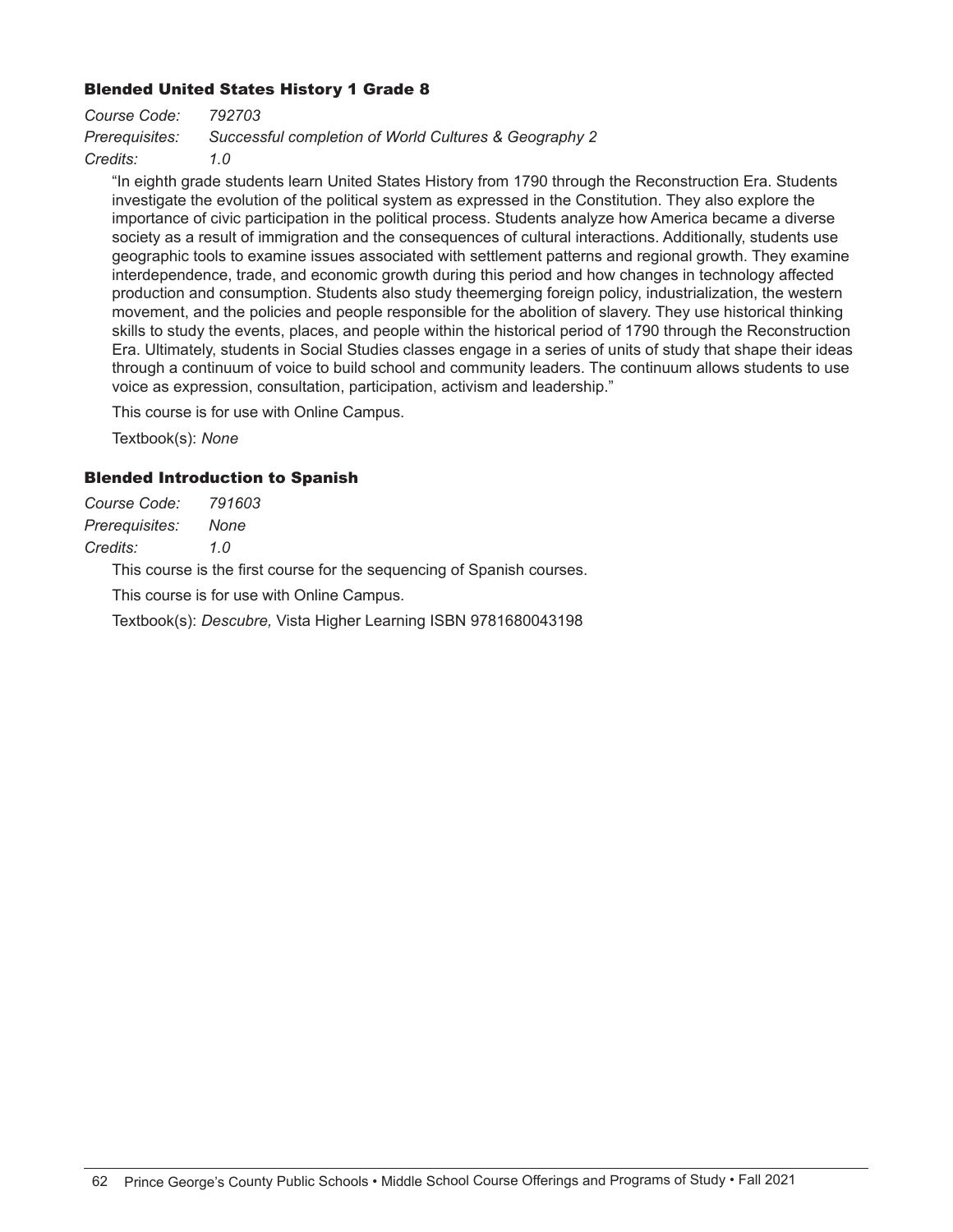## MIDDLE SCHOOLS

| 301-599-2530 |
|--------------|
|              |
|              |
|              |
|              |
|              |
|              |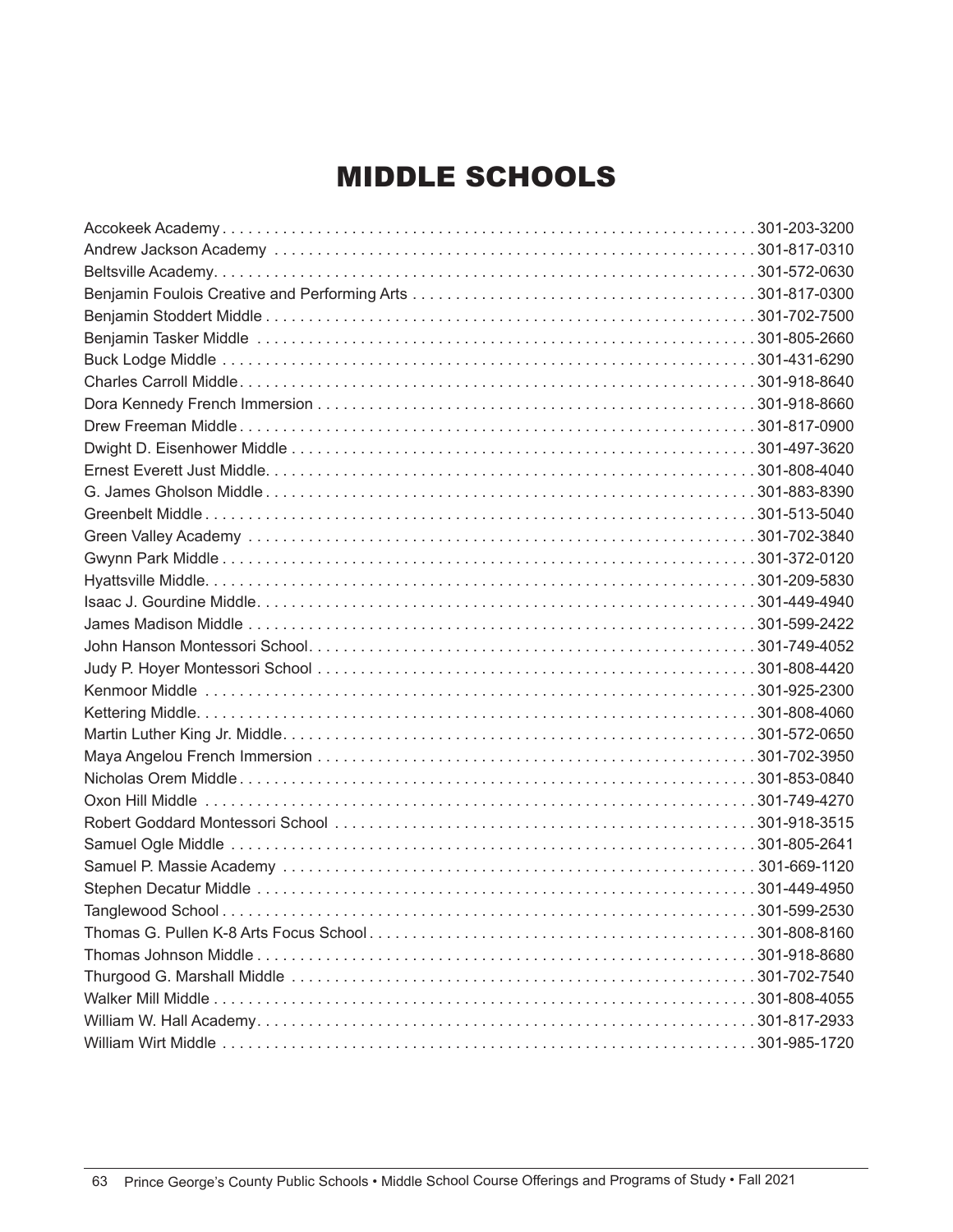# PHONE DIRECTORY

| Code of Maryland Regulations http://www.dsd.state.md.us/COMAR/ComarHome.html; 800-633-9657 |  |
|--------------------------------------------------------------------------------------------|--|
| Contextual Learning Environments/Expanded Learning Opportunities (ELO) 301-952-6044        |  |
|                                                                                            |  |
|                                                                                            |  |
|                                                                                            |  |
|                                                                                            |  |
|                                                                                            |  |
|                                                                                            |  |
|                                                                                            |  |
|                                                                                            |  |
|                                                                                            |  |
|                                                                                            |  |
|                                                                                            |  |
|                                                                                            |  |
|                                                                                            |  |
|                                                                                            |  |
|                                                                                            |  |
|                                                                                            |  |
|                                                                                            |  |
|                                                                                            |  |
|                                                                                            |  |
|                                                                                            |  |
|                                                                                            |  |
|                                                                                            |  |
|                                                                                            |  |
|                                                                                            |  |
|                                                                                            |  |
|                                                                                            |  |
|                                                                                            |  |